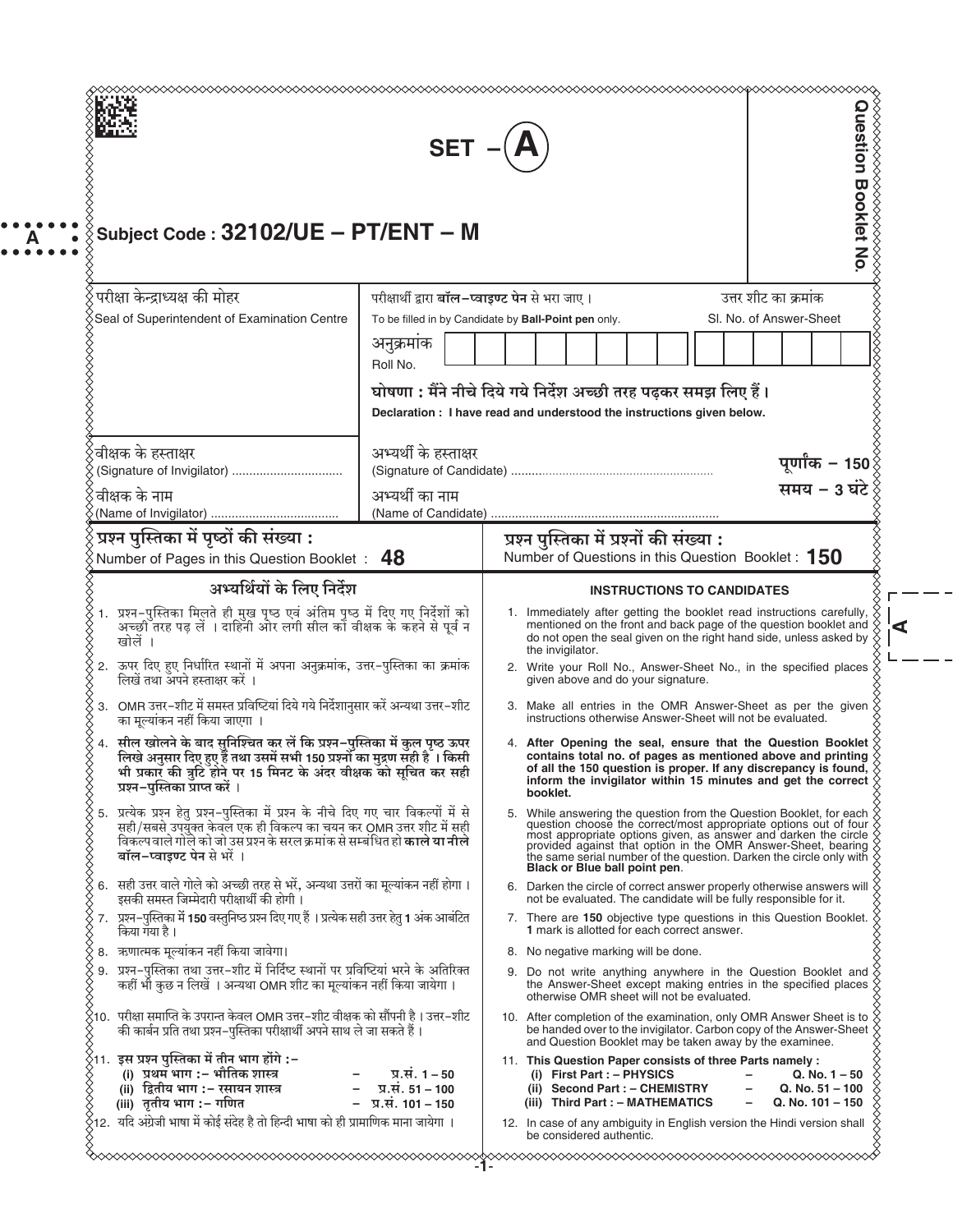

**OT WATE HERE**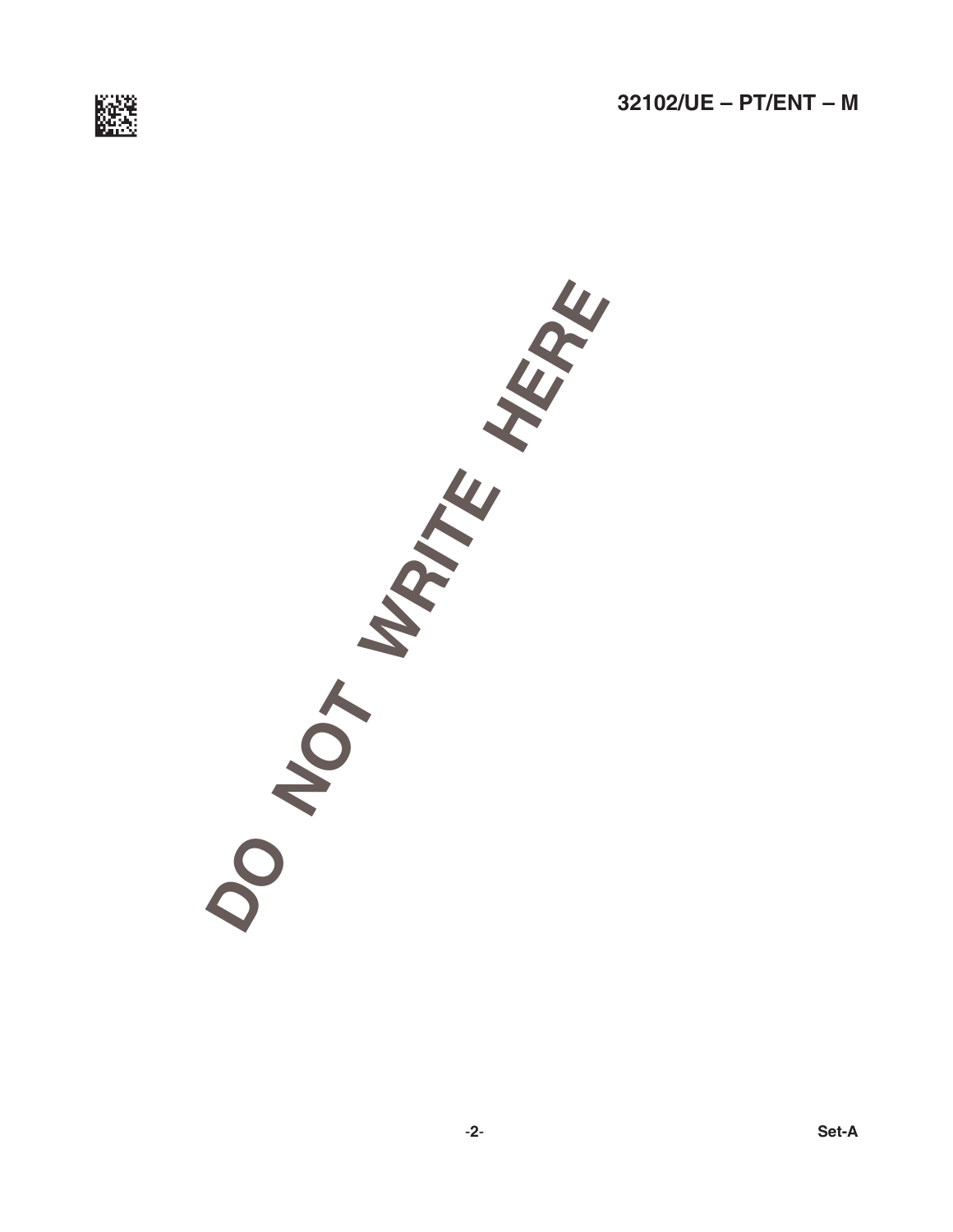

#### $PART - I$

# 32102/UE - PT/ENT - M

#### **PHYSICS**

- 1. A beaker is completely filled with water at 4°C. It will overflow if
	- (A) Heated above 4°C
	- (B) Cooled below 4°C
	- (C) Both heated and cooled above and below 4°C respectively
	- (D) None of these
- 2. The acceleration of a particle performing simple harmonic motion is 12 cm/sec<sup>2</sup> at a distance of 3 cm from the mean position. Its time period is
	- $(A)$  0.5 sec
	- $(B)$  1.0 sec
	- $(C)$  2.0 sec
	- $(D)$  3.14 sec
- 3. A ray of light is incident on a plane mirror normally. The angle of reflection will be
	- $(A) 0^\circ$
	- $(B)$  90°
	- (C) Will not be reflected
	- (D) None of the above

#### भौतिक शास्त्र

- 1. एक बीकर 4°C पानी से पूर्णत: भरा हुआ है। इस बीकर से पानी बाहर बहने लगेगा (overflow) यदि.
	- (A) इसे 4°C से अधिक ताप तक गर्म किया जाता है
	- (B) इसे 4°C से कम ताप तक ठण्डा किया जाता है
	- (C) यदि इसे क्रमश: 4°C से अधिक और कम ताप पर गर्म और ठण्डा किया जाता है
	- (D) उपरोक्त में से कोई नहीं
- 2. सरल आवर्त्त गति करते हुए किसी कण का माध्य स्थिति से 3 सेमी की दूरी पर त्वरण का मान 12 सेमी/से<sup>2</sup> है। इस सरल आवर्त्त गति का आवर्त काल का मान है
	- (A) 0.5 सेकण्ड
	- (B) 1.0 सेकण्ड
	- (C) 2.0 सेकण्ड
	- (D) 3.14 सेकण्ड
- 3 एक समतल दर्पण में प्रकाश किरण अभिलम्बवत आपतित हो रही है। परावर्तन कोण होगा
	- $(A) 0^\circ$
	- $(B)$  90 $^{\circ}$
	- (C) परावर्तित नहीं होगी
	- (D) उपरोक्त में से कोई नहीं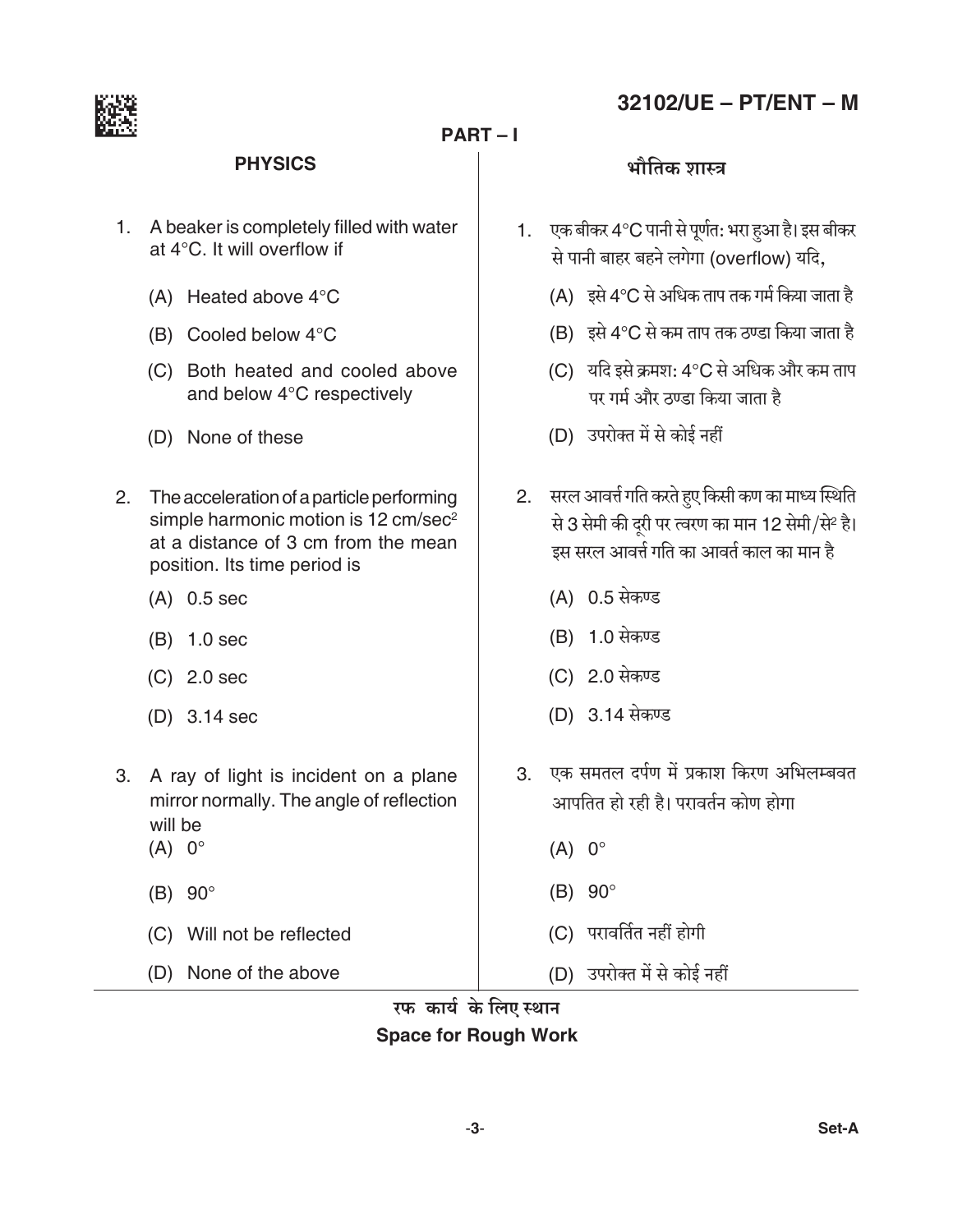

- A concave mirror of focal length f(in air) is immersed in water (its refractive index is  $\mu = \frac{4}{3}$ ) the focal length of the concave mirror in water will be
	- $(A)$  f  $(B)$  1.33 f
	- $(C)$  0.75 f  $(D) 2f$
- 5. A substance of mass m, with specific heat capacity s, and initial temperature  $\theta$ <sub>1</sub> is mixed with another substance of mass  $m_{2}$ , specific heat  $s_{2}$  and initial temperature  $\theta$ , respectively. Then, their equilibrium temperature is (take  $\theta$ ,  $> \theta$ )

(A) 
$$
\frac{m_1 s_1 \theta_1 - m_2 s_2 \theta_2}{m_1 s_1 - m_2 s_2}
$$
  
\n(B) 
$$
\frac{m_1 s_1 \theta_1 - m_2 s_2 \theta_2}{m_1 s_1 + m_2 s_2}
$$
  
\n(C) 
$$
\frac{m_2 s_2 \theta_2 - m_1 s_1 \theta_1}{m_2 s_2}
$$

(D) 
$$
\frac{(m_1 + m_2)}{m_1 s_1 + m_2 s_2 \theta_2}
$$
  
(D) 
$$
\frac{m_1 s_1 + m_2 s_2}{m_1 s_1 + m_2 s_2}
$$

- 6. When a bar of iron 50.0 cm long at  $15^{\circ}$ C is heated in a furnace, it becomes 50.1 cm. If the coefficient of linear expansion of iron is  $0.000011$ <sup>o</sup>C, then the temperature of the furnace is
	- $(A) 192^{\circ}C$
	- (B) 182°C
	- (C) 197°C
	- (D) Cannot be determined
- 32102/UE PT/ENT M
- 4. एक अवतल दर्पण जिसकी फोकस दरी f (हवा में) है, को पानी में डुबाया जाता है।  $\left($ जिसका अपवर्तनांक  $\mu = \frac{4}{3}$  है। $\right)$ पानी में अवतल दर्पण की फोकस दूरी होगी
	- $(A)$  f  $(B)$  1.33 f  $(C)$  0.75 f  $(D)$  2f
- $m_1$  द्रव्यमान तथा  $s_1$  विशिष्ठ उष्मा के एक पदार्थ 5. जिसका प्रारम्भिक ताप  $\theta_1$  है, को एक अन्य  $\mathsf{m}_2$ द्रव्यमान, s, विशिष्ट उष्मा के पदार्थ जिसका प्रारम्भिक ताप  $\theta$ , है, में मिलाया जाता है। तब साम्यावस्था ताप का मान होगा ( $\theta$ , >  $\theta$ , लिया जाये)

(A) 
$$
\frac{m_1 s_1 \theta_1 - m_2 s_2 \theta_2}{m_1 s_1 - m_2 s_2}
$$
  
(B) 
$$
\frac{m_1 s_1 \theta_1 - m_2 s_2 \theta_2}{m_1 s_1 + m_2 s_2}
$$

(C) 
$$
\frac{m_2 s_2 \theta_2 - m_1 s_1 \theta_1}{(m_1 + m_2)}
$$

(D) 
$$
\frac{m_1 s_1 \theta_1 + m_2 s_2 \theta_2}{m_1 s_1 + m_2 s_2}
$$

- 6. 15°C ताप की एक लोहे की छड़ को जब एक भट्टी में गर्म किया जाता है तब उसकी लम्बाई 50 सेमी. से बढ कर 50.1 सेमी. हो जाती है। यदि लोहे के पदार्थ का रेखीय प्रसार गुणांक 0.000011/°C है, तब भट्टी (furnace) का ताप ज्ञात कीजिए।
	- $(A) 192^{\circ}C$
	- (B) 182°C
	- (C) 197°C
	- (D) ज्ञात नहीं किया जा सकता

रफ कार्य के लिए स्थान **Space for Rough Work**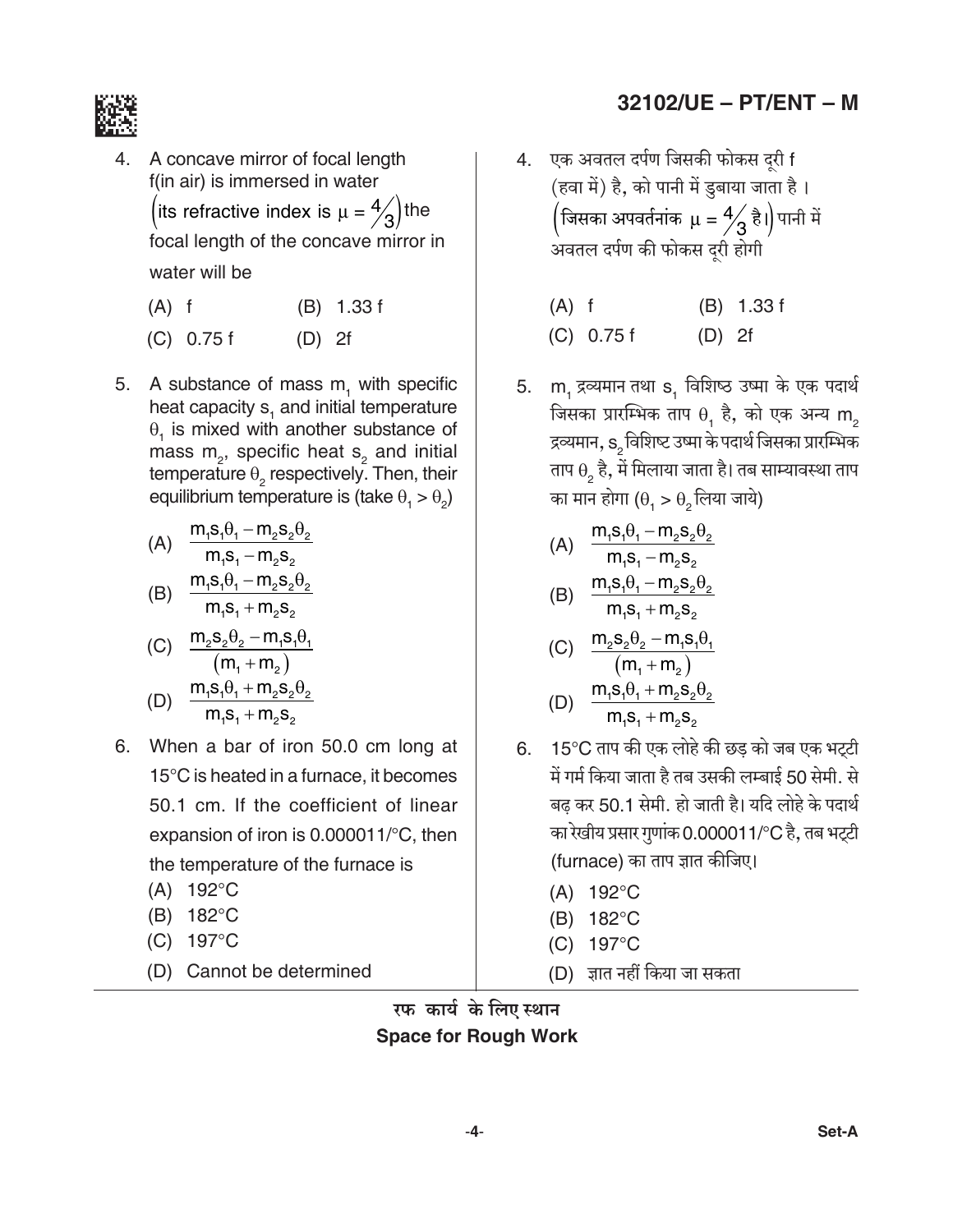

- Heat required to convert 1 gm ice at 7.  $0^{\circ}$ C into steam at 100 $^{\circ}$ C is
	- (A) 100 Calorie
	- (B) 0.01 Kilo Calorie
	- (C) 716 Calorie
	- (D) 580 Calorie
- 8. A convex mirror has a focal length f. A real object is placed at a distance d infront of the pole produces an image at
	- $(A)$  infinity  $(B)$  f (C)  $\frac{f}{2}$  $(D) 2f$
- 9. For an isotropic medium B,  $\mu$ , H and M are related as (where B,  $\mu_{0}$ , H and M have their usual meaning in the context of magnetic material)
	- (A)  $\mu_0 H = B M$
	- (B)  $M = \mu_0(H + B)$
	- (C)  $H = \mu_0(M + B)$
	- (D)  $B = \mu_0(H + M)$
- 10. The mathematical equation for magnetic lines of forces is
	- (A)  $\vec{\nabla} \cdot \vec{B} = 0$
	- (B)  $\vec{\nabla} \cdot \vec{B} \neq 0$
	- $(C)$   $\vec{\nabla} \cdot \vec{B} > 0$
	- (D)  $\vec{\nabla} \cdot \vec{B} < 0$

7. 1 ग्राम बर्फ जो 0°C पर है इसे 100°C की भाप में बदलने के लिए आवश्यक ऊष्मा का मान है (A) 100 कैलोरी

32102/UE - PT/ENT - M

- (B) 0.01 किलो कैलोरी
- (C) 716 कैलोरी
- (D) 580 कैलोरी
- 8. एक उत्तल दर्पण की फोकस दूरी f है। एक वास्तविक वस्तु दर्पण के ध्रुव से d दरी पर रखी गई है। इसका प्रतिबिंब निम्न दूरी पर बनेगा
	- $(A)$  अनंत  $(B)$  f (C)  $\frac{f}{2}$  $(D)$  2f
- 9. एक समदैशिक माध्यम के लिये B,  $\mu$ , H तथा M किस समीकरण द्वारा सम्बंधित है ? (जहाँ दिये गये प्रतीकों के सामान्य अर्थ हैं)
	- (A)  $\mu_0 H = B M$
	- (B)  $M = \mu_0(H + B)$
	- (C)  $H = \mu_0(M + B)$
	- (D)  $B = \mu_0(H + M)$
- 10. चुम्बकीय बल रेखाओं के लिये गणितीय समीकरण है
	- (A)  $\vec{\nabla} \cdot \vec{B} = 0$ (B)  $\vec{\nabla} \cdot \vec{B} \neq 0$  $(C)$   $\vec{\nabla} \cdot \vec{B} > 0$ (D)  $\vec{\nabla} \cdot \vec{B} < 0$

रफ कार्य के लिए स्थान **Space for Rough Work**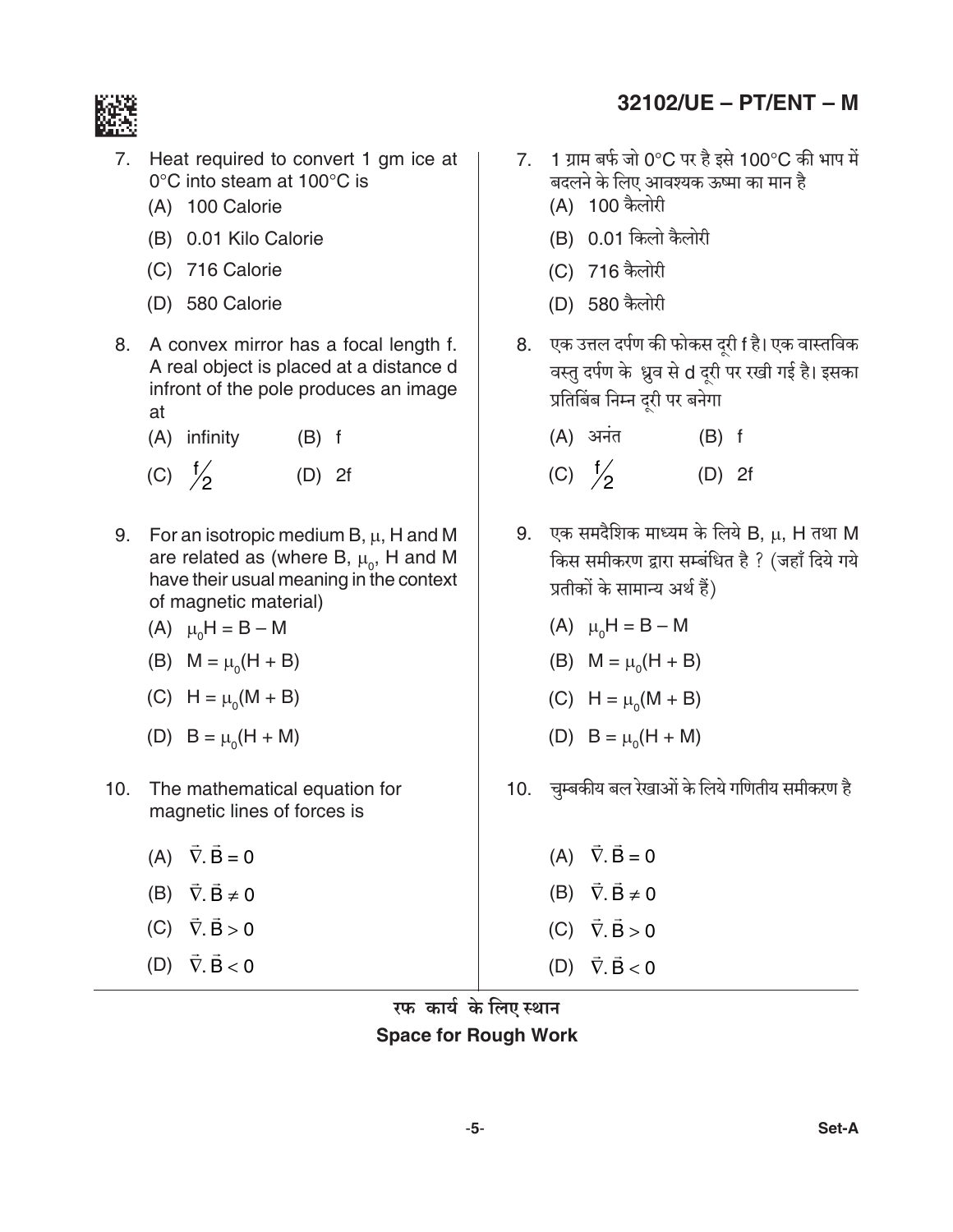

- $11.$ Solar storm can cause on the earth
	- (A) Aurora borealis
	- (B) Interference in satellite communication
	- (C) Alteration in plane routes
	- (D) All of the above
- 12. The angle of dip at a certain place is 30°. If the horizontal component of the earth's magnetic field is H, the intensity of the total magnetic field is

(A) 
$$
\frac{H}{2}
$$
 (B)  $\frac{2H}{\sqrt{3}}$   
(C)  $H\sqrt{2}$  (D)  $H\sqrt{3}$ 

- 13. The electrostatic potential energy between proton and electron separated by 1Å is
	- $(A) 13.6$  eV  $(B) -27.2$  eV
	- $(C)$  -14.4 eV  $(D)$  -1.44 eV
- 14. A wire 100 cm long and 2mm diameter has a resistance of 1.4 ohm, the electrical resistivity of the material is
	- (A)  $2.2 \times 10^{-6}$  ohm.m
	- (B)  $4.4 \times 10^{-6}$  ohm.m
	- (C)  $1.1 \times 10^{-6}$  ohm.m
	- (D) None of the above

# 32102/UE - PT/ENT - M

- 11. सौर तुफान पृथ्वी पर निम्न उत्पन्न करता है
	- (A) उत्तर ध्रुवीय ज्योति
	- (B) उपग्रह संचार में व्यतिकरण
	- (C) समतलीय मार्गों में परिवर्तन
	- (D) इनमें से सभी
- 12. एक स्थान पर डिप कोण 30° है। यदि पृथ्वी के चुंबकीय क्षेत्र का क्षैतिज घटक H है, कुल चुंबकीय क्षेत्र का तीव्रता है

(A) 
$$
\frac{H}{2}
$$
 (B)  $\frac{2H}{\sqrt{3}}$   
(C)  $H\sqrt{2}$  (D)  $H\sqrt{3}$ 

- 13. 1 Å दूरी पर रखे प्रोटान तथा इलेक्ट्रान की स्थिर विद्युत ऊर्जा होगी
	- $(A) 13.6$  eV  $(B) 27.2$  eV
	- (C)  $-14.4$  eV (D)  $-1.44$  eV
- 14. एक तार जिसकी लम्बाई 100 cm तथा व्यास 2 mm है, का प्रतिरोध 1.4 ओम है। इसके पदार्थ की विद्युतीय प्रतिरोधकता है
	- (A)  $2.2 \times 10^{-6}$  ओम.मी
	- (B)  $4.4 \times 10^{-6}$  ओम.मी
	- (C)  $1.1 \times 10^{-6}$  ओम.मी
	- (D) उपरोक्त में से कोई नहीं

रफ कार्य के लिए स्थान **Space for Rough Work**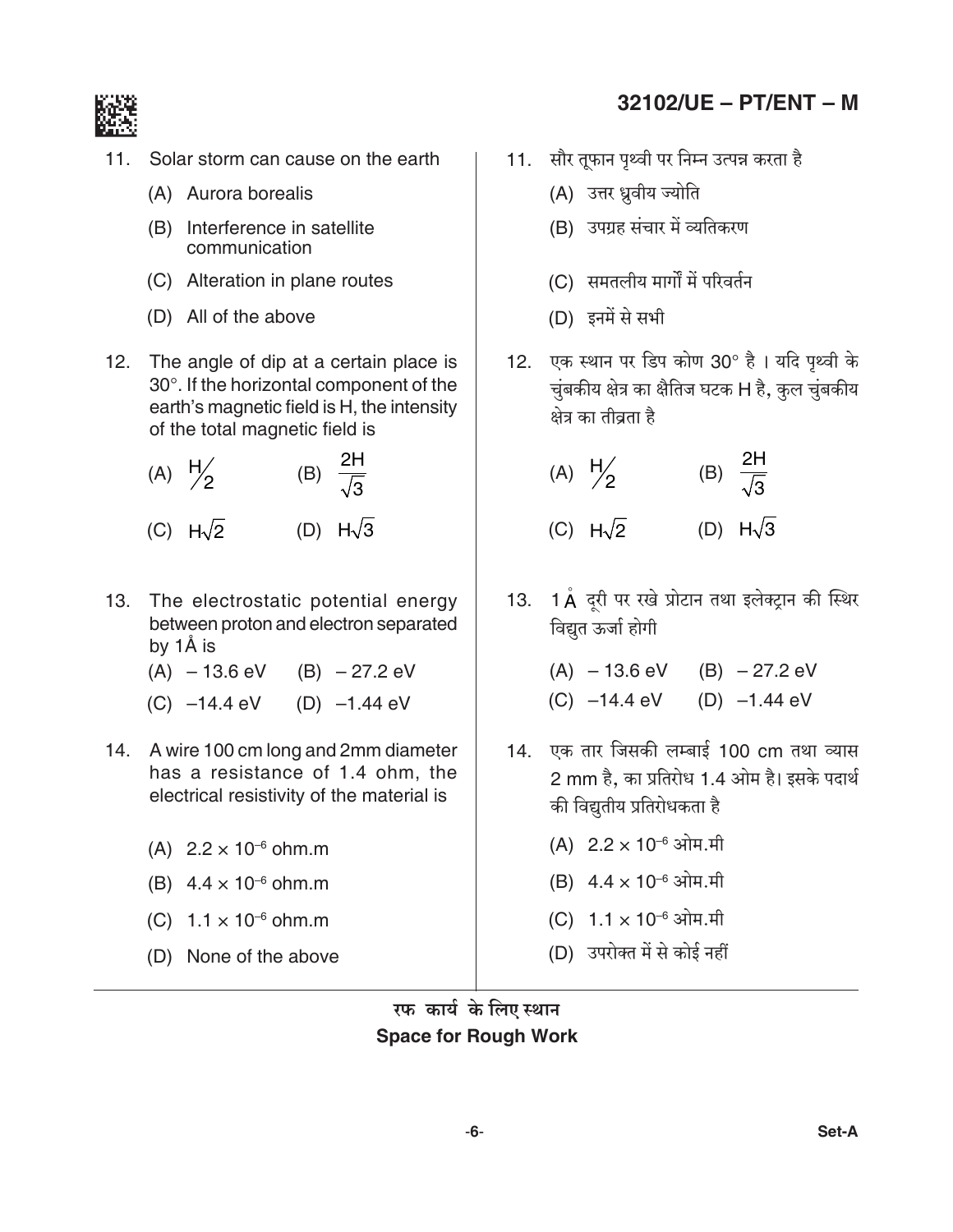

 $15.$ In the network of resistors shown in the adjoining figure, the equivalent resistance between A and B is



16. In a vernier calipers, one main scale division is x cm and n division of the vernier scale coincide with  $(n - 1)$ divisions of the main scale. The least count of the calipers (in cm) is

(A) 
$$
\frac{(n-1)}{n}x
$$
 (B)  $\frac{nx}{(n-1)}$   
(C)  $\frac{x}{n}$  (D)  $\frac{x}{(x-1)}$ 

- 17. If the density of a substance is 'P' g  $cm^{-3}$ . Then its density in SI unit is
	- (A)  $P$  kg m<sup>-3</sup>
	- (B) 100 P kg  $m^{-3}$
	- (C) 1000 P kg  $m^{-3}$
	- (D) 10 P kg  $m^{-3}$
- 18. A car travels a distance d on a road in two hours and then returns to the starting point in next three hours. Its average speed is

(A) 
$$
\frac{d}{2}
$$
 (B)  $\frac{d}{5}$    
 (C)  $\frac{2d}{5}$  (D)  $\frac{3d}{5}$ 

### 32102/UE - PT/ENT - M

15. चित्र में दिये गये प्रतिरोधों के जालक में बिन्दु A तथा B के मध्य तुल्य प्रतिरोध होगा



16. एक वर्नियर कैलिपर्स के मुख्य पैमाने के एक खाने का मान x सेमी है और वर्नियर स्केल के n खाने मुख्य स्केल के (n – 1) खानों के बराबर है। इस वर्नियर कैलिपर्स का अल्पतमाँक (सेमी में) है

(A) 
$$
\frac{(n-1)}{n}x
$$
 (B)  $\frac{nx}{(n-1)}$   
(C)  $\frac{x}{n}$  (D)  $\frac{x}{(x-1)}$ 

- यदि किसी पदार्थ का घनत्व 'P' ग्राम सेमी<sup>-3</sup> है। इस  $17.$ पदार्थ के घनत्व का मान एस आई (SI) इकाई में है
	- (A)  $P$  kg m<sup>-3</sup>
	- (B) 100 P kg  $m^{-3}$
	- (C) 1000 P kg  $m^{-3}$
	- (D) 10 P kg  $m^{-3}$
- 18. एक कार एक सीधी सड़क पर d दूरी को दो घण्टे में तय करती है तथा अगले तीन घण्टों में कार पुन: प्रारम्भिक बिन्दु पर लौट आती है। इसकी औसत चाल है

(A) 
$$
\frac{d}{2}
$$
 (B)  $\frac{d}{5}$   
(C)  $\frac{2d}{5}$  (D)  $\frac{3d}{5}$ 

 $-7-$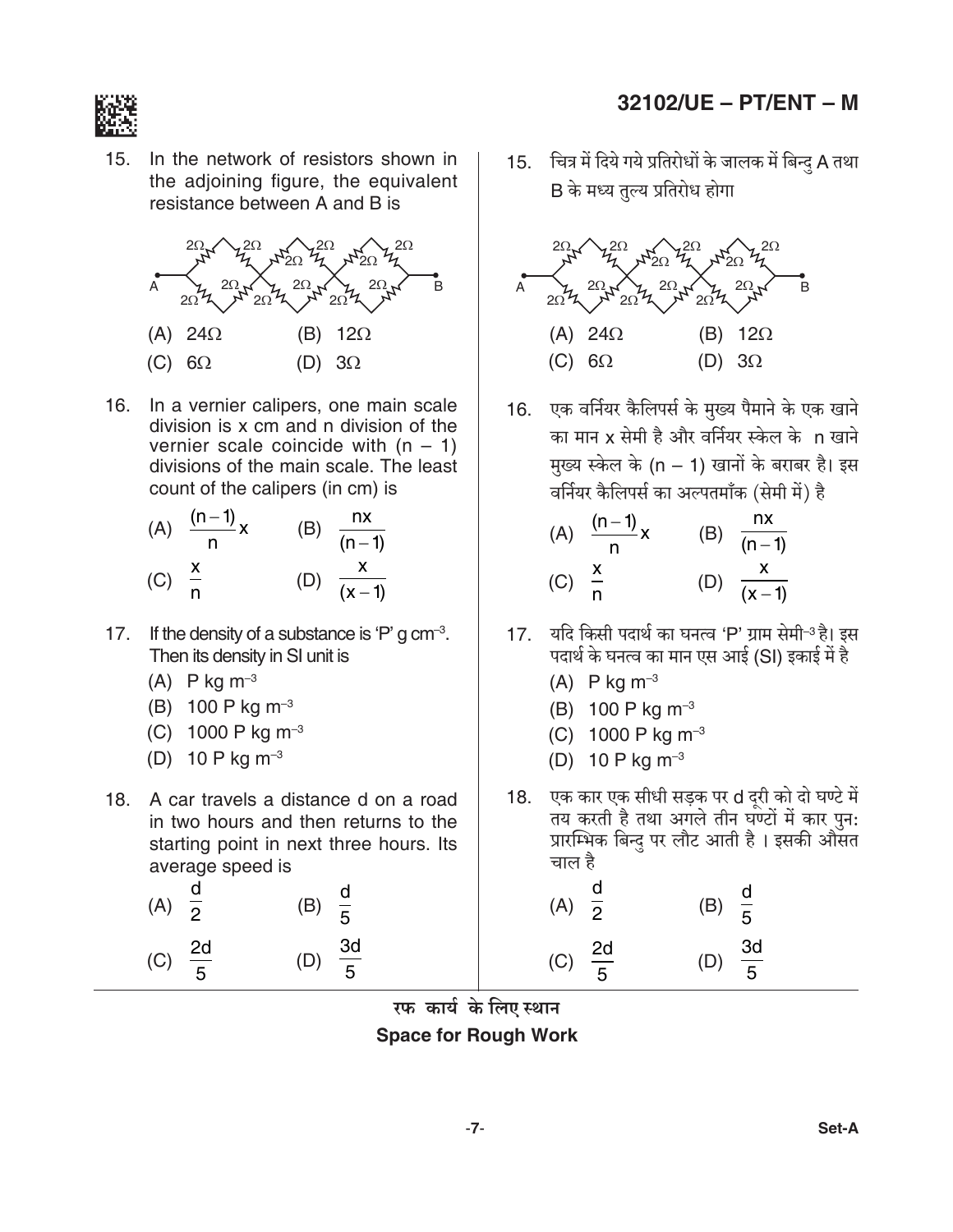

19. From a building two balls A and B are thrown such that A is thrown upwards and B downwards with the same speed (both vertically). If  $V_A$  and  $V_B$  are their<br>respective velocities on reaching the ground then

(A) 
$$
V_B > V_A
$$
 (B)  $V_A = V_B$   
(C)  $V_A > V_B$  (D)  $V_A = V_B$ 

20. The wavelength of light in two liquids

'A' and 'B' is  $3500 \text{ Å}$  and  $7000 \text{ Å}$  , then the critical angle of 'A' relative to 'B' will be

- $(A)$  60° (B)  $45^\circ$
- $(C)$  30 $^{\circ}$  $(D)$  15°
- 21. A concave lens of focal length 25cm is in contact with a convex lens of focal length 40cm. The power of the lens will be
	- $(A) 1.5D$  $(B) + 6.5D$  $(C) - 6.5D$  $(D) + 4.5D$
- 22. The far point of a myopic eye is 50cm. For removing this defect the power of lens required in dioptre will be

| $(A)$ 50D  | $(B) - 4D$ |
|------------|------------|
| $(C) - 2D$ | (D) 0.25D  |

- 23. If magnetic flux is expressed in Weber, the magnetic induction can be expressed in
	- $(A)$  Weber/m<sup>2</sup> (B) Weber/m (C) Weber-m (D) Weber-m<sup>2</sup>
- 32102/UE PT/ENT M
- 19. एक इमारत से दो गेन्दे A और B इस प्रकार फेंकी जाती है कि गेन्द A को उर्ध्वाधर ऊपर तथा गेन्द B को उर्ध्वाधर नीचे की ओर समान चाल से फेंका गया है। यदि VA और VB इन गेन्दों की पृथ्वी तल पर पहुँचने के वेग है तब

| (A) $V_B > V_A$     | (B) $V_A = V_B$     |
|---------------------|---------------------|
| (C) $V_{A} > V_{B}$ | (D) $V_{A} = V_{B}$ |

- 20. एक प्रकाश का तरंगदैर्घ्य किसी द्रव 'A' में 3500  $\mathring{\mathsf{A}}$ तथा द्रव 'B' में 7000 Å है। 'A' का 'B' के सापेक्ष कान्तिक कोण होगा
	- $(A) 60^\circ$  $(B)$  45°  $(C) 30^\circ$  $(D)$  15°
- 21. फोकस लंबाई 25 सेमी का एक अवतल लेंस 40 सेमी के एक उत्तल लेंस के संपर्क में है। लेंस की क्षमता होगी

| $(A) - 1.5D$ | $(B) + 6.5D$ |
|--------------|--------------|
| $(C) - 6.5D$ | $(D) + 4.5D$ |

22. निकट दृष्टि दोष से पीड़ित नेत्र का सुदूर बिन्दु 50 सेमी है। दोष निवारण हेतु आवश्यक लेन्स की क्षमता डायोप्टर में होगी

| $(A)$ 50D  | $(B) - 4D$ |
|------------|------------|
| $(C) - 2D$ | (D) 0.25D  |

23. यदि चुम्बकीय फ्लक्स को वेबर में व्यक्त किया जाय तो चुम्बकीय प्रेरण को व्यक्त किया जा सकता है

| (A) वेबर <i> </i> मी <sup>2</sup> | (B) वेबर/मी              |
|-----------------------------------|--------------------------|
| (C) वेबर-मी                       | (D) वेबर-मी <sup>2</sup> |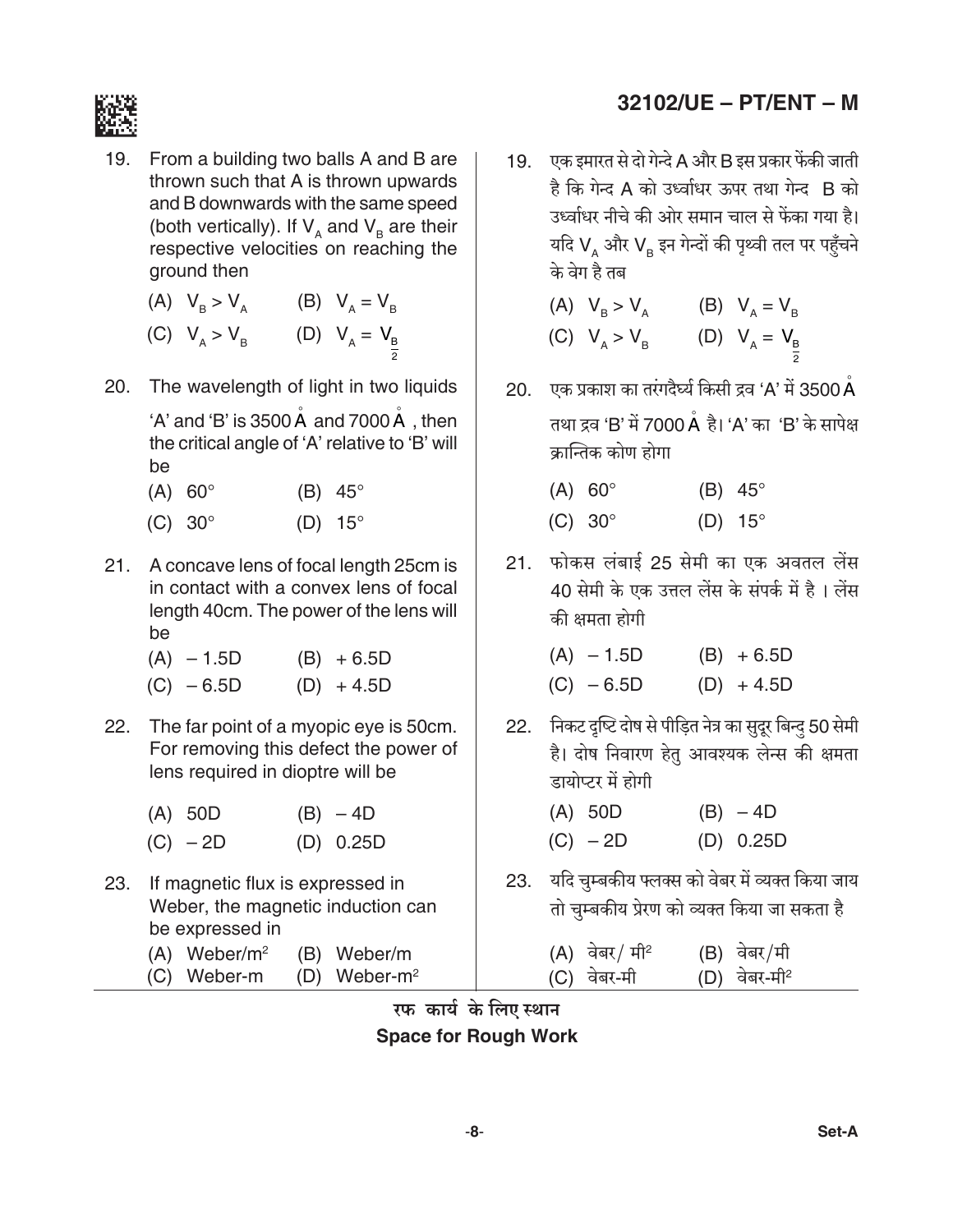

24. A liquid of specific heat 0.5 at  $60^{\circ}$ C is mixed with another liquid of specific heat 0.3 at  $20^{\circ}$ C. After mixing, the temperature of the mixture becomes 30°C. The liquids are mixed in proportion by masses

| (A) 5:1 | (B) 1:5 |
|---------|---------|
|---------|---------|

- $(C) 2:5$  $(D) 5:3$
- 25. The aperture of objective lens of a telescope is made large so as to
	- (A) Increase the magnifying power of telescope
	- (B) Increase the resolving power of telescope
	- (C) Reduce the aberration of image
	- (D) Focus on distant objects
- 26. The net force acting on a drop of rain of mass 5 mg falling down with constant speed is
	- $(B)$  5 mN  $(A)$  5 N
	- (C) Zero  $(D)$  5 dyne
- The instantaneous value of current in  $27.$

AC circuit is  $I = 2\sin\left(100\pi t + \frac{\pi}{3}\right)$ .

The current will be maximum for the first time at

(A) 
$$
t = \frac{1}{100} s
$$
 (B)  $t = \frac{1}{200} s$   
(C)  $t = \frac{1}{400} s$  (D)  $t = \frac{1}{600} s$ 

# 32102/UE - PT/ENT - M

24.  $0.5$  विशिष्ठ ऊष्मा के एक द्रव जिसका ताप 60°C है। इस द्रव को एक अन्य द्रव जिसका ताप 20°C और विशिष्ठ ऊष्मा 0.3 है, में मिलाया जाता है। इस प्रक्रिया में मिश्रण का ताप 30°C हो जाता है। दोनों द्रवों का मिश्रण बनाने में प्रयुक्त द्रव्यमानों का अनुपात है  $(A) 5:1$  $(B) 1:5$  $(C) 2:5$  $(D) 5:3$ 25. दरदर्शी के अभिदुष्यक का द्वारक बड़ा बनाया जाता है (A) दरदर्शी की आवर्धन क्षमता बढ़ाने के लिये (B) दूरदर्शी की विभेदन क्षमता बढ़ाने के लिये (C) प्रतिबिम्ब का वर्ण विपथन कम करने के लिये (D) दूर स्थित वस्तुओं को फोकस करने के लिये 26. बारीश (Rain) की एक 5 मिलीग्राम द्रव्यमान की एक बंद नियत चाल से गिर रही है। इस बूंद पर लगने वाले नेट बल का मान है (B) 5 मिली न्यूटन (A) 5 न्यूटन (C) शून्य (D) 5 डाइन 27. एक प्रत्यावर्ती धारा परिपथ में धारा का तात्क्षणिक मान l = 2sin  $\left(100\pi t + \frac{\pi}{3}\right)$ है, तो प्रथम बार धारा का अधिकतम मान निम्न समय पर होगा  $\frac{1}{\sqrt{2}}$  $\mathbf{1}$ 

(A) 
$$
t = \frac{1}{100}
$$
 S (B)  $t = \frac{1}{200}$  S  
(C)  $t = \frac{1}{400}$  S (D)  $t = \frac{1}{600}$  S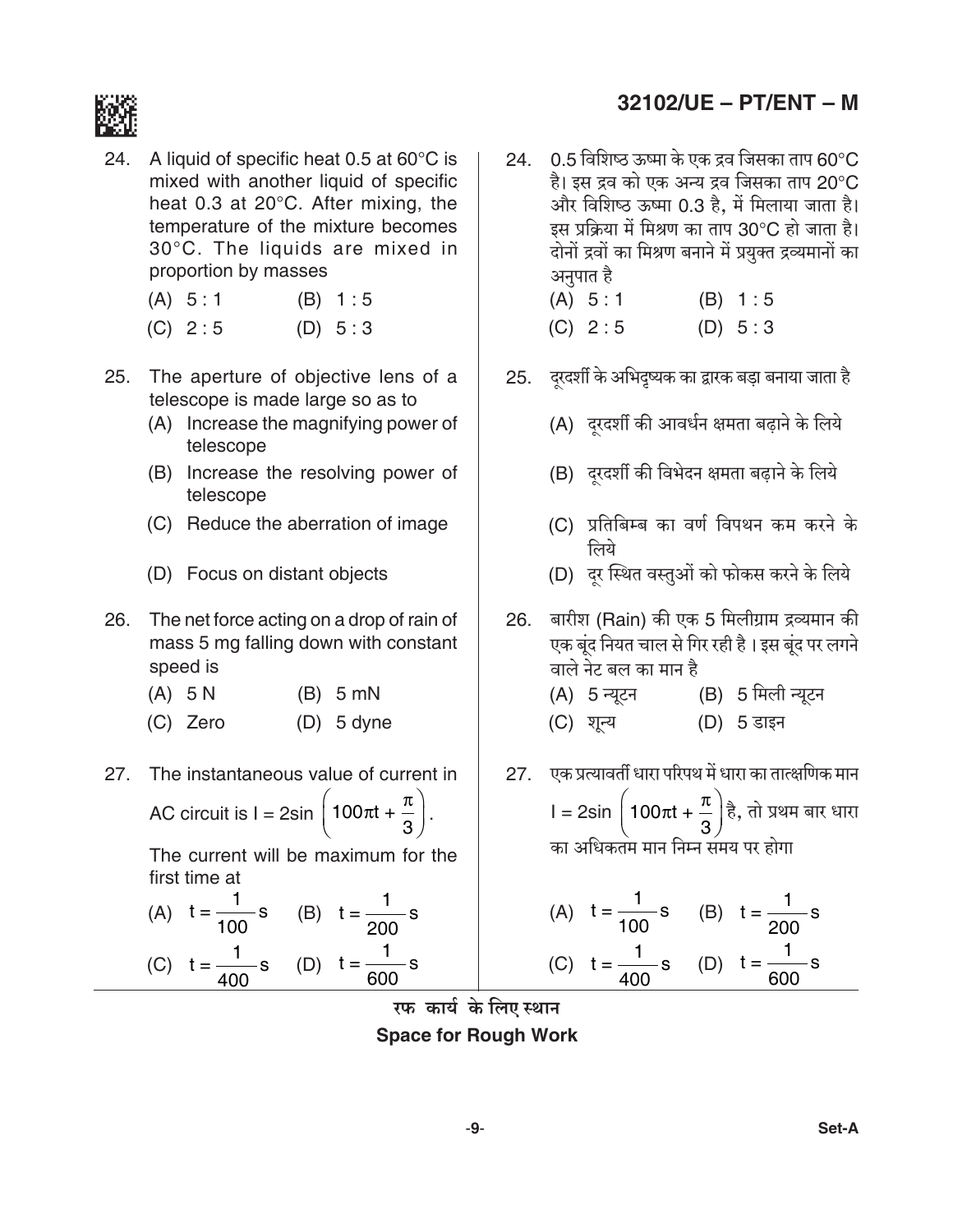

28. A worker lives at a distance of 1.32 km from the factory. If the speed of sound in air be 330 m/s, how many seconds will the sound of factory siren take to reach the worker?

| (A) 5 | (B) 6 |  |
|-------|-------|--|
| .     |       |  |

- $(C)$  4  $(D)$  3
- 29. Heat is supplied to a certain homogeneous sample of matter at a uniform rate. Its temperature is plotted against time as shown in figure. Which of the following conclusion can be drawn?



- (A) Its specific heat capacity is greater in solid state than in the liquid state
- (B) Its specific heat capacity is greater in the liquid state than in the solid state
- (C) Its latent heat of vapourization is smaller than its latent heat of fusion
- (D) None of these
- 30. A particle is moving in a straight line. It has negative velocity and negative acceleration. The particle is
	- (A) at rest
	- (B) speeding up
	- (C) speeding down
	- (D) none of these

# 32102/UE - PT/ENT - M

एक श्रमिक का घर उसके कार्य स्थल (फेक्टरी) से 28. 1.32 किमी की दूरी पर है। यदि वायु में ध्वनि की चाल 330 मीटर/सेकण्ड है तब फेक्टरी में बजे साईरन की ध्वनि उस श्रमिक को कितने सेकण्डों के उपरान्त सुनाई देगी ?

| (A) 5   | (B) 6   |  |
|---------|---------|--|
| $(C)$ 4 | $(D)$ 3 |  |

29. एक समांगी सेम्पल पदार्थ में ऊष्मा की आपूर्ति नियत दर से हो रही है। यदि इस पदार्थ के ताप का समय के साथ विचरण चित्र में दर्शाया गया है। इस चित्र के आधार पर निम्नलिखित कौन सा परिणाम निकाला जा सकता है ?



- (A) पदार्थ की विशिष्ट ऊष्माधारिता ठोस अवस्था में द्रव अवस्था की तुलना में अधिक है
- (B) पदार्थ की विशिष्ट ऊष्माधारिता द्रव अवस्था में ठोस अवस्था की अपेक्षा अधिक है
- (C) पदार्थ की वाष्पन की गुप्त ऊष्मा इसकी गलन की गुप्त ऊष्मा से कम है
- (D) उपरोक्त में से कोई नहीं
- 30. एक कण एक ऋजु रेखीय गति कर रहा है। इस कण वेग तथा त्वरण ऋणात्मक है। यह कण
	- (A) विरामावस्था में है
	- (B) की चाल बढ रही है
	- $(C)$  की चाल घट रही है
	- (D) उपरोक्त में से कोई नहीं

रफ कार्य के लिए स्थान **Space for Rough Work**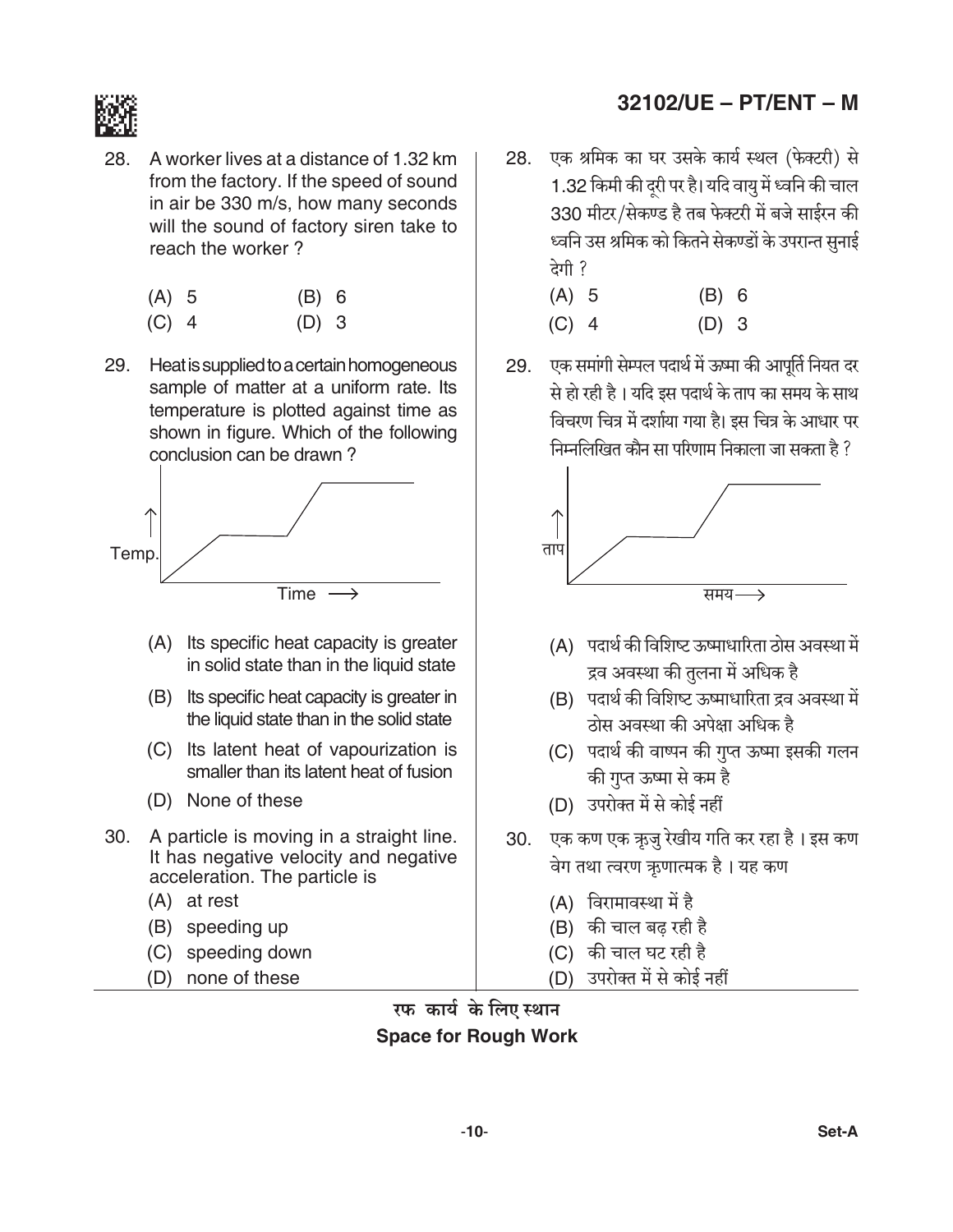

31. A current of 6A enters one corner P of an equilateral triangle PQR having three wires of resistances  $2\Omega$  each and leaves by the corner R. Then the current I, and I<sub>2</sub> are respectively



- 32. A cell of internal resistance r is connected to an external resistance R. The current will be maximum in R, if
	- $(A)$  R = r  $(B)$  R < r
	- (D) R =  $\frac{1}{2}$  $(C)$  R > r
- 33. The minimum wavelength of X-rays produced by electrons accelerated by a potential difference of V volts is equal to

| (A) | eV<br>hc |  |
|-----|----------|--|
| (B) | сV<br>eh |  |
| (C) | hc<br>eV |  |
|     |          |  |

(D) None of these

- 32102/UE PT/ENT M
- 31. तीन तारों के समबाह़ त्रिभुज PQR जिनमें प्रत्येक भुजा 2Ω का है, इसके P बिन्द से 6A की धारा प्रवेश करती है, जो बिन्द R से निर्गत होती है। तब धारा I, तथा I, के मान क्रमश: हैं



- $(C)$  1A, 2A (D) 2A, 3A
- 32. आंतरिक प्रतिरोध r वाली एक सेल बाह्य प्रतिरोध R से जुडी है। R में विद्युत अधिकतम होगी, यदि

| $(A)$ R = r | $(B)$ R $\lt r$       |
|-------------|-----------------------|
| $(C)$ R > r | (D) R = $\frac{r}{c}$ |

33. V वोल्ट विभवान्तर पर त्वरित इलेक्ट्रानों द्वारा उत्पादित X-किरणों का न्यूनतम तंरगदैर्घ्य होगा

| (A) | $\frac{eV}{hc}$   |  |
|-----|-------------------|--|
| (B) | $\frac{cV}{eh}$   |  |
| (C) | $rac{hc}{eV}$     |  |
| (D) | इसमें से कोई नहीं |  |

रफ कार्य के लिए स्थान **Space for Rough Work**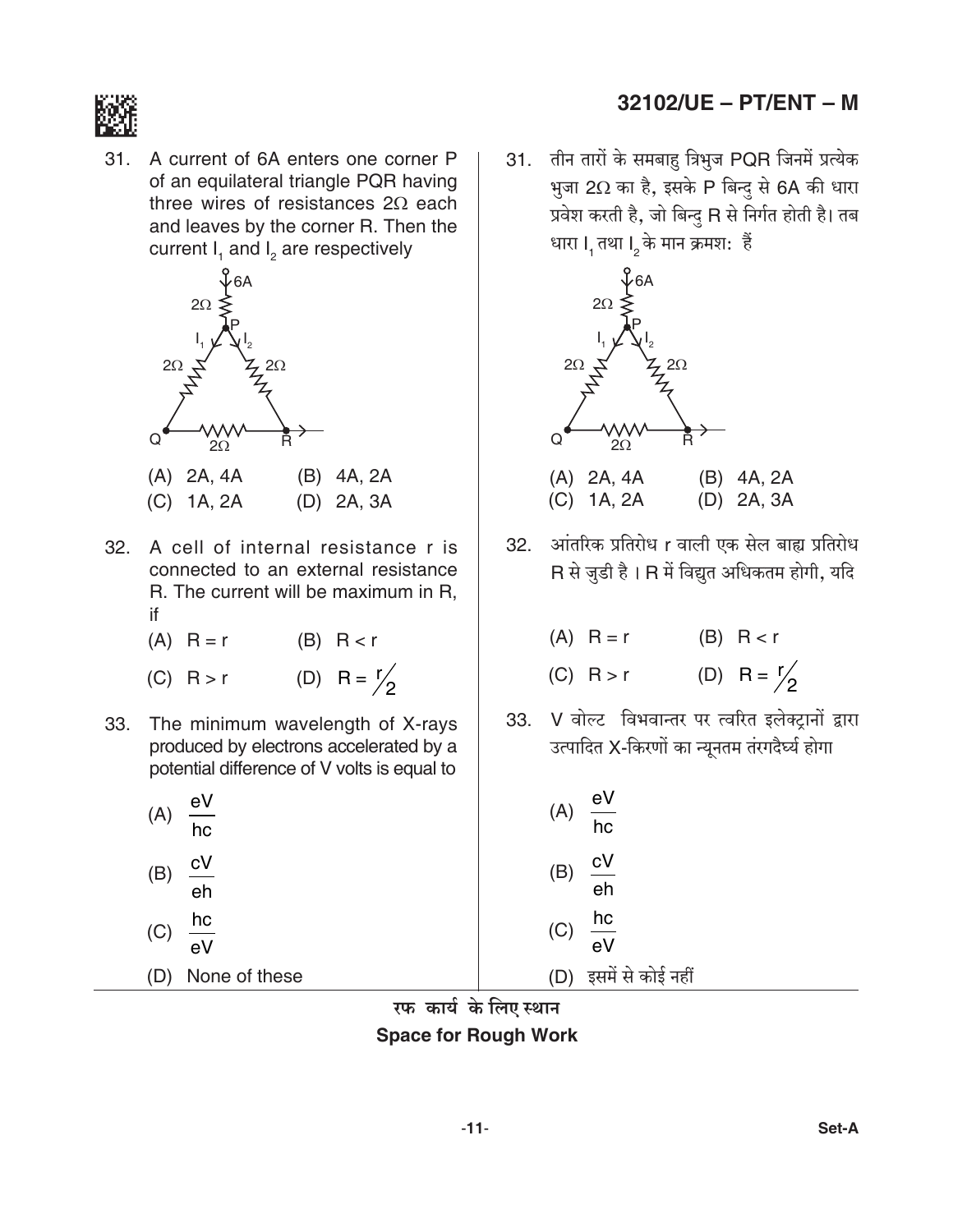

34. The acceleration due to gravity on the moon is one sixth that of the earth. If the earth and moon are assumed to have the same density, the ratio of the radii of moon and earth will be

| (A) | $\overline{6}$  | (B) | $(6)^{\frac{1}{3}}$ |
|-----|-----------------|-----|---------------------|
| (C) | $\overline{36}$ | (D) | $(6)^{\frac{2}{3}}$ |

- The ratio of wavelength and the distance  $35.$ between compression and an adjacent rarefaction is equal to
	- $(A)$  4  $(B)$  2
	- $(C)$  3  $(D)$  5
- 36. A 20 kg block is initially at rest. A 50 N force is required to set the block in motion. The coefficient of static friction is  $(a = 10 \text{ m/s}^2)$ 
	- $(A) 0.50$
	- $(B) 0.10$
	- $(C) 0.25$
	- (D) None of these
- 37. Two bulbs are working in parallel order. Bulb A is brighter than bulb B. If  $R_{\text{A}}$  and  $R_{\text{B}}$ are their resistances respectively, then
	- (A)  $R_A > R_B$  (B)  $R_A < R_B$ (C)  $R_A = R_B$  (D) None of these

# 32102/UE - PT/ENT - M

34. चन्द्रंमा पर गुरुत्वीय त्वरण का मान पृथ्वी पर गुरुत्वीय त्वरण के मान का 1/6 है। यदि पृथ्वी और चन्द्रंमा का घनत्व एकसमान माना जाये तब चन्द्रंमा तथा पृथ्वी की त्रिज्याओं का अनुपात होगा

(A) 
$$
\frac{1}{6}
$$
 (B)  $\frac{1}{(6)^{\frac{1}{3}}}$   
(C)  $\frac{1}{36}$  (D)  $\frac{1}{(6)^{\frac{2}{3}}}$ 

- 35. किसी तरंग में, तरंगदैर्घ्य और उस तरंग में उत्पन्न सम्पीडन तथा संलग्न निकटवर्ती विरलन के बीच की दरी का अनुपात होता है
	- $(A)$  4  $(B)$  2
	- $(C)$  3  $(D)$  5
- 36. एक 20 किग्रा द्रव्यमान का एक ब्लॉक प्राराम्भ में विरामावस्था में है। एक 50 न्यटन बल की आवश्यकता इस ब्लॉक को गति प्रदान करने के लिए होती है। तब स्थैतिक घर्षण के गुणांक का मान है (a = 10 मीटर/से<sup>2</sup>)
	- $(A) 0.50$
	- $(B) 0.10$
	- $(C) 0.25$
	- (D) उपरोक्त में से कोई नहीं
- 37. दो बल्ब समानान्तर क्रम में कार्य कर रहें हैं। बल्ब A की चमक बल्ब B से ज्यादा है। यदि R, तथा R, क्रमश: बल्ब A तथा बल्ब B के प्रतिरोध हो तो
	- (A)  $R_A > R_B$  (B)  $R_A < R_B$ (C)  $R_A = R_B$  (D) इनमें से कोई नहीं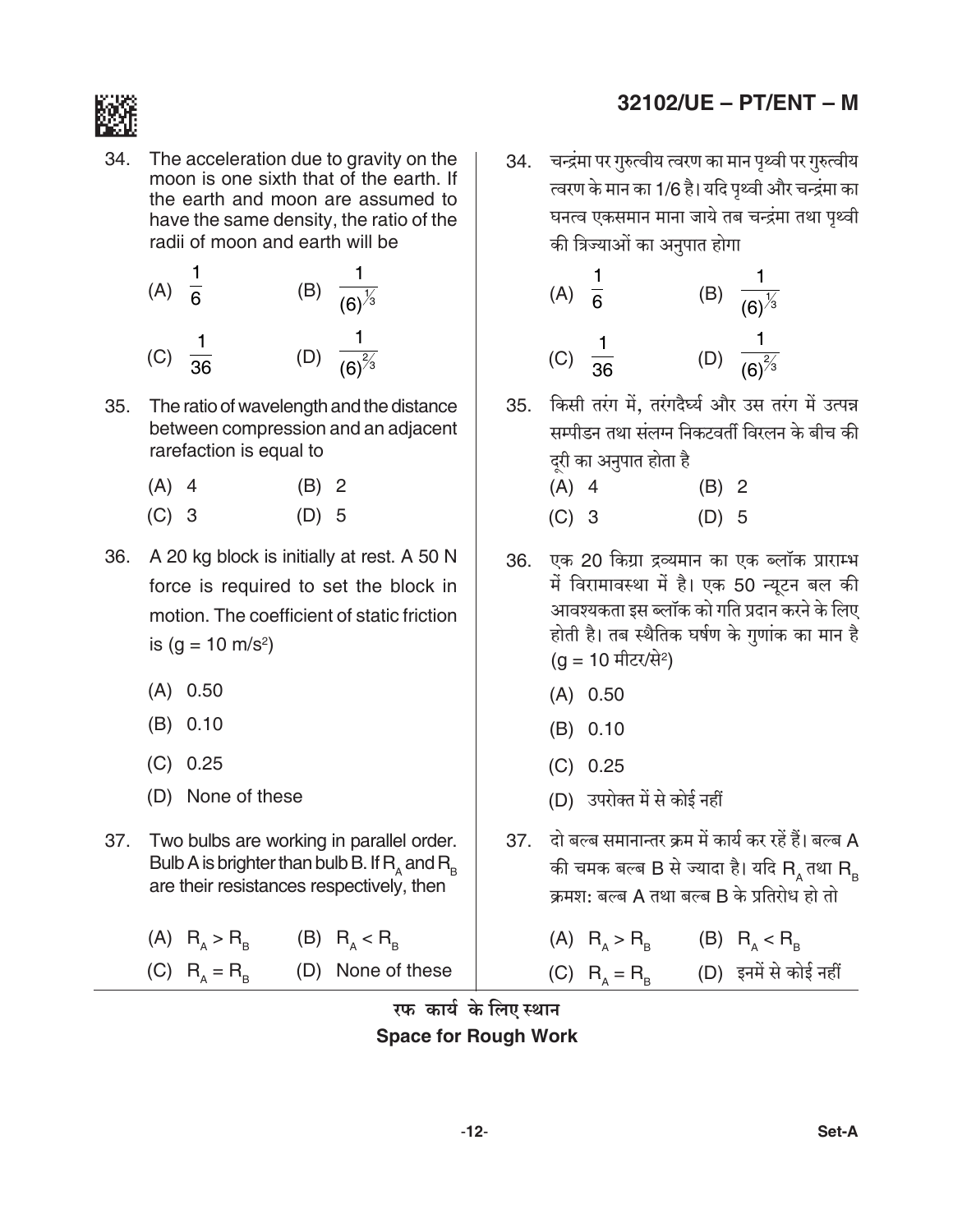

- (A)  $\vec{F} = q(\vec{E} + \vec{V} \times \vec{B})$
- (B)  $\vec{F} = q(\vec{E} \vec{V} \times \vec{B})$
- (C)  $\vec{F} = q(\vec{E} + \vec{V} \cdot \vec{B})$
- (D)  $\vec{F} = q(\vec{E} \vec{V} \cdot \vec{B})$
- 39. An emf of 15V applied to a circuit containing 5 Henry inductance and 10 $\Omega$  resistance. The ratio of the flow of currents in circuit at time  $t = \infty$  and  $t = 1$  second is

(A) 
$$
\frac{e^{\frac{1}{2}}}{e^{\frac{1}{2}}-1}
$$
 (B)  $\frac{e^2}{e^2-1}$   
(C)  $1-e^{-1}$  (D)  $e^{-1}$ 

- 40. The time period of a particle in simple harmonic motion is equal to the time between consecutive appearances of the particle at a particular point in its motion. This point is
	- (A) the mean position
	- (B) any extreme position
	- (C) anywhere between the mean position and the positive extreme position
	- (D) anywhere between the mean position and the negative extreme position

# 32102/UE - PT/ENT - M

38. लारेंज बल की गणना निम्न सूत्र द्वारा की जाती है

- (A)  $\vec{F} = q(\vec{E} + \vec{V} \times \vec{B})$ (B)  $\vec{F} = q(\vec{E} - \vec{V} \times \vec{B})$ (C)  $\vec{F} = q(\vec{E} + \vec{V} \cdot \vec{B})$ (D)  $\vec{F} = q(\vec{E} - \vec{V} \cdot \vec{B})$
- 39. 15 वोल्ट का एक विद्युत वाहक बल 5 हेन्री प्रेरकत्व तथा 10 $\Omega$  प्रतिरोध वाले परिपथ पर लगाया गया है। समय t = ∞ तथा t = 1 सेकण्ड पर परिपथ में प्रवाहित होने वाली धाराओं का अनुपात होगा

(A) 
$$
\frac{e^{1/2}}{e^{1/2} - 1}
$$
 (B)  $\frac{e^{2}}{e^{2} - 1}$   
(C)  $1 - e^{-1}$  (D)  $e^{-1}$ 

- 40. सरल आवर्त गति करते हुए किसी कण का आवर्तकाल उस कण द्वारा एक निश्चित बिन्दु पर क्रमागत आने में लगे समयान्तर के बराबर होता है। यह विशेष बिन्दु होता है
	- (A) माध्य स्थिति का बिन्द
	- (B) कोई भी दूरतम (चरम) स्थिति का बिन्दु
	- (C) माध्य स्थिति तथा धनात्मक दूरतम स्थिति के बीच कोई भी स्थिति का बिन्द
	- (D) माध्य स्थिति तथा ऋणात्मक दूरतम स्थिति के बीच किसी भी स्थिति का बिन्दु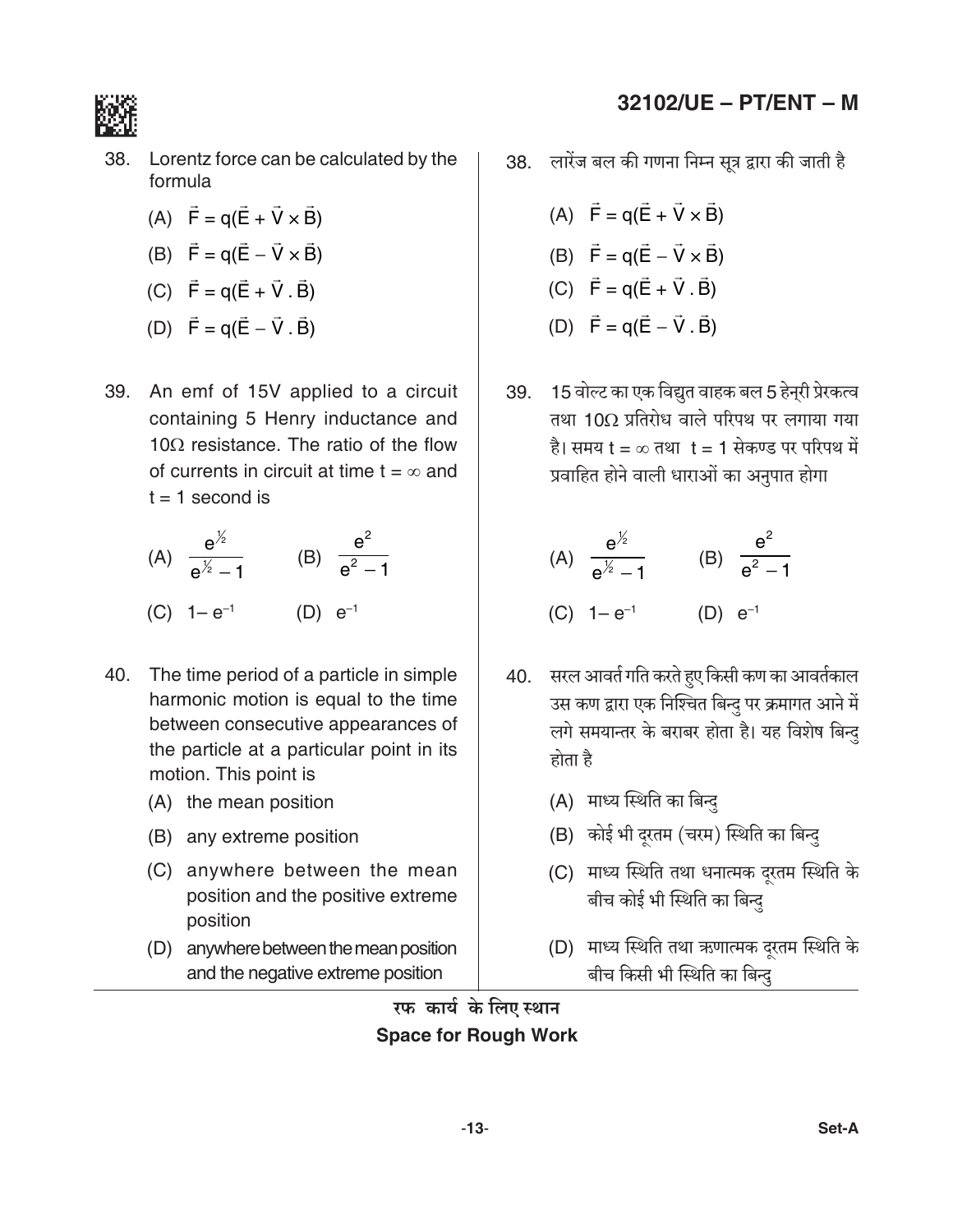

41. When a particle oscillates simple harmonically, its kinetic energy varies periodically. If frequency of the particle is n, the frequency of the kinetic energy is

| $(A)$ 4n | $(B)$ n |  |
|----------|---------|--|
|          |         |  |

- $(C) n/2$  $(D)$  2n
- 42. A 40 kg body is pushed with just enough force to start it moving across a floor and the same force continues to act afterwards. The coefficient of static friction and kinetic friction are 0.5 and 0.4 respectively. The acceleration of the body is
	- $(A)$  2 m/s<sup>2</sup> (B)  $1 \text{ m/s}^2$
	- (C)  $4 \text{ m/s}^2$ (D)  $5 \text{ m/s}^2$
- 43. How does the proper inflation of tyre save fuel?
	- (A) Normal reaction decreases
	- (B) Normal reaction increases
	- (C) Sliding contact with the road decreases
	- (D) Sliding contact with the road increases
- 44. Work equal to 25 J is done on a mass of 2 kg to set it in motion. If whole of work is used to increase the kinetic energy, then velocity gained by the mass in m/s is
	- $(B)$  10  $(A)$  5  $(C)$  15  $(D)$  25

# 32102/UE - PT/ENT - M

41. सरल आवर्त्ती गति में दोलन करते हुए किसी कण की गतिज ऊर्जा के मान में आवर्त्तीय (नियतकालिक) परिवर्तन होता है। यदि कण की आवृत्ति n है तब इस गति में गतिज ऊर्जा की आवृत्ति का मान है

| (A) 4n  | $(B)$ n  |  |
|---------|----------|--|
| (C) n/2 | $(D)$ 2n |  |

- 42. 40 किग्रा के एक पिण्ड को केवल उतने बल से धकेला जाता है. जो केवल गतिशील करने के लिए प्रर्याप्त है तथा यही बल पिण्ड पर इसके बाद भी लगा रहता है। यदि स्थैतिक घर्षण तथा गतिक घर्षण नियतांक के मान क्रमश: 0.5 तथा 0.4 हो, तो पिण्ड में उत्पन्न त्वरण होगा
	- (A) 2 मीटर/से $2$ (B) 1 मीटर/से<sup>2</sup>
	- (C) 4 मीटर/से<sup>2</sup> (D) 5 मीटर/से<sup>2</sup>
- 43. टायर का वास्तविक फुलाव (Inflation) किस कारण से ईंधन में बचाव करती है ?
	- (A) अभिलम्ब प्रतिक्रिया घटती है
	- (B) अभिलम्ब प्रतिक्रिया बढती है
	- (C) सड़क के साथ स्लाइडिंग सम्पर्क घटता है
	- (D) सडक के साथ स्लाइडिंग सम्पर्क बढता है
- 44. एक 2 किग्रा के द्रव्यमान को गति प्रदान करने के लिए 25 जुल कार्य की आवश्यकता होती है। यदि किया गया सम्पूर्ण कार्य द्रव्यमान की गतिज ऊर्जा बढ़ाने में प्रयोग हो, तो इस द्रव्यमान के वेग में वृद्धि होगी (मी./से. में) C

| $(A)$ 5  | $(B)$ 10 |  |
|----------|----------|--|
| $(C)$ 15 | $(D)$ 25 |  |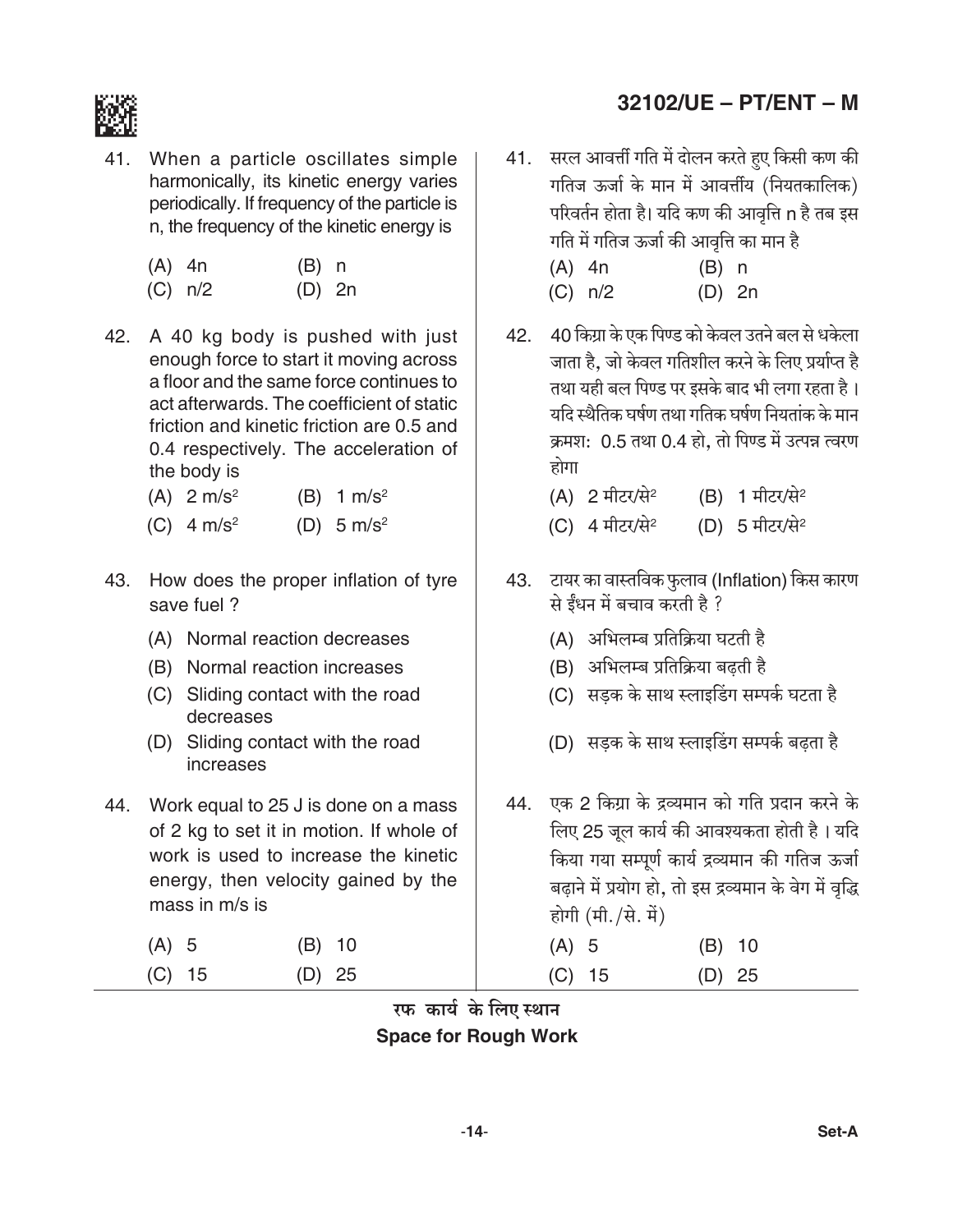

45. A convex lens has a focal length f. It is cut into two parts along the dotted line as shown in the figure. The focal length of each part will be



- $(A)$  0.5 f
- $(B)$  f
- $(C)$  1.5 f
- $(D)$  2 f
- 46. A mass of 72 kg man runs up a staircase in 12 seconds while a 60 kg man runs up the same staircase in 11 seconds. The ratio of the rate of doing their work is
	- $(A)$  11:10
	- $(B) 10:11$
	- $(C)$  12:11
	- $(D)$  11:12
- 47. The specific heat of a substance depends on its
	- (A) Nature
	- (B) Mass
	- (C) Rise in temperature
	- $(D)$  Both  $(B)$  and  $(C)$
- 32102/UE PT/ENT M
- एक उत्तल लेन्स की फोकस दूरी f है। जैसे चित्र में 45. दिखाया गया है, इसे दो भागों में बिन्दु रेखा के अनुदिश काटा गया। प्रत्येक भाग की फोकस दरी है



- $(B)$  f
- $(C)$  1.5 f
- $(D)$  2 f
- 46. 72 किग्रा द्रव्यमान का एक व्यक्ति किसी सीढ़ी पर 12 सेकण्ड में चढता है। जबकि 60 किग्रा का व्यक्ति उसी सीढ़ी पर 11 सेकण्ड में चढ़ता है। तो उनके द्वारा किये गये कार्यों की दरों का अनुपात है
	- $(A)$  11:10
	- $(B) 10:11$
	- $(C)$  12:11
	- $(D)$  11:12
- 47. किसी पदार्थ की विशिष्ठ उष्मा का मान निर्भर करता है
	- (A) उसकी प्रकृति पर
	- (B) उसके द्रव्यमान पर
	- (C) उसके ताप में वृद्धि पर
	- (D) दोनों (B) तथा (C) पर

रफ कार्य के लिए स्थान **Space for Rough Work**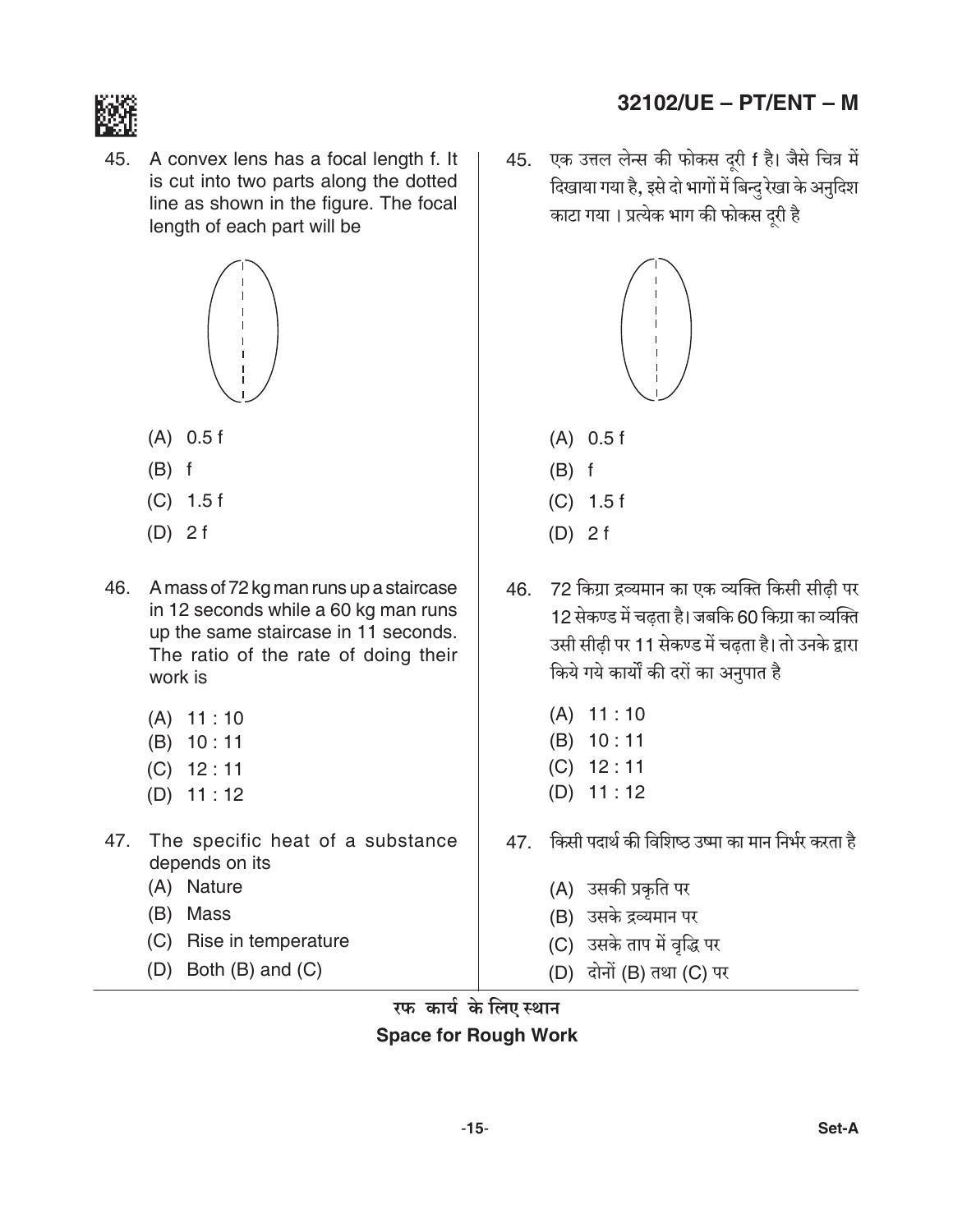

48. A student measures the focal length of a convex lens by putting an object pin at a distance u from the lens and measuring the distance v of the image pin. The graph between u and v plotted by the student should look like

# $v$ (cm)  $\prime$  $v$ (cm)  $\prime$  $(A) \leftarrow$  $(A) \leftarrow$  $u$ (cm)  $u$ (cm)  $v$ (cm)  $v$ (cm)  $(B)$  $(B)$  $\overrightarrow{u$ (cm)  $u(cm)$  $v$ (cm) $\uparrow$  $v$ (cm) $\uparrow$  $(C) \leftarrow$  $(C) \leftarrow$  $u$ (cm)  $u$ (cm)  $v$ (cm)  $v$ (cm)  $(D)$  $(D)$  $u$ (cm)  $u$ (cm)

रफ कार्य के लिए स्थान **Space for Rough Work** 

# 32102/UE - PT/ENT - M

48. एक विद्यार्थी किसी उत्तल लेन्स की फोकस दूरी माप बिम्ब पिन को लेन्स की दूरी u पर रख कर तथा प्रतिबिम्ब पिन की दूरी v को माप कर करता है। इस विद्यार्थी द्वारा u तथा v के बीच खीचा गया ग्राफ कैसा दिखाई देगा ?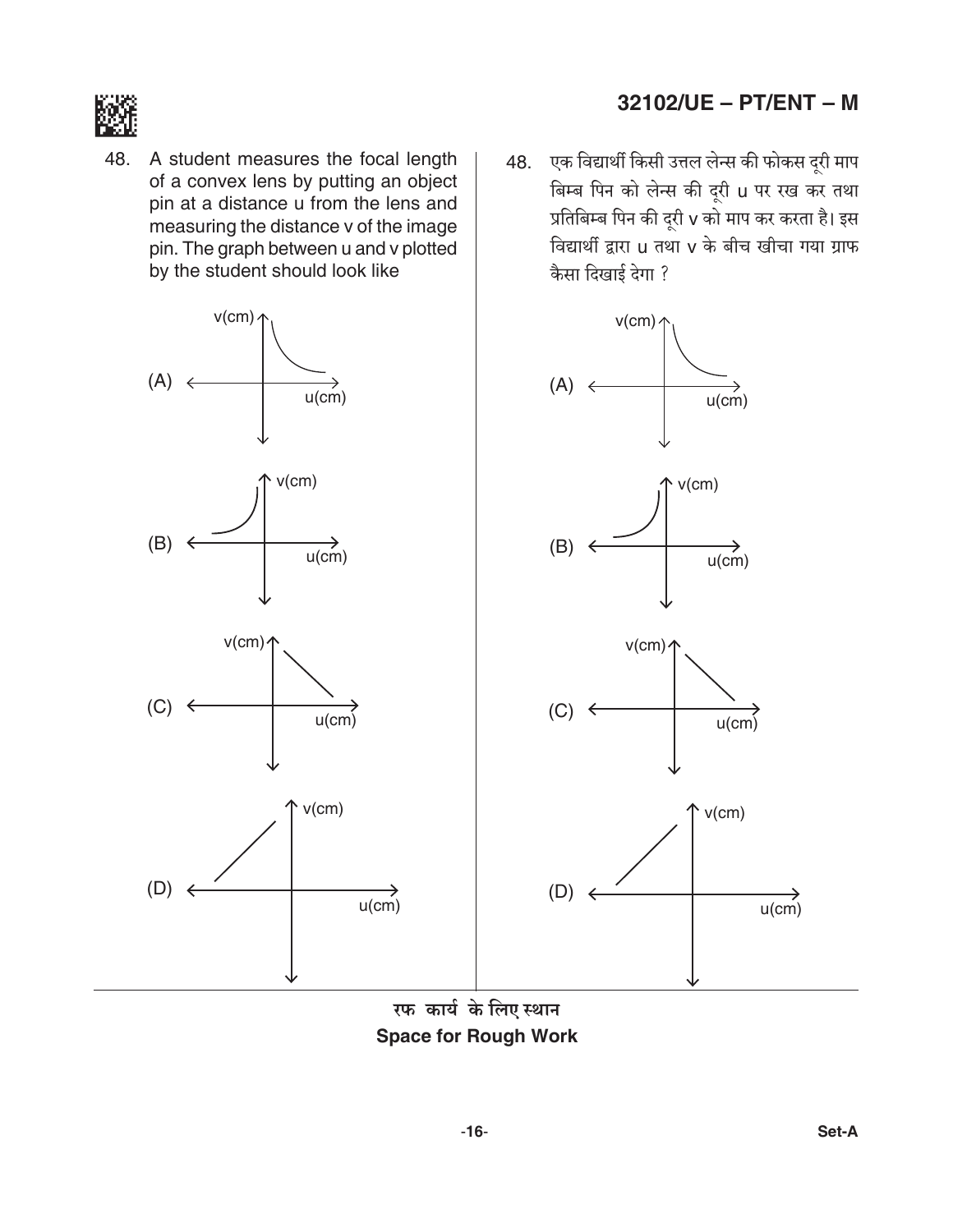

- 49. A rectangular tank of depth 12 meter is full of water  $(\mu = \frac{4}{3})$ , the bottom is seen at the depth
	- $(A)$  6 m
	- $(B)$  9 m
	- $(C)$  12 m
	- $(D)$  16 m
- 50. A force F acting on an object varies with distance x as shown in the figure. The force is in N and distance x is in m. The work done by the force in moving the object from  $x = 0$  to  $x = 6$  m is
- 49. एक आयताकार टैंक जिसकी गहराई 12 मीटर है, जल  $(\mu = 4/3)$  से भरा है। उसकी तली की गहराई दिखाई देगी
	- $(A)$  6 m
	- $(B)$  9 m
	- $(C)$  12 m
	- $(D)$  16 m
- एक पिण्ड पर लगने वाले बल F का दूरी x के साथ 50. परिवर्तन चित्र में दर्शाया गया है । यदि बल न्यूटन तथा दूरी x मीटर में व्यक्त की जाये, तब पिण्ड को<br>x = 0 से x = 6 मीटर तक गति कराने में किये जाने वाले कार्य का मान है



रफ कार्य के लिए स्थान **Space for Rough Work**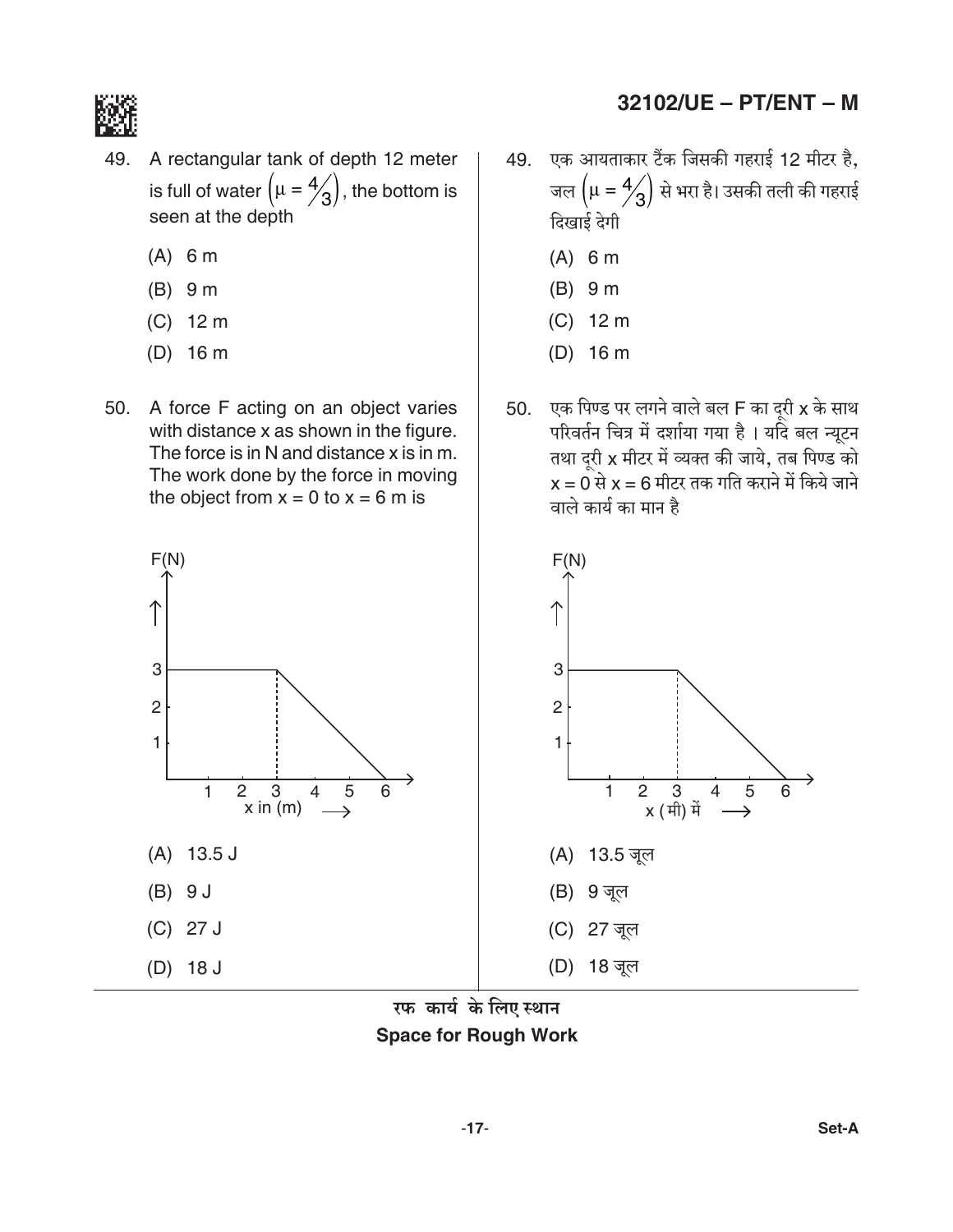

#### **PART-II**

#### **CHEMISTRY**

- 51. The azimuthal quantum number of an atom is related to the
	- (A) size of the principal shell
	- (B) spin angular momentum
	- (C) orbital angular momentum
	- (D) orientation of the orbital in space
- 52. Which of the following is correct?
	- (A)  $^{1}_{1}$ H and  $^{3}_{2}$ He are isotopes
	- (B)  $^{14}_{6}$ C and  $^{14}_{7}$ N are isotones
	- (C)  $^{39}_{19}$ K and  $^{40}_{20}$ Ca are isotones
	- (D)  $^{19}$ F and  $^{24}_{11}$ Na are isodisperse
- The number of elements in each of the  $53<sub>1</sub>$ long period in the periodic table is
	- $(A)$  2
	- $(B) 8$
	- $(C)$  18
	- $(D)$  32
- 54. In froth floatation process many chemicals, i.e, frother, collector, activator and depressant are used, the chemical used as collector is
	- (A) Copper sulphate
	- (B) Sodium ethyl xanthate
	- (C) Pine oil
	- (D) Sodium cyanide and alkali

#### रसायन शास्त्र

- 51. किसी परमाणु का दिगंशी क्वाण्टम संख्या संबंधित है
	- (A) मुख्य कक्षा का आकार
	- (B) चक्रण कोणीय संवेग
	- (C) कक्षक कोणीय संवेग
	- (D) कक्षक का अंतरिक्ष में अभिविन्यास
- $52.$  निम्न में से कौन-सा सही है ?
	- (A)  $^{1}_{4}$ H एवं  $^{3}_{2}$ He समस्थानिक है
	- (B)  $^{14}_{6}$ C एवं  $^{14}_{7}$ N समन्यूट्रॉनिक है
	- (C)  $^{39}_{10}$ K एवं  $^{40}_{20}$ Ca समन्यूट्रॉनिक है
	- (D)  $^{19}$ F एवं  $^{24}$ Na समडिस्फर्स है
- 53. आवर्त सारिणी के प्रत्येक दीर्घ- आवर्त में तत्त्वों की संख्या है
	- $(A)$  2
	- $(B) 8$
	- $(C)$  18
	- $(D)$  32
- 54. फेन उत्प्लवन प्रक्रम में बहुत से रासायनिक पदार्थ जैसे फ्रोथर, कलेक्टर, एक्टीवेटर एवं डिप्रिसेन्ट का उपयोग किया जाता है. कलेक्टर के रूप में रासायनिक पदार्थ का उपयोग होने वाला है
	- (A) कापर सल्फेट
	- (B) सोडियम इथैल जेन्थेट
	- (C) पाइन तेल
	- (D) सोडियम सायनाइड एवं क्षार

रफ कार्य के लिए स्थान **Space for Rough Work** 

# 32102/UE - PT/ENT - M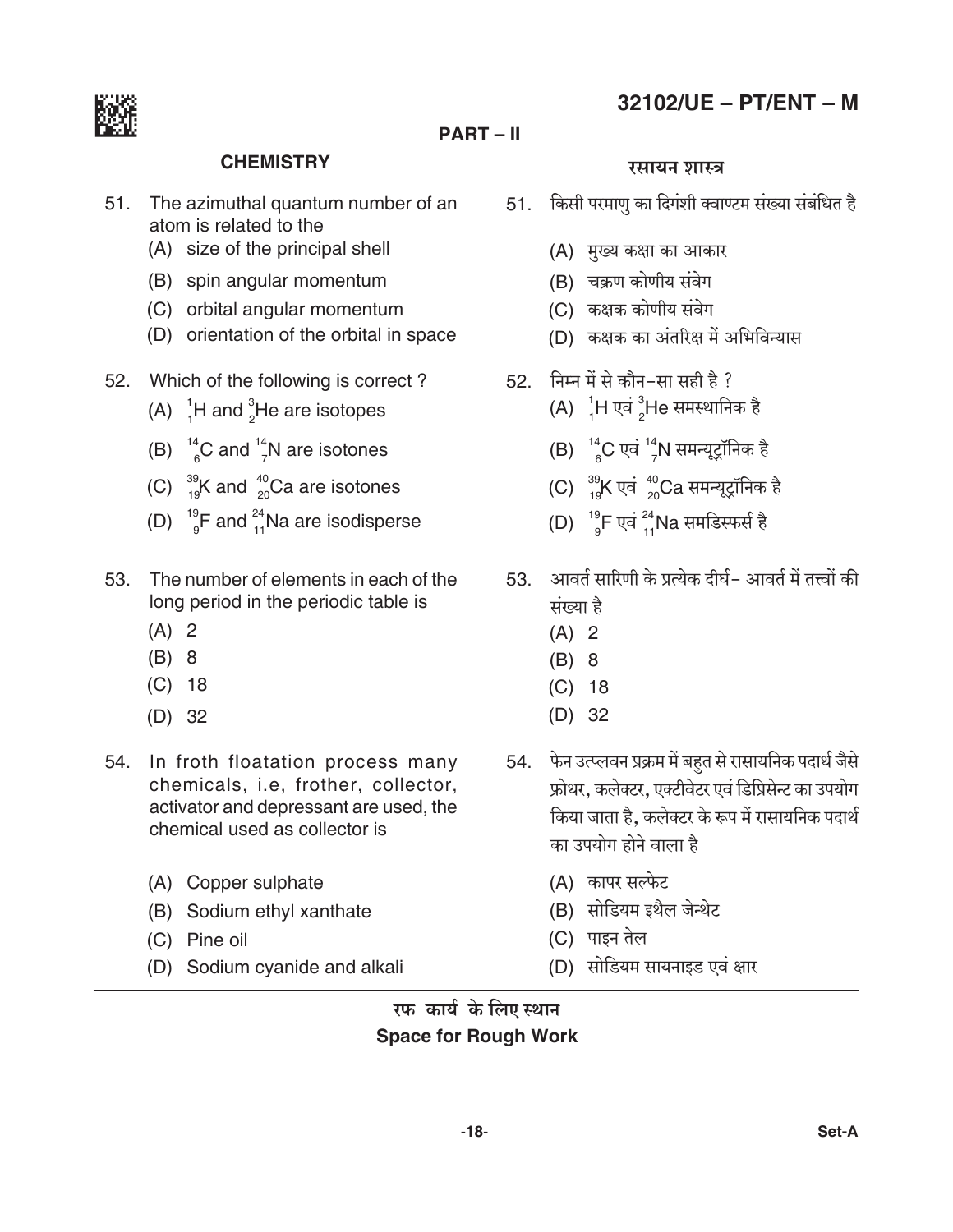

- 55. The matte obtained by smelting copper pyrites with copper, coke and sand contains mainly
	- $(A)$  FeS + ZnS
	- (B)  $CuS + FeS<sub>2</sub>$
	- (C)  $Cu<sub>2</sub>S + FeS$
	- (D)  $ZnS + CuS$
- 56. The maximum temperature 1500° C is obtained in region of the blast furnace in the extraction of iron. The region is called
	- (A) Reduction zone
	- (B) Zone of fusion
	- (C) Combustion zone
	- (D) Slag formation zone
- 57. For the manufacture of  $NH<sub>3</sub>$  by the reaction

 $N_2(g) + 3H_2(g) \rightarrow 2NH_3(g) + \Delta H$ 

the favourable conditions are

- (A) Low temperature, low pressure and catalyst
- (B) Low temperature, high pressure and catalyst
- (C) High temperature, low pressure and catalyst
- (D) High temperature, high pressure and catalyst
- pH higher than 7 means, hydronium 58. ion concentration
	- $(A) 10^{-7} M$  $(B) < 10^{-7} M$
	- $(C) > 10^{-7} M$ (D)  $\geq 10^{-7}$  M
- 55. कापर पायराईट को कापर, कोक एवं रेत के साथ प्रगलन करने पर मैटे प्राप्त होता है जो कि मुख्यत: होता है
	- $(A)$  FeS + ZnS
	- (B)  $CuS + FeS_2$
	- (C)  $Cu<sub>2</sub>S + FeS$
	- (D)  $ZnS + CuS$
- 56. लौह के निष्कर्षण में प्रयुक्त वात भट्टी में महत्तम तापक्रम 1500° C के क्षेत्र को कहते हैं
	- (A) अवकरण क्षेत्र
	- (B) गलन क्षेत्र
	- (C) दहन क्षेत्र
	- (D) धातमल निर्माण क्षेत्र
- 57.  $N_2(g) + 3H_2(g) \rightarrow 2NH_3(g) + \Delta H$ अभिक्रिया के द्वारा अमोनिया के निर्माण के लिये अनुकूल परिस्थितियाँ है
	- (A) निम्न ताप, निम्न दाब एवं उत्प्रेरक
	- (B) निम्न ताप, उच्च दाब एवं उत्प्रेरक
	- (C) उच्च ताप, निम्न दाब एवं उत्प्रेरक
	- (D) उच्च ताप, उच्च दाब एवं उत्प्रेरक
- 58. सात से अधिक pH के लिये हाइड्रोनियम आयन सान्द्रण है

 $(A) 10^{-7} M$  $(B) < 10^{-7} M$  $(C) > 10^{-7} M$  $(D) \ge 10^{-7} M$ 

#### रफ कार्य के लिए स्थान **Space for Rough Work**

# 32102/UE - PT/ENT - M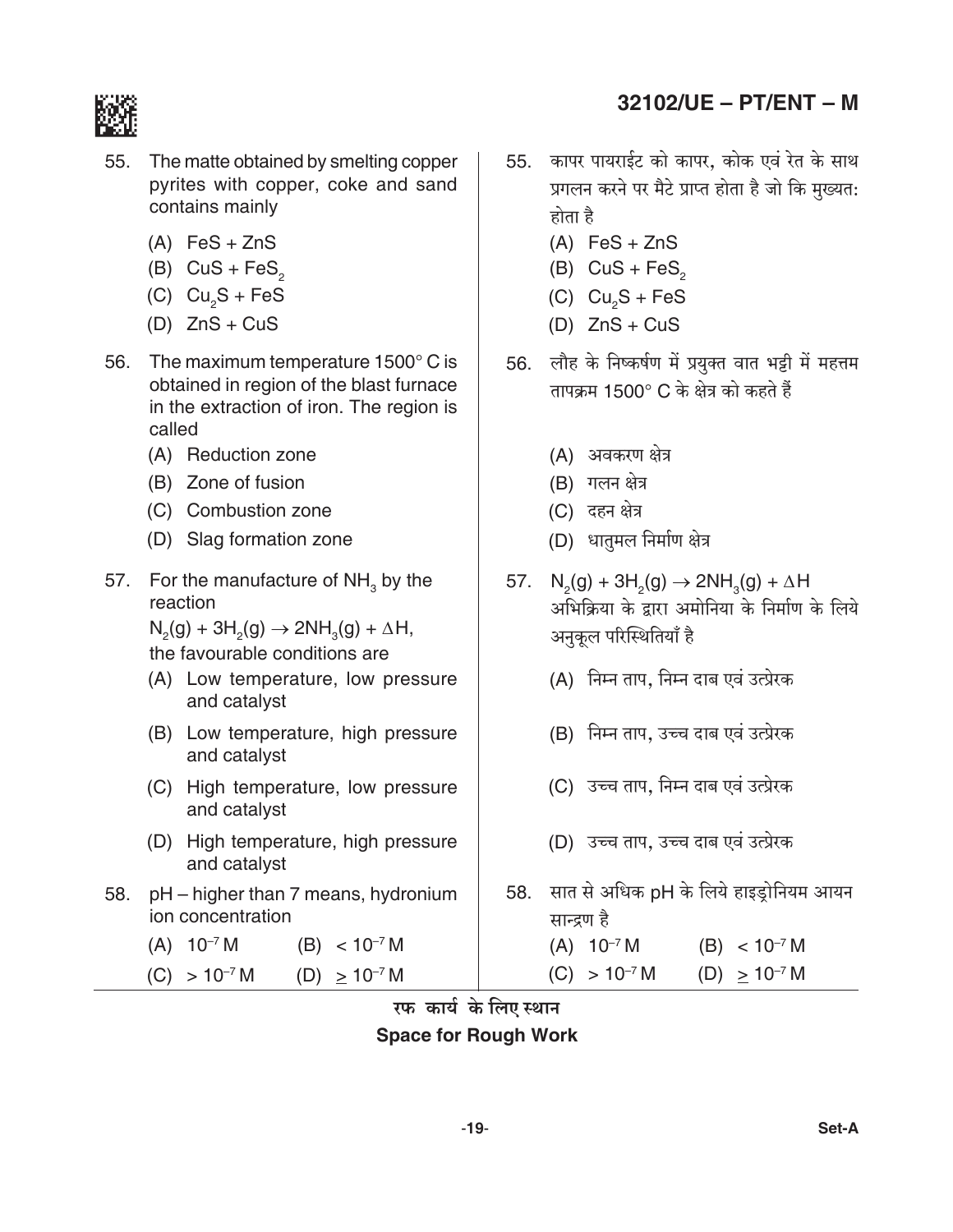

- 59. Endothermic reaction is one in which
	- (A) Heat is converted into electricity
	- (B) Heat is absorbed
	- (C) Heat is given out
	- (D) Heat is converted into mechanical work
- 60. A compound "AnBm" is formed, when 'n' atom of 'A' and 'm' atom of 'B' combine together, if 'a' is the mass of one atom 'A' and 'b' is the mass of one atom of 'B', then mass of the compound "AnBm" would be



- 61. The modern basis of expressing atomic and molecular masses is based on
	- $(A)$  Oxygen 16
	- $(B)$  Hydrogen 1
	- $(C)$  Carbon 12
	- (D) Chlorine  $-35.5$
- 62. The olefin which on ozonolysis gives CH<sub>2</sub>CH<sub>2</sub>CHO and CH<sub>2</sub>CHO is
	- (A) 1-butene (B) 2-butene
	- (C) 1-pentene (D) 2-pentene
- 63. Which one of the following alkanes is not nitrated by conc.HNO<sub>3</sub>?
	- $(B)$  CH<sub>3</sub>.CH<sub>3</sub>.CH<sub>3</sub>  $(A)$  CH<sub>3</sub>.CH<sub>3</sub>
	- $(C)$   $(CH_2)_4C$ (D) CH
- 32102/UE PT/ENT M
- 59. एक उष्माशोषी अभिक्रिया जिसमें
	- (A) उष्मा, विद्युत में परिवर्तित होती है
	- (B) उष्मा, अवशोषित होती है
	- (C) उष्मा, उत्सर्जित होती है
	- (D) उष्मा, यांत्रिक कार्य में परिवर्तित होती है
- 60. जब 'A' का 'n' परमाणु एवं 'B' का 'm' परमाणु संयुक्त होकर यौगिक "AnBm" बनाते हैं, यदि 'A' के एक परमाणु द्रव्यमान 'a' एवं 'B' के एक परमाणु का द्रव्यमान 'b' हो, तो यौगिक "AnBm" का द्रव्यमान होगा

| na              |     | mb          |
|-----------------|-----|-------------|
| $(A)$ (na + mb) | (B) | $(na + mb)$ |
| $(C)$ (na + mb) | (D) | $(na + mb)$ |
|                 |     | na          |

- 61. परमाण्वीय एवं आण्विक द्रव्यमान को अभिव्यक्त करने का आधुनिक आधार, आधारित है
	- (A) आक्सीजन 16
	- $(B)$  हाइड़ोजन 1
	- (C) कार्बन 12
	- (D) क्लोरीन 35.5
- 62. ओलिफिन जो ओजोनकृत करने पर CH3CH2CHO एवं CH CHO देता है
	- (B) 2-ब्यूटीन (A) 1-ब्यूटीन
	- (D) 2-पेन्टीन (C) 1-पेन्टीन
- 63. निम्न में से कौन-सा एक एल्केन्स सान्द्र HNO, द्वारा नाइट्कित नहीं होता है ?
	- $(A)$   $CH<sub>3</sub>$ . $CH<sub>3</sub>$  $(B)$  CH<sub>3</sub>.CH<sub>2</sub>.CH<sub>3</sub>
	- $(C)$   $(CH_2)_4C$  $(D)$  CH<sub>4</sub>

# रफ कार्य के लिए स्थान

**Space for Rough Work**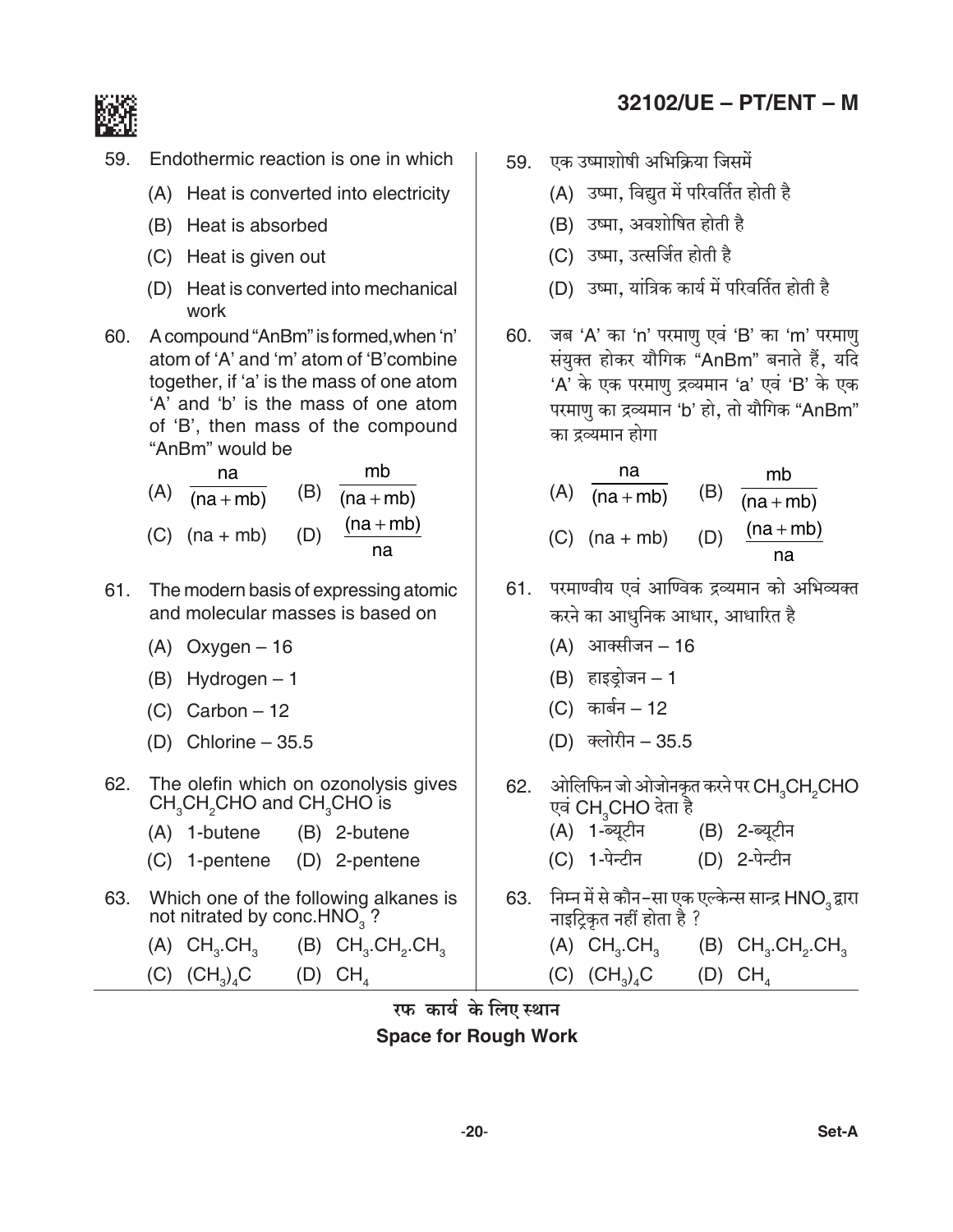

|     |        | 64. Among the following which is/are<br>mismatched:                                                                                                |                                                                                                                                          |     | 64. निम्न वे                                                                                    |
|-----|--------|----------------------------------------------------------------------------------------------------------------------------------------------------|------------------------------------------------------------------------------------------------------------------------------------------|-----|-------------------------------------------------------------------------------------------------|
|     | V. LPG | <b>Gaseous fuel</b><br>I. Semi water gas $-$ CO + H <sub>2</sub> + N <sub>2</sub><br>II. Producer gas $-CO + NO$<br>III. Water gas<br>IV. Coal gas | Composition<br>$- CO + H2$<br>$- H_2 + CH_4 + CO +$<br>Hydrocarbons<br>$-$ Butane $+$ Methane<br>$(A)$ (I) and (II) $(B)$ (III) and (IV) |     | गैसीयः<br>l. सेमी <sup>द</sup><br>II. प्रोड्यू<br>III. वाटर<br>$IV.$ कोल<br>V. एल.पं<br>$(A)$ ( |
|     |        | $(C)$ (II) and $(V)$ (D) (I) and $(IV)$                                                                                                            |                                                                                                                                          |     | $(C)$ (                                                                                         |
|     |        | product in the formation of soap?                                                                                                                  | 65. Which of the following is the residual                                                                                               | 65. | साबुन रं<br>पदार्थ है                                                                           |
|     |        | (A) Glyceraldehyde                                                                                                                                 |                                                                                                                                          |     | $(A)$ f                                                                                         |
|     |        | (B) Glycerol                                                                                                                                       |                                                                                                                                          |     | $(B)$ f                                                                                         |
|     |        | (C) Glycol                                                                                                                                         |                                                                                                                                          |     | $(C)$ $\pi$                                                                                     |
|     |        | (D) Acrylonitrile                                                                                                                                  |                                                                                                                                          |     | (D) ए                                                                                           |
| 66. |        | $Cu2S$ , the product obtained are                                                                                                                  | On heating a mixture of Cu <sub>2</sub> O and                                                                                            | 66. | Cu <sub>2</sub> O<br>उत्पाद                                                                     |
|     |        | (A) $CuO + CuS$ (B) $Cu + SO2$                                                                                                                     |                                                                                                                                          |     | $(A)$ (                                                                                         |
|     |        | (C) $Cu_2SO_3$ (D) $Cu + SO_3$                                                                                                                     |                                                                                                                                          |     | $(C)$ (                                                                                         |
|     |        | hardest nature are                                                                                                                                 | 67. Covalently bonded molecules with                                                                                                     | 67. | कठोरत                                                                                           |
|     | (A)    | $CaC_{2}$ , SiC, B <sub>4</sub> C                                                                                                                  |                                                                                                                                          |     | $\mathsf{C}$<br>(A)                                                                             |
|     |        | (B) Diamond, B <sub>4</sub> C, SiC                                                                                                                 |                                                                                                                                          |     | (B)<br>$\overline{6}$                                                                           |
|     |        | (C) BN, Diamond, Mg <sub>3</sub> N <sub>2</sub>                                                                                                    |                                                                                                                                          |     | -E<br>(C)                                                                                       |
|     |        | (D) $B_4C$ , $Mg_3N_2$ , Li <sub>3</sub> N                                                                                                         |                                                                                                                                          |     | (D)<br>E                                                                                        |
|     |        |                                                                                                                                                    |                                                                                                                                          |     |                                                                                                 |

# 32102/UE - PT/ENT - M

 $\overline{\kappa}$  मध्य कौन–सा सुमेलित नहीं है $/\overline{\vec{\epsilon}}$  :

| गैसीयईंधन          | संगठन                  |
|--------------------|------------------------|
| l. सेमी वाटर गैस   | $- CO + H2 + N2$       |
| II. प्रोड्यूसर गैस | $- CO + N\overline{O}$ |
| III. वाटर गैस      | $- CO + H2$            |
| IV. कोल गैस        | $- H2 + CH4 + CO +$    |
|                    | हाइड्रोकार्बन्स        |
| V. एल.पी.जी.       | – ब्यूटेन + मिथेन      |
| (A) (I) एवं (II)   | (B) (III) एवं (IV)     |
| (C) (II) एवं (V)   | (D) (I) एवं (IV)       |
|                    |                        |

- के निर्माण में निम्न में से कौन–सा अवशिष्ट है ?
	- ग्लेसराल्डिहाइड
	- ग्लेसिराल
	- लाइकाल
	- <mark>एक्राइलोनाइट्रिल</mark>
- एवं  $\mathsf{Cu}_{\mathsf{2}}\mathsf{S}$  के मिश्रण को गर्म करने पर प्राप्त है
	- CuO + CuS (B)  $Cu + SO<sub>2</sub>$
	- $Cu<sub>2</sub>SO<sub>3</sub>$  (D) Cu + SO<sub>3</sub>
- ।म प्रकृति के सहसंयोजी आबन्धित अणु है
	- $CaC_{2}$ , SiC,  $B_{4}C$
	- डायमंड, B $_{\rm 4}$ C, SiC
	- BN, डायमंड,  $Mg_3N_2$
	- $B_4C$ , Mg<sub>3</sub>N<sub>2</sub>, Li<sub>3</sub>N

रफ कार्य के लिए स्थान **Space for Rough Work**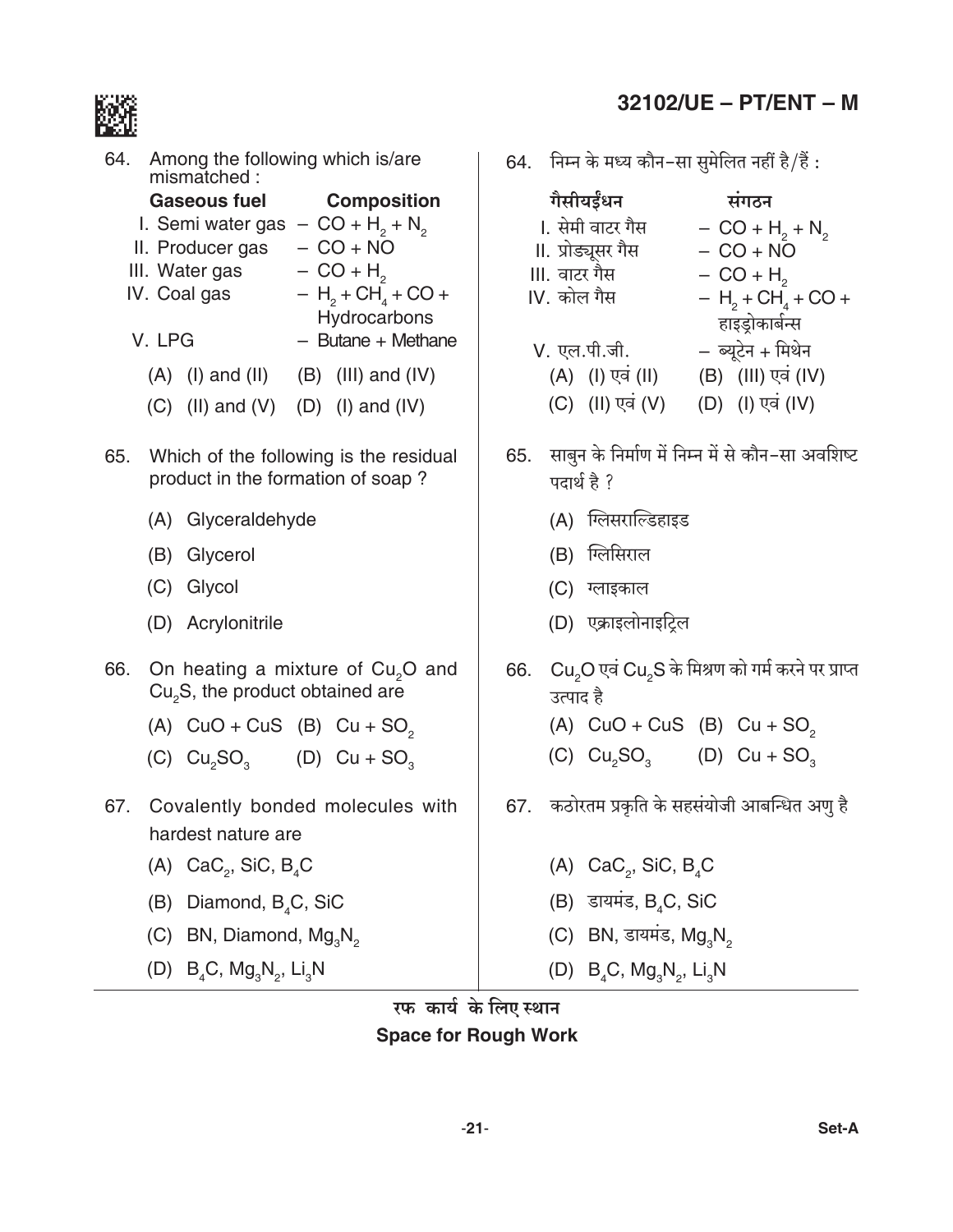

- 68. A hydrocarbon has molecular formula  $C_{\rm e}H_{\rm e}$ . Among the following which does<br>not contain sp, sp<sup>2</sup> and sp<sup>3</sup> hybrid state of carbon atoms?
	- (A)  $CH<sub>2</sub> = CH CH = CH CH = CH<sub>2</sub>$
	- (B)  $CH_2 = CH C \equiv C CH_2 CH_3$
	- (C)  $CH<sub>2</sub>-CH = C = CH CH = CH<sub>2</sub>$
	- (D)  $CH \equiv C CH_2 CH_2 CH = CH_2$
- 69. Food chain is
	- (A) Number of human beings forming a chain for food
	- (B) Animals near a source of food
	- (C) Transfer of food energy from producers to consumers
	- (D) None of the above
- 70. Role of bacteria in carbon cycle is
	- (A) Photosynthesis
	- (B) Chemosynthesis
	- (C) Breakdown of organic compounds
	- (D) Assimilation of nitrogen compounds
- 71. The ionisation energy of nitrogen is more than that of oxygen is, because of
	- (A) the greater attraction of electron by nucleus
	- (B) the extra stability of half filled P-orbitals
	- (C) the smallest size of nitrogen
	- (D) more penetration effect

# $32102/UE - PT/ENT - M$

- एक हाइड्रोकार्बन का आणविक सूत्र C<sub>6</sub>H<sub>8</sub> है। निम्न 68. के मध्य किसमें sp, sp<sup>2</sup> एवं sp<sup>3</sup> संकरित कार्बन परमाण उपस्थित नहीं है ?
	- (A)  $CH<sub>2</sub> = CH CH = CH CH = CH<sub>2</sub>$
	- (B)  $CH_2 = CH C \equiv C CH_2 CH_3$
	- (C)  $CH<sub>3</sub> CH = C = CH CH = CH<sub>2</sub>$
	- (D)  $CH \equiv C CH$ <sub>2</sub>  $CH$ <sub>2</sub>  $CH = CH$ <sub>2</sub>
- 69. खाद्य शृंखला है
	- (A) खाद्य के लिये निर्मित मानव श्रृंखला
	- (B) खाद्य स्रोतों के पास जन्तुओं का होना
	- (C) खाद्य उर्जा का उत्पादक से उपभोक्ता की ओर स्थानान्तर
	- (D) उपरोक्त में से कोई नहीं
- 70. कार्बन चक्र में बेक्टेरिया निर्धारित करता है
	- (A) प्रकाशसंश्लेषण
	- (B) रासायनिकसंश्लेषण
	- (C) कार्बनिक यौगिकों को खण्डित करना
	- (D) नाइटोजन यौगिकों का समांगीकरण
- 71. नाइटोजन की आयनन ऊर्जा ऑक्सीजन से अधिक है. क्योंकि
	- (A) नाभिक के द्वारा इलेक्ट्रॉन का अधिक आकर्षण
	- (B) अर्धपूर्ण P-कक्षकों का अतिरिक्त स्थायित्व
	- (C) नाइटोजन का छोटा आकार
	- (D) अधिक भेदन प्रभाव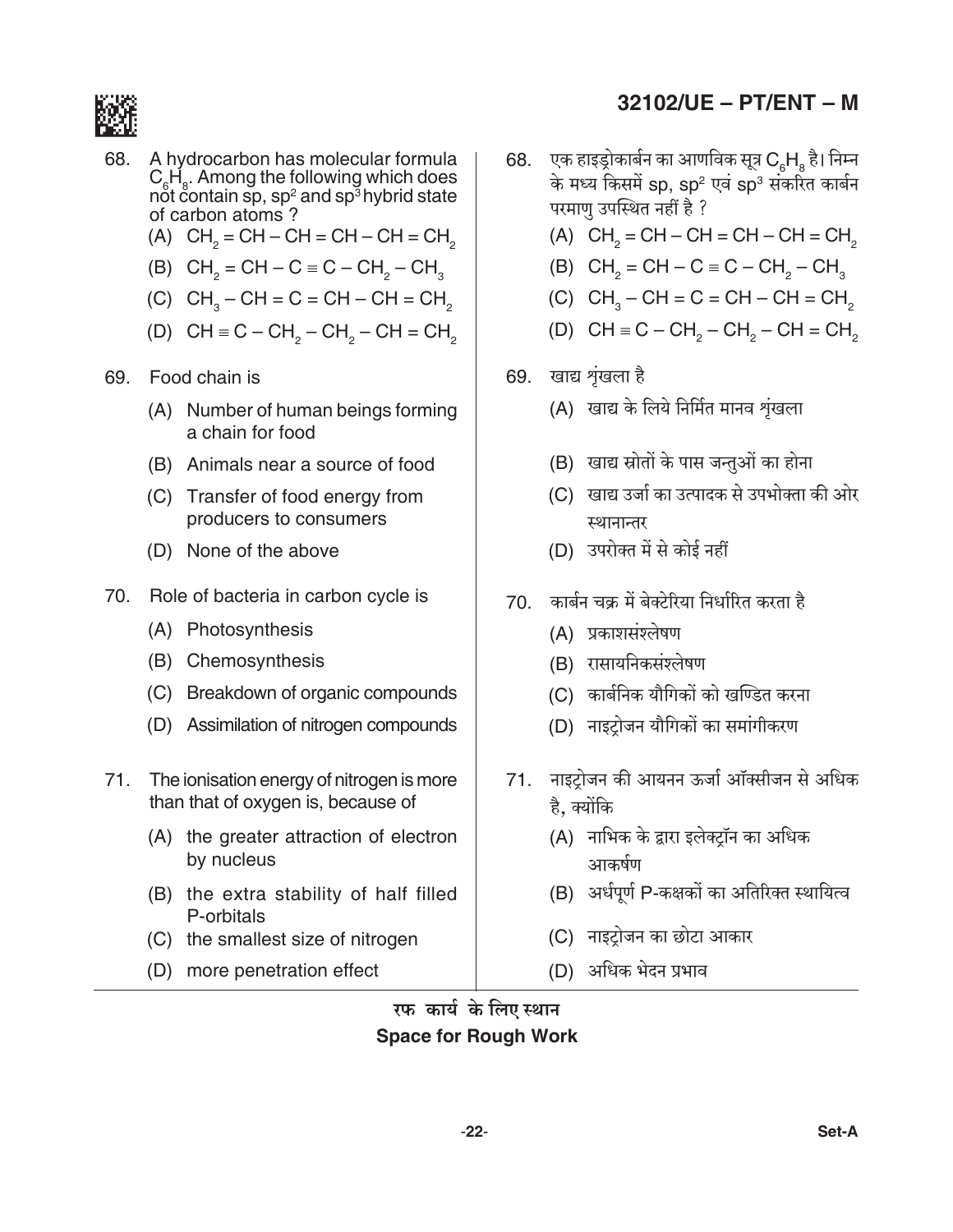

- 72. Which one of the following statement is not correct for transition element?
	- (A) They form coloured compounds.
	- (B) All compounds of them are paramagnetic.
	- (C) They show variable oxidation states.
	- (D) They have incomplete 'd'-orbital.
- 73. Carbon atoms in the diamond are arranged in the following configuration
	- (A) Tetrahedral (B) Planar
	- (C) Linear (D) Octahedral
- 74.  $BOD<sub>5</sub>$  is
	- (A) Water decomposed in 5 days
	- (B) Oxygen used in 5 days
	- (C) Microorganism killed in 5 days
	- (D) Dissolved oxygen left after 5 days
- 75. Which of the following is non-renewable source of energy?
	- (A) Hydro power
	- (B) Tidal power
	- (C) Geothermal energy
	- (D) Nuclear energy
- 76. An object is located at the height of 60 km from the surface of earth. The object is located in which part of the atmosphere?
	- (A) Troposphere (B) Stratosphere
	- (C) Mesosphere (D) lonosphere
- 72. संक्रमण तत्त्वों के लिये निम्न में से कौन-सा कथन सही नहीं है ?
	- (A) यह रंगीन यौगिक बनाते हैं।
	- (B) इनके सभी यौगिक अनुचुम्बकीय होते हैं।
	- (C) परिवर्ती आक्सीकरण अवस्थाये होती है।
	- (D) इनके 'd'-कक्षक अपूर्ण होते हैं।
- 73. हीरे में कार्बन परमाणु निम्न विन्यास में व्यवस्थित रहते हैं
	- (A) चतुष्फलकीय (B) समतलीय
	- (C) रैखीय (D) अष्टफलकीय
- 74.  $BOD<sub>5</sub>$   $\frac{3}{5}$ 
	- (A) 5 दिन में जल का विघटन
	- (B) 5 दिन में आक्सीजन का उपयोग होना
	- (C) 5 दिन में माइक्रोआर्गेनिस्म का मारा जाना
	- (D) 5 दिन बाद घुलित आक्सीजन शेष रहना
- 75. निम्न में से कौन-सा गैर-नवीनीकरण उर्जा स्रोत है ?
	- (A) जल शक्ति
	- (B) टाइडल पावर
	- (C) जियोथर्मल उर्जा
	- (D) नाभिकीय उर्जा
- 76. एक वस्तु पृथ्वी के सतह से स्थित 60 किलोमीटर ऊँचाई पर है। वस्तु वायुमण्डल के किस भाग में स्थित है ?
	- (A) ट्रोपोर्स्फीयर (B) स्ट्रेटोर्स्फीयर
	- (D) आयोनोस्फीयर (C) मेसोस्फीयर

#### रफ कार्य के लिए स्थान **Space for Rough Work**

# 32102/UE - PT/ENT - M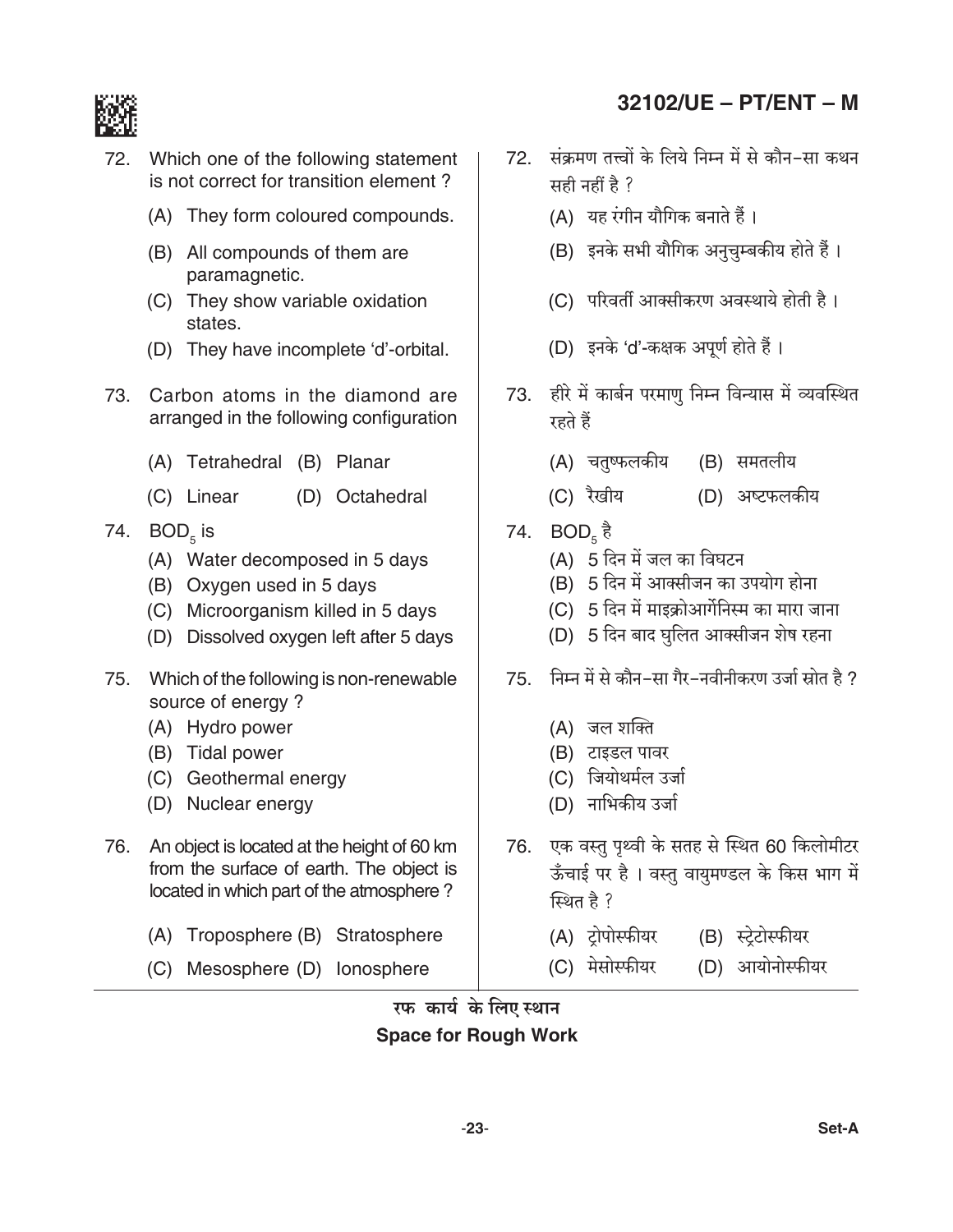



- Petrol is a mixture hydrocarbons from  $C_{\epsilon}$ 77. to  $C_{\rm s}$ . The quality of petrol is determined in terms of octane number. The correct order of octane number is
	- $(A)$  cycloalkanes < alkenes < alkanes < aromatic hydrocarbons
	- $(B)$  alkenes < alkanes < aromatic hydrocarbons < cycloalkanes
	- $(C)$  alkanes < aromatic hydrocarbons < cycloalkanes < alkenes
	- (D) alkanes < alkenes < cycloalkanes < aromatic hydrocarbons
- 78. Maximum percentage of gas present in coal gas is
	- (A) Methane
	- (B) Oxygen
	- (C) Hydrogen
	- (D) Carbon monoxide
- 79. A group of interconnected food chain is called
	- (A) Pyramid of energy
	- (B) Complex food chain
	- (C) Food web
	- (D) Food cycle
- 77. पेट्रोल C से C तक हाइड्रोकार्बन का मिश्रण है। पेट्रोल की गुणवत्ता आक्टेन संख्या के आधार पर निर्धारित की जाती है। आक्टेन संख्या का सही कम है
	- (A) साइक्लोएल्केन्स < एल्कीन्स < एल्केन्स < एरोमेटिक हाइडोकार्बन्स
	- (B) एल्कीन्स < एल्केन्स < एरोमेटिक हाइड्रोकार्बन्स < साइक्लोएल्केन्स
	- (C) एल्केन्स < एरोमेटिक हाइडोकार्बन्स < साइक्लोएल्केन्स < एल्कीन्स
	- (D) एल्केन्स < एल्कीन्स < साइक्लोएल्केन्स < एरोमेटिक हाइड़ोकार्बन्स
- 78 कोल गैस में गैस जिसकी सर्वाधिक प्रतिशत है
	- (A) मिथेन
	- (B) आर्क्सीजन
	- (C) हाइडोजन
	- (D) कार्बन मोनोआक्साइड
- 79. परस्पर जुड़े हुये खाद्य शृंखला के समूह को कहते हैं
	- (A) उर्जा का पिरामिड
	- (B) जटिल खाद्य शृंखला
	- (C) खाद्य वेब
	- (D) खाद्य चक्र
- रफ कार्य के लिए स्थान **Space for Rough Work**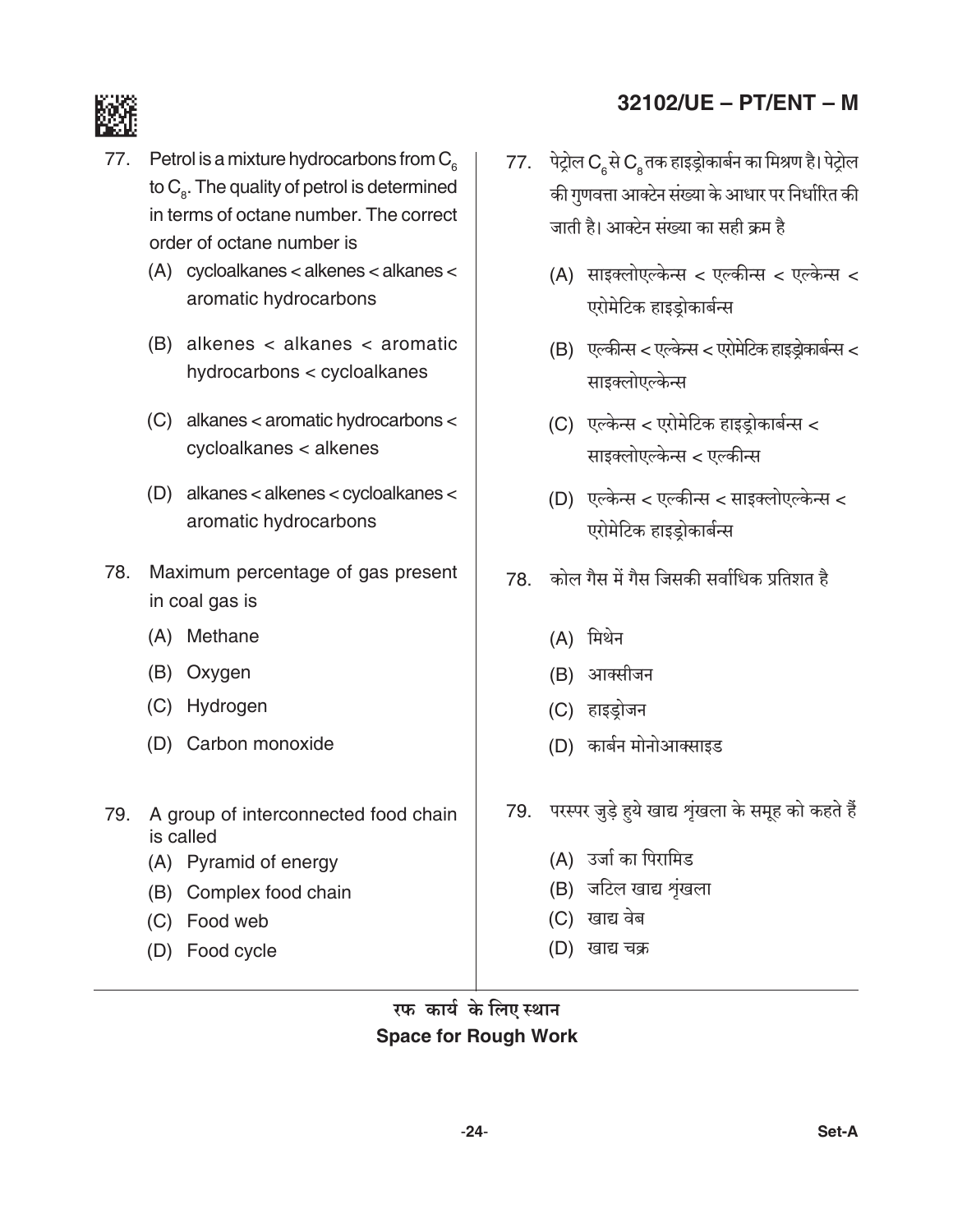# 32102/UE - PT/ENT - M



- Consider following statements. 80.
	- I. Food chain occurs unidirectional flow of energy.
	- II. A food web is a simplified way showing food relationship between plants and animals.
	- III. An ecological pyramid of biomass shows relationship between energy amount of biomass present per tropic level.
	- IV. Fe, Zn, Cu are macronutrients for plants.
	- V. Biogeochemical cycle is the cycling of chemical elements required by living and nonliving part of environment.

Wrong statements are:

- $(A)$  l and III  $(B)$  II and IV
- (D) IV and V  $(C)$  II and III
- 81. Consider following statements.
	- I. Mesosphere and thermosphere are collectively called ionosphere.
	- II. London smog is formed in summer season.
	- III. Soil containing 34% air and 66% water is considered to be best soil for most of the crops.
	- IV. Presence of hydrocarbon is essential for photochemical smog.
	- V. The lung disease caused by asbestos is called silicosis.

Wrong statements are:

- $(A)$  II and V  $(B)$  I and III
- (C) III and IV (D) I and IV
- 80. निम्न कथनों पर विचार कीजिये।
	- l. खाद्य शृंखला एक दैशिक उर्जा का प्रवाह होता है ।
	- II. खाद्य वेब वनस्पति एवं जन्तुओं के मध्य खाद्य संबंध प्रदर्शित करने का सरलतम रूप है।
	- III. बायोमास का पारिस्थितिक पिरामिड उपस्थित बायोमास के उर्जा की मात्रा प्रति टोपिक स्तर के मध्य संबंध प्रदर्शित करता है।
	- IV. Fe, Zn, Cu वनस्पति के स्थूल पोषक तत्व है ।
	- V. बायोजियोकेमिकल चक्र पर्यावरण में उपस्थित जीवित एवं अजीवित भागों द्वारा आवश्यक रासायनिक तत्वों के चक्रण है।

गलत कथन है :

| $(A)$   एवं | (B) II एवं IV |
|-------------|---------------|
|             |               |

- $(C)$  || एवं ||| (D) IV एवं V
- 81. निम्न कथनों पर विचार कीजिये।
	- l. मेसोस्फीयर एवं थर्मोस्फीयर को समूह रूप से आयनोस्फीयर कहते हैं।
	- II. लंदन स्मॉग ग्रीष्म ऋतु में बनता है।
	- III. मृदा जिसमें 34% वायु एवं 66% जल हो फसलों के लिये सर्वोत्तम मृदा माना जाता है।
	- IV. फोटोकेमिकल स्मॉग के लिये हाइडोकार्बन की उपस्थिति अत्यावश्यक है।
	- V. एसबेस्टोस से लंग डिसीस होने को सिलिकोसिस कहते हैं ।

गलत कथन है :

- $(A)$  II एवं V  $(B)$  | एवं |||
- $(D)$  | एवं IV (C) III एवं IV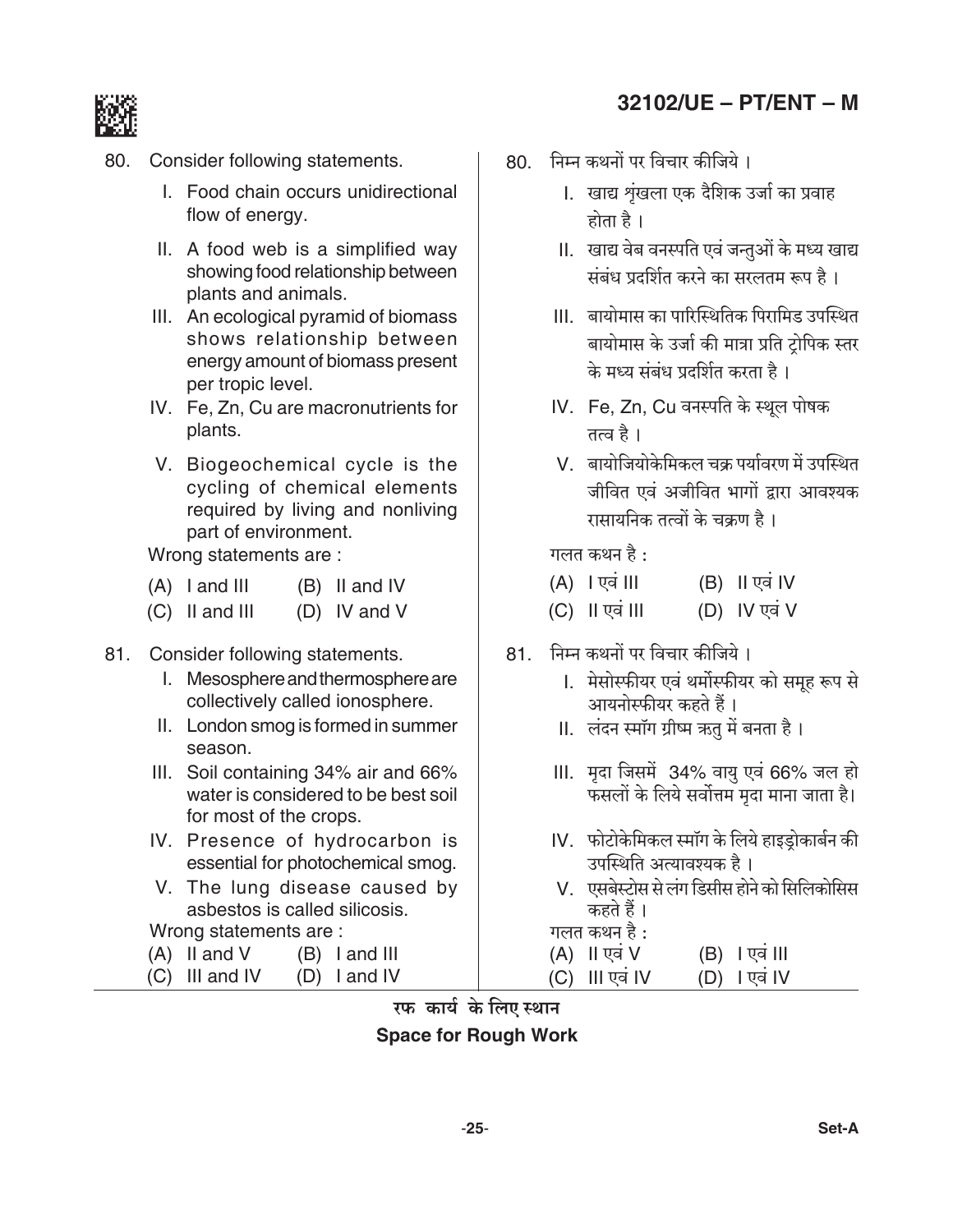

82. Which one is electron deficient compound?

- $(A)$  ICI  $(B)$  NH<sub>2</sub>
- $(C)$  BCI<sub>3</sub>  $(D)$  PCI<sub>2</sub>
- 83. Which of the following property is true for covalent compounds?
	- (A) They are soluble in water
	- (B) They are insoluble in water
	- (C) They ionise in water
	- (D) They hydrolyse in water
- 84. With reference to wind energy, which statement is wrong?
	- (A) Wind energy mainly depends upon temperature, pressure and density of air.
	- (B) Wind energy is an indirect form of solar energy.
	- (C) Wind energy is ecofriendly and pollution free.
	- (D) For wind energy the speed of air should not be less than 50 Km/h.
- Nuclear fusion reaction takes place at 85. high temperature because
	- (A) Atoms ionized at high temperature
	- (B) Kinetic energy is high enough to overcome repulsion between nuclei
	- (C) Nuclei breaks at high temperature
	- (D) Molecules breaks at high temperature

# 32102/UE - PT/ENT - M

- 82. निम्न में से इलेक्ट्रान न्यून यौगिक है
	- $(A)$  ICI  $(B)$  NH<sub>2</sub>
	- $(D)$  PCI<sub>2</sub>  $(C)$  BCI<sub>3</sub>
- 83 सहसंयोजक यौगिकों के लिये निम्न में से कौन-सा लक्षण सही है ?
	- (A) यह जल में घुलनशील है
	- (B) यह जल में अघुलनशील है
	- (C) यह जल में आयनित होते हैं
	- (D) यह जल में जल अपघटित होते हैं
- 84. पवन उर्जा के संदर्भ में कौन–सा कथन गलत है ?
	- (A) पवन उर्जा मुख्यत: वायु के तापक्रम, दाब एवं<br>घनत्व पर निर्भर करता है।
	- (B) पवन उर्जा, सोलर उर्जा का एक अप्रत्यक्षरूप है।
	- (C) पवन उर्जा ईकोफ्रेन्डली तथा प्रदूषण मुक्त है।
	- (D) पवन उर्जा के लिये वायु का वेग 50 Km/h से कम नहीं होना चाहिये।
- 85. नाभिकीय संलयन क्रिया उच्च ताप पर होती है क्योंकि उच्च ताप पर
	- (A) उच्च ताप पर परमाणु आयनित होते हैं
	- (B) नाभिकों के मध्य विकर्षण को काबू पाने पर्याप्त उच्च गतिज उर्जा होना चाहिये
	- (C) उच्च तापक्रम पर नाभिक विखण्डित होते हैं
	- (D) उच्च ताप पर अणु खण्डित होते हैं

रफ कार्य के लिए स्थान **Space for Rough Work**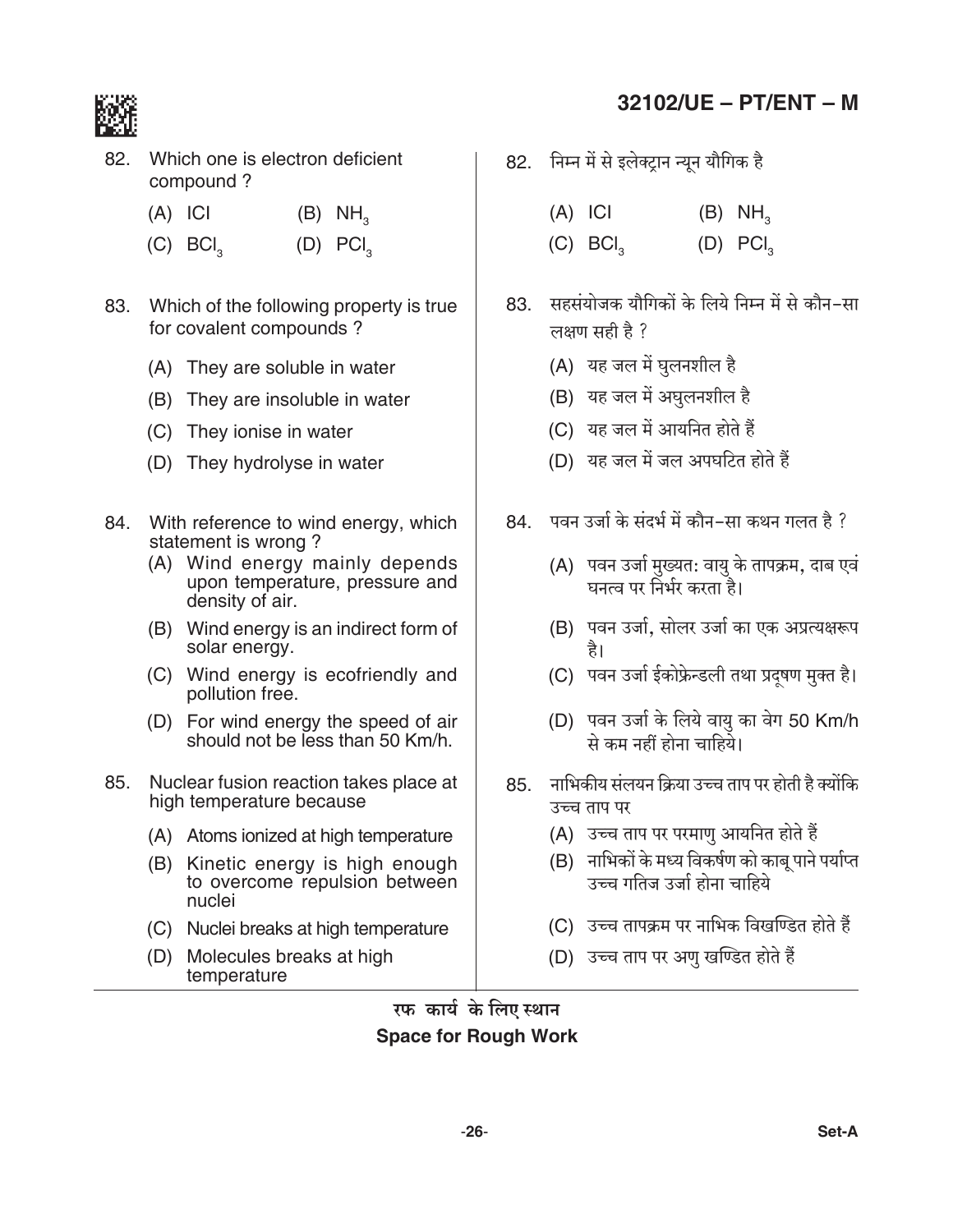

- 86. Consider following statements :
	- (I) Coal, petroleum and natural gas are called as fossil fuels.
	- (II) Ideal fuel undergoes combustion with high rate.
	- (III) Percentage efficiency of nuclear fusion is 0.38.
	- (IV) Calorific value of biogas is  $10 - 20$  kJ/gm.
	- (V) Internal temperature of solar cooker is  $100^\circ - 140^\circ$  C within 2-3 hours.

Wrong statements are

- $(A)$  (I) and (III)
- $(B)$  (III) and  $(V)$
- $(C)$  (II) and  $(V)$
- $(D)$  (II) and (IV)
- 87. Portland cement does not contain  $(A)$   $Ca<sub>3</sub>Al<sub>2</sub>O<sub>6</sub>$ (B)  $Ca<sub>3</sub>SiO<sub>5</sub>$ 
	- (C)  $Ca<sub>2</sub>SiO<sub>4</sub>$  (D)  $Ca<sub>2</sub>(PO<sub>4</sub>)<sub>2</sub>$
- 88. The formula of washing soda is
	- (A)  $Na<sub>2</sub>CO<sub>3</sub> \cdot 10H<sub>2</sub>O$
	- (B)  $Na_2CO_3 \cdot 7H_2O$
	- (C)  $Na<sub>2</sub>CO<sub>3</sub> \cdot H<sub>2</sub>O$
	- (D)  $Na<sub>2</sub>CO<sub>3</sub>$
- 89. Power alcohol is
	- (A) Absolute alcohol and petrol 20:80
	- (B) Absolute alcohol and petrol 80 : 20
	- (C) Rectified spirit and benzene 20:80
	- (D) Rectified spirit and benzene 80 : 20
- 32102/UE PT/ENT M
- 86. निम्न कथनों पर विचार कीजिये :
	- (I) कोयला, पेटोलियम एवं प्राकृतिक गैस को जीवाश्म ईंधन कहा जाता है।
	- (II) आदर्श ईंधन का दहन उच्च दर से होता है।
	- (III) नाभिकीय संलयन का प्रतिशत दक्षता 0.38 है।
	- (IV) बायोगैस का कैलोरीफिक मान 10 20 किलोजूल प्रति ग्राम है।
	- (V) सोलर कूकर का आंतरिक तापक्रम 2-3 घंटों में 100° – 140° C तक हो जाता है। गलत कथन हैं
	- (A) (I) एवं (III)
	- (B) (III) एवं (V)
	- (C) (II) एवं (V)
	- (D) (II) एव (IV)
- 87. पोर्टलेण्ड सीमेण्ट में नहीं होता है (A)  $Ca<sub>3</sub>Al<sub>2</sub>O<sub>6</sub>$ (B)  $Ca<sub>3</sub>SiO<sub>5</sub>$ (C)  $Ca<sub>2</sub>SiO<sub>4</sub>$  (D)  $Ca<sub>3</sub>(PO<sub>4</sub>)<sub>2</sub>$
- 88. धोबन सोडा का सूत्र है
	- (A)  $Na<sub>2</sub>CO<sub>3</sub> \cdot 10H<sub>2</sub>O$
	- (B)  $Na<sub>2</sub>CO<sub>2</sub> · 7H<sub>2</sub>O$
	- (C)  $Na<sub>2</sub>CO<sub>3</sub> · H<sub>2</sub>O$
	- $(D)$  Na<sub>2</sub>CO<sub>2</sub>
- 89. पावर अल्कोहल है
	- (A) अबसलूट अल्कोहल एवं पेट्रोल 20:80
	- (B) अबसलूट अल्कोहल एवं पेट्रोल 80:20
	- (C) रेक्टिफाइड स्पिरिट एवं बेन्जीन 20 : 80
	- (D) रेक्टिफाइड स्पिरिट एवं बेन्जीन 80:20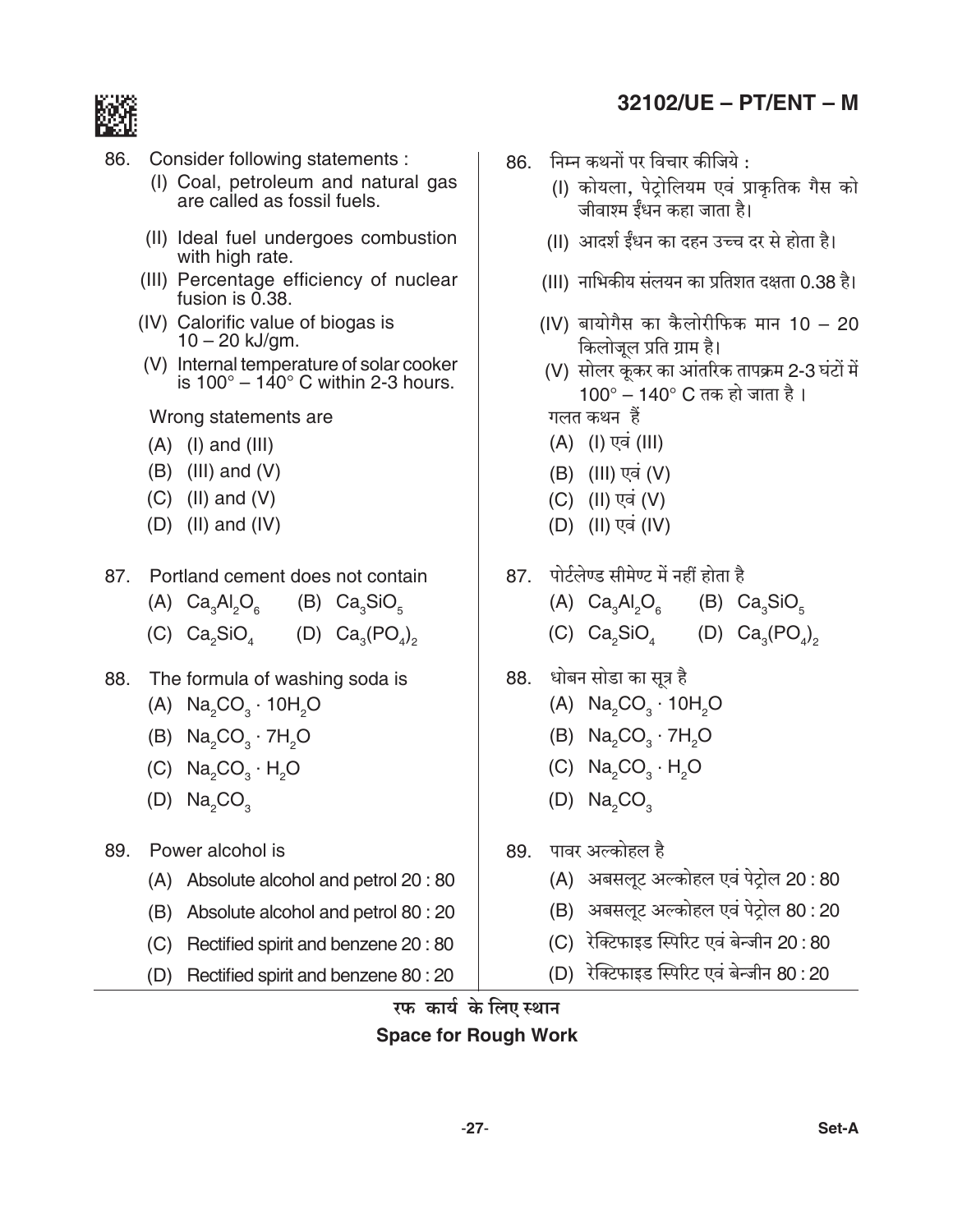

- 90. Which of the following mixtures are homogeneous?
	- (A) Wood
	- (B) Tap water
	- (C) Soil
	- (D) Cloud
- 91. Which of the following characteristic is not true for non-metals?
	- (A) Electronegative elements
	- (B) Poor conductor of electricity and heat
	- (C) Solid non-metals are brittle
	- (D) Non-metals are malleable
- 92. Tyndall effect in colloidal solution is due to
	- (A) scattering of light
	- (B) reflection of light
	- (C) dispersion of light
	- (D) refraction of light
- 93. Hydrogen is evolved by action of cold and dilute HNO<sub>3</sub> on
	- $(A)$  Zn
	- $(B)$  Mg
	- $(C)$  Cu
	- $(D)$  Al
- 32102/UE PT/ENT M
- 90. निम्न में से कौन-सा मिश्रण समांगी है ?
	- (A) लकड़ी
	- (B) नल का पानी
	- (C) मृदा
	- (D) मेघ
- 91. निम्न में कौन-से लक्षण अधातु के लिये सत्य नहीं है?
	- (A) विद्युतऋणात्मक तत्त्व होते हैं
	- (B) विद्युत एवं उष्मा के दुर्बल चालक होते हैं
	- (C) ठोस आधातु भंगुर होते हैं
	- (D) आधातु आघातवर्धनीय होते हैं
- 92. कोलाइडल विलयन में टिण्डल प्रभाव का कारण है
	- (A) प्रकाश का प्रकीर्णन
	- (B) प्रकाश का परावर्तन
	- (C) प्रकाश का वर्णविक्षेपण
	- (D) प्रकाश का अपवर्तन
- 93. टंडे एवं तनु HNO3से क्रियाकर H2 मुक्त करने वाला धातु है
	- $(A)$  Zn
	- $(B)$  Mg
	- $(C)$  Cu
	- $(D)$  Al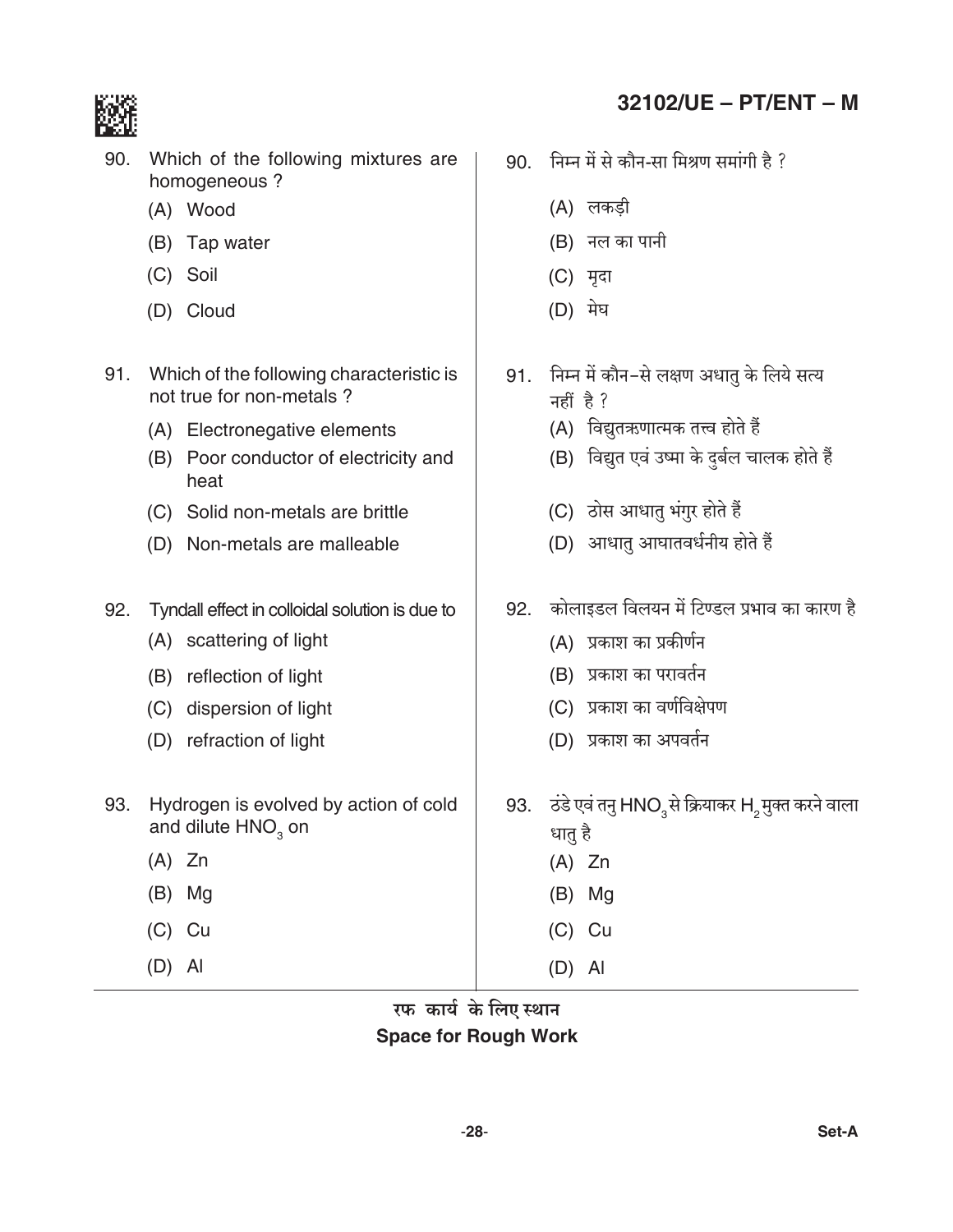

- 94. Oxygen is more electronegative than sulphur yet H<sub>2</sub>S is acidic while H<sub>2</sub>O is neutral molecule because
	- (A) Water is a highly associated liquid
	- (B)  $H-S$  bond is weaker than  $H-O$ bond
	- (C)  $H_5S$  is a gas while  $H_5O$  is a liquid
	- (D) Molecular mass of H<sub>2</sub>S is more than that of  $H<sub>2</sub>O$
- 95. Pure  $N_2$  is obtained by the following reaction
	- $(A)$  NH<sub>2</sub>CONH<sub>2</sub> + HNO<sub>2</sub>
	- (B)  $NH_4Cl + NaNO_2$
	- (C)  $NH<sub>3</sub> + CuO$
	- (D)  $(NH_4)_{2}Cr_2O_7$
- 96. The reaction :  $Mg(s) + CuSO<sub>4</sub> (aq) \longrightarrow$  $MgSO<sub>a</sub>$  (aq) + Cu(s) is example of
	- (A) Displacement reaction
	- (B) Combination reaction
	- (C) Decomposition reaction
	- (D) Oxidation-reduction reaction
- 32102/UE PT/ENT M
- 94. आक्सीजन, सल्फर की अपेक्षा अधिक विद्युत ऋणात्मक है जबकि H2S अम्लीय एवं H2O एक उदासीन अणु है क्योंकि
	- (A) जल एक संयोजित द्रव है
	- (B) H S आबन्ध H O आबन्ध की अपेक्षा दुर्बल है
	- (C) H<sub>2</sub>S एक गैस है जबकि H<sub>2</sub>O एक द्रव है
	- (D) H<sub>2</sub>S का आणविक मात्रा H<sub>2</sub>O से अधिक होता है
- 95. विशुद्ध N निम्न के अभिक्रिया से प्राप्त किया जाता है
	- (A)  $NH<sub>2</sub>CONH<sub>2</sub> + HNO<sub>2</sub>$
	- (B)  $NH_{4}Cl + NaNO_{2}$
	- $(C)$  NH<sub>2</sub> + CuO
	- (D)  $(NH_4)_{2}Cr_2O_7$
- 96. अभिक्रिया:  $Mg(s) + CuSO<sub>a</sub>(aq) \longrightarrow$  $MgSO<sub>4</sub>$  (aq) + Cu(s) उदाहरण है
	- (A) विस्थापन अभिक्रिया
	- (B) संयोजन अभिक्रिया
	- (C) अपघटन अभिक्रिया
	- (D) ऑक्सीकरण-अपचयन अभिक्रिया

रफ कार्य के लिए स्थान **Space for Rough Work**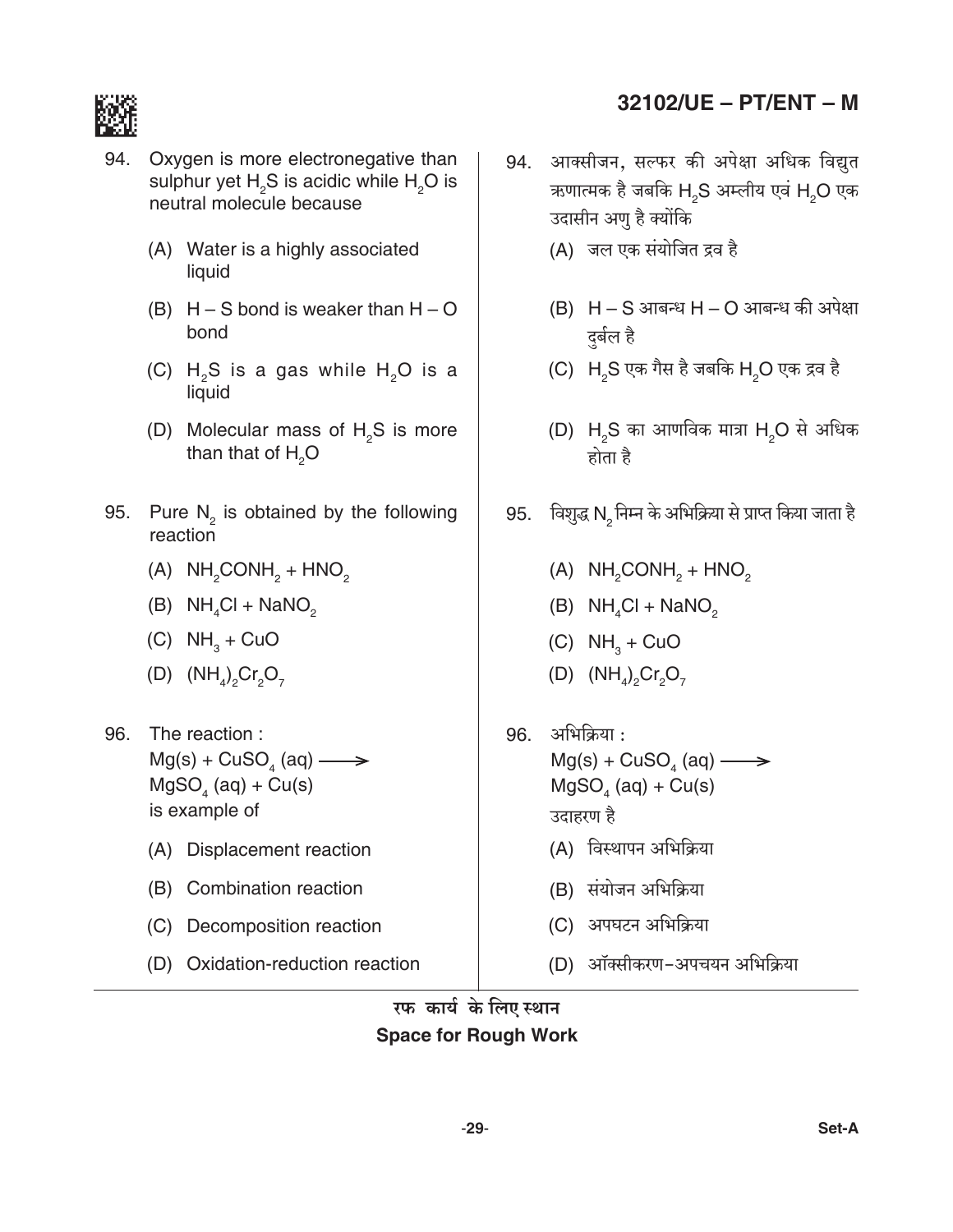

- 97. The formula of sodium carbonate is Na<sub>2</sub>CO<sub>2</sub> and that of calcium hydrogen carbonate is
	- $(A)$  Ca(HCO<sub>3</sub>)<sub>2</sub>
	- (B) Ca<sub>2</sub>HCO<sub>2</sub>
	- (C) CaHCO<sub>2</sub>
	- (D)  $Ca(HCO<sub>3</sub>)<sub>3</sub>$
- 98. An oxidising agent is capable of
	- (A) Giving electrons
	- (B) Accepting electrons
	- (C) Producing cation
	- (D) Unpredictable
- 99. The molecular formula of a compound is related with its empirical formula; Select the correct relation.
	- empirical  $= n \times$  molecular formula  $(A)$ formula
	- (B) molecular  $= n \times$  empirical formula<br>formula
	- (C) empirical  $=\frac{n}{\text{molecular formula}}$
	- (D) molecular  $=\frac{n}{2}$ empirical formula formula
- 100. The sum of the number of neutrons and protons in an isotope of hydrogen is
	- $(A)$  6  $(B)$  5
	- $(C)$  4  $(D)$  3
- 32102/UE PT/ENT M
- 97. सोडियम कार्बोनेट का सूत्र Na<sub>2</sub>CO<sub>3</sub> है, तो कैल्सियम हाइडोजन कार्बोनेट का है
	- (A)  $Ca(HCO<sub>3</sub>)$ ,
	- (B)  $Ca<sub>2</sub>HCO<sub>3</sub>$
	- (C) CaHCO<sub>2</sub>
	- (D)  $Ca(HCO<sub>3</sub>)<sub>3</sub>$
- 98. एक आक्सीकारक सक्षम है
	- (A) इलेक्टॉन देने के लिए
	- (B) इलेक्ट्रॉन ग्रहण करने के लिए
	- (C) धनायन बनाने के लिए
	- (D) अपूर्वानुमेय
- 99. किसी यौगिक का अणुसूत्र, उसके मुलानुपाती सूत्र से संबंधित है. सही संबंध का चयन करे।
	- (A) मुलानुपाती सूत्र = n  $\times$  अणुसूत्र

- (C) मुलानुपाती सूत्र =  $\frac{n}{\text{supp}x}$ (D) अणुसूत्र =  $\frac{n}{4\pi}$
- 100. हाइड्रोजन के एक समस्थानिक में न्यूट्रानों एवं प्रोटानों की संख्या का योग है  $(A)$  6  $(B)$  5

 $(D)$  3

 $(C)$  4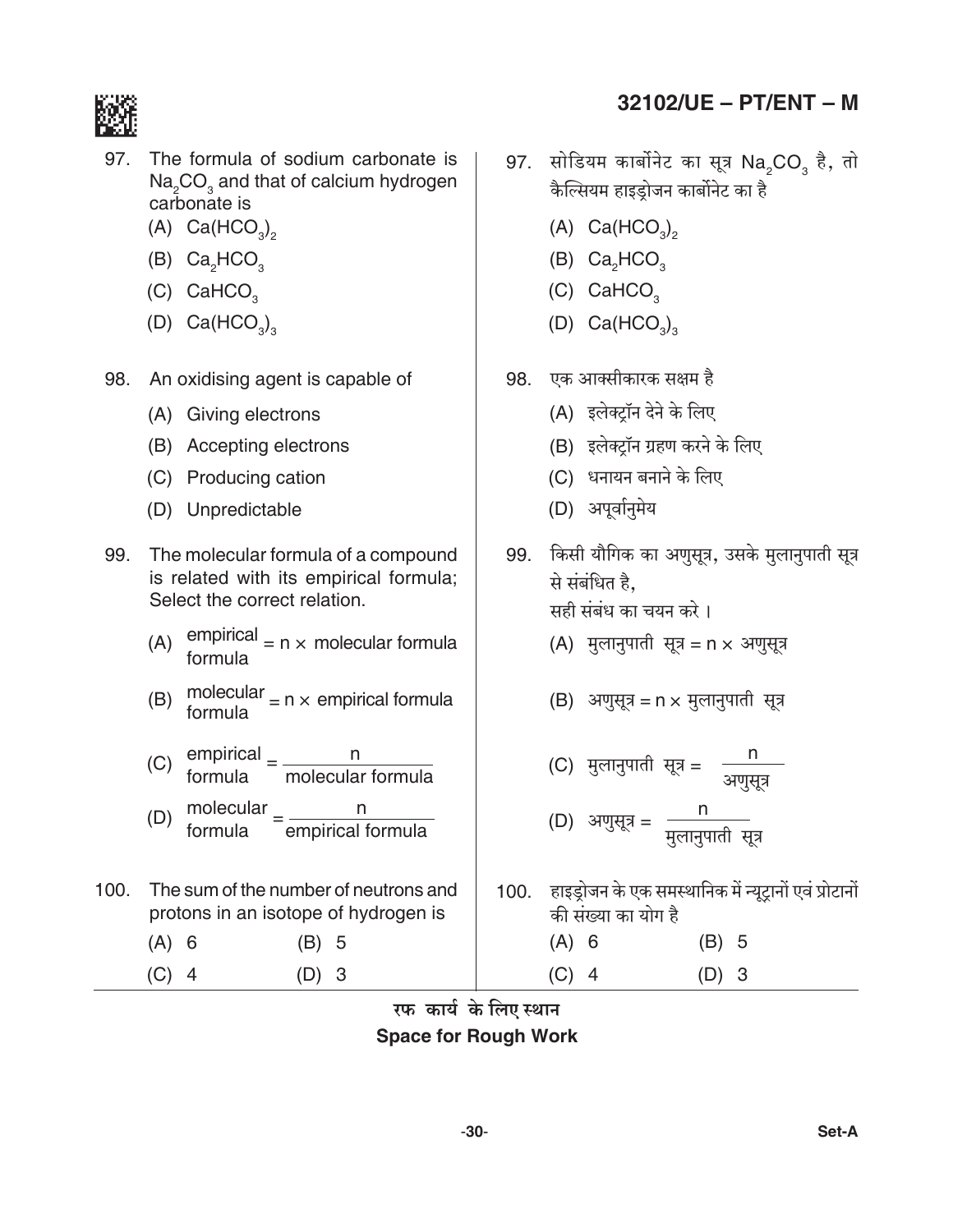

#### **PART – III**

#### **Mathematics** *J{UV*

- 101. 85 kg of a mixture contains milk and water in the ratio 27 : 7. How much more water is to be added to get a new mixture containing milk and water in the ratio 3 : 1 ?
	- (A) 5 kg (B) 6 kg
	- (C) 6.5 kg (D) None of these
- 102. If x is a positive real number and a, b, c are rational numbers, then the value

of 
$$
\frac{1}{1+x^{b-a}+x^{c-a}} + \frac{1}{1+x^{a-b}+x^{c-b}}
$$

$$
+\frac{1}{1+x^{b-c}+x^{a-c}} \text{ is}
$$

- $(A) -1$
- (B) 0
- (C) 1
- (D) None of these
- 103. In the following table the cumulative frequency for class 31 – 35 is

| <b>Class</b>                   |    | $16 - 20$   21 - 25   26 - 30   31 - 35   36 - 40   41 - 45 |   |    |   |    |  |
|--------------------------------|----|-------------------------------------------------------------|---|----|---|----|--|
| Frequency                      | 10 | 7                                                           | 5 | 12 | 9 | 11 |  |
| $(A)$ 12<br>(B) 34<br>$(C)$ 43 |    |                                                             |   |    |   |    |  |
| None of these<br>(D)           |    |                                                             |   |    |   |    |  |

- 101. 85 किलों के मिश्रण में 27 : 7 के अनुपात में दुध *Am¡a nmZr h¡ & Cg\_| {H\$VZm nmZr Am¡a {\_bm`m Om` {H\$ Z`o {\_lU \_| XyY Am¡a nmZr H\$m AZwnmV* 3 : 1 *hmo Om`o ?*
	- (A) 5 किलो (B) 6 किलो
	- (C) 6.5 किलो (D) इनमें से कोई नहीं
- 102. यदि x एक धनात्मक वास्तविक संख्या  $\dot{\vec{c}}$  और a, b, c परिमेय संख्याएँ है, तो 1 1 1  $+x^{D-a}+x^{C-a}$  1 1 1 +  $x^{b-a} + x^{c-a}$  1 +  $x^{a-b} + x^{c-b}$ + + + − − x x b c a c *H\$m \_mZ hmoJm*  $(A) -1$ (B) 0 (C) 1 (D) इनमें से कोई नहीं
- 103. निम्नलिखित तालिका में वर्ग 31 35 की संचयी *~maå~maVm h¡*

| बर्ग    |                                |                       |   |    |   | $16 - 20$ 21 - 25 26 - 30 31 - 35 36 - 40 41 - 45 |
|---------|--------------------------------|-----------------------|---|----|---|---------------------------------------------------|
| आवृत्ति | 10                             | 7                     | 5 | 12 | 9 | 11                                                |
|         | $(A)$ 12<br>(B) 34<br>$(C)$ 43 | (D) इनमें से कोई नहीं |   |    |   |                                                   |

*a\\$ H\$m`© Ho\$ {bE ñWmZ* **Space for Rough Work**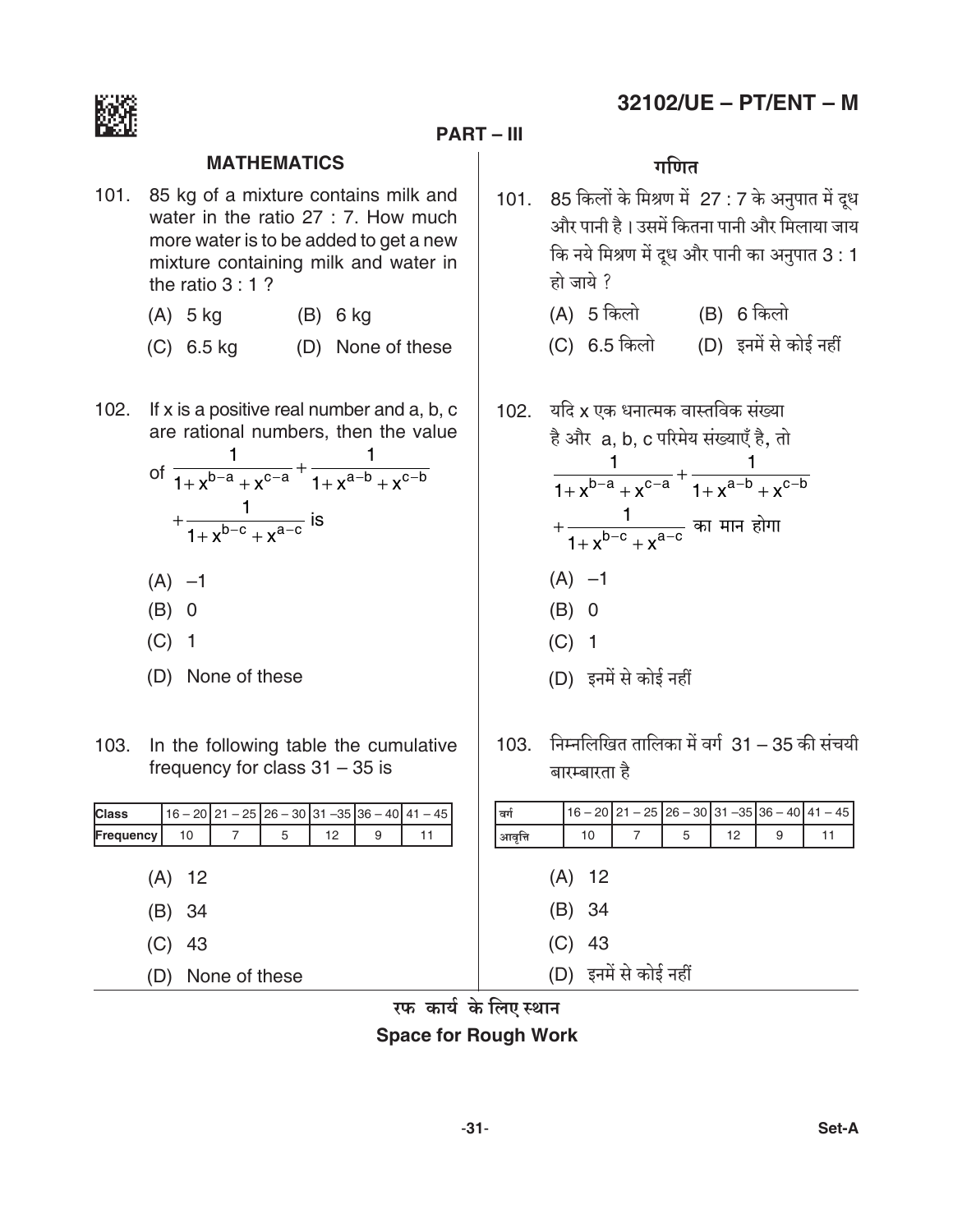

104. 104. निम्नलिखित आवृत्ति बहुभुज से, वर्ग 20 – 30 का From the following frequency polygon, the frequency of class  $20 - 30$  is आवृत्ति है 25 25 20 20  $\frac{\sqrt{12}}{3}$ 15 Frequency 15  $10$  $10$  $\mathbf 5$ 5  $\overline{0}$  $10$  $\mathsf 0$  $\overline{20}$  $\overline{30}$  $40$  $10$  $20$  $30<sup>2</sup>$  $40$ Class 50 50 ਕर्ग  $(A)$  25  $(B)$  20  $(A)$  25  $(B)$  20  $(C)$  10  $(C)$  10  $(D)$  5  $(D)$  5 105.  $0 \le x \le \pi$  and  $81^{\sin^2 x} + 81^{\cos^2 x} = 30$ . 105. 0 ≤ x ≤ π और 81<sup>sin<sup>2</sup>x</sup> + 81<sup>cos2</sup>x = 30, तो then x is equal to x का मान होगा (A)  $\frac{\pi}{6}, \frac{5\pi}{6}$ (A)  $\frac{\pi}{6}, \frac{5\pi}{6}$ (B)  $\frac{\pi}{3}, \frac{2\pi}{3}$ (B)  $\frac{\pi}{3}, \frac{2\pi}{3}$ (C) Neither option (A) nor option (B) (C) न ही विकल्प (A) सही है और न ही विकल्प is true (B) सही है (D) दोनों विकल्प (A) और (B) सही है (D) Both options (A) and (B) are true 106. समीकरण  $tan^2\alpha + 2\sqrt{3}$   $tan\alpha = 1$  का व्यापक The general solution of the equation 106.

(A) 
$$
\frac{n\pi}{12}
$$
 (B)  $\left(n + \frac{1}{2}\right)\pi$   
(C)  $(6n+1)\frac{\pi}{12}$  (D) none of these

 $\tan^2\alpha + 2\sqrt{3} \tan\alpha = 1$  is given by

हल होगा (A)  $\frac{n\pi}{12}$ (B)  $\left(n+\frac{1}{2}\right)\pi$ (C)  $(6n+1)\frac{\pi}{12}$  (D) इनमें से कोई नहीं

रफ कार्य के लिए स्थान **Space for Rough Work**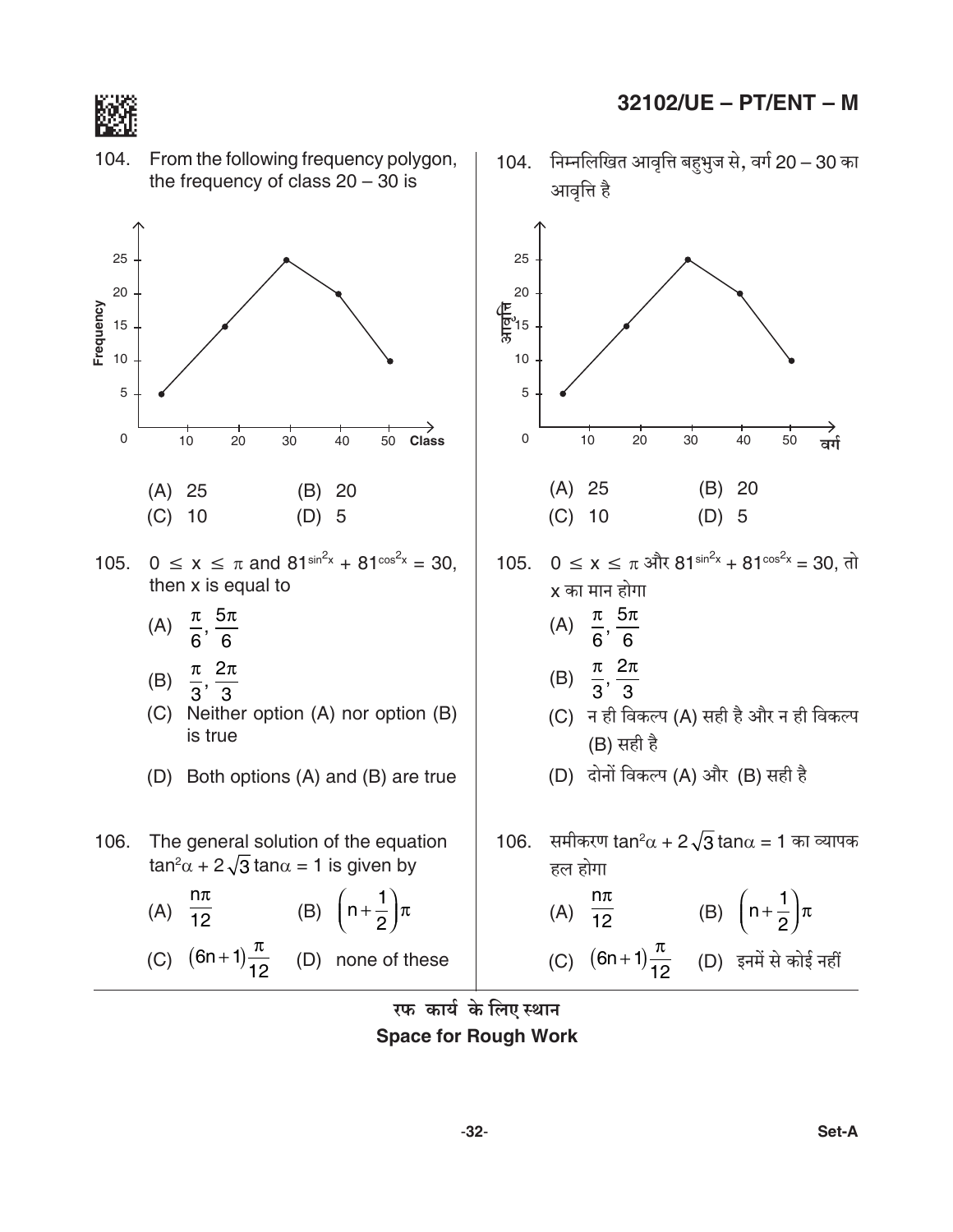

107. Solve the equation.  $tan\theta + tan2\theta + tan3\theta = 0$ . Then  $\theta =$ 

(A) 
$$
n\pi + \frac{\pi}{4}
$$
  
\n(B)  $n\pi + (\tan^{-1}\sqrt{2})$   
\n(C)  $n\pi + (\tan^{-1}\frac{1}{\sqrt{2}})$ 

- (D) None of these
- 108. If 3, 3log<sub>y</sub>x, 3log<sub>y</sub> and 7log<sub>y</sub>z are in A.P. and  $x^{18} = y^{21} = z^{28}$ , then the common difference of the terms is
	- (A)  $\overline{2}$  $(B) 0$ (C)  $-\frac{1}{2}$ (D) None of these
- 109. Ten years ago, A was half of B in age. If the ratio of their present ages is  $3:4$ , then the total of their present ages is
	- $(A)$  20 years
	- $(B)$  45 years
	- $(C)$  30 years
	- (D) None of the above
- 110. Father is aged three times more than his son Rahul. After 8 years, he would be two and half times of Rahul's age. After further 8 years, how many times would he be of Rahul's age?
	- (B) 3 times  $(A)$  2 times
	- (C)  $2\frac{1}{2}$  times (D) None of these
- 32102/UE PT/ENT M
- 107. समीकरण हल करो।  $\tan\theta$  +  $\tan2\theta$  +  $\tan3\theta$  = 0,  $\pi$   $\theta$  = (A)  $n\pi + \frac{\pi}{4}$ (B)  $n\pi + (\tan^{-1}\sqrt{2})$ (C)  $n\pi + \left(\tan^{-1} \frac{1}{\sqrt{2}}\right)$ (D) इनमें से कोई नहीं
- 108. यदि 3, 3log x, 3log y और 7log z समान्तर श्रेणी में हैं और  $x^{18} = v^{21} = z^{28}$ . तो इन पदों का सर्वान्तर होगा

(A) 
$$
\frac{1}{2}
$$
 (B) 0  
(C)  $-\frac{1}{2}$  (D)  $\overline{z} + \overline{u} + \overline{u} + \overline{u} + \overline{u} + \overline{u} + \overline{u} + \overline{u} + \overline{u} + \overline{u} + \overline{u} + \overline{u} + \overline{u} + \overline{u} + \overline{u} + \overline{u} + \overline{u} + \overline{u} + \overline{u} + \overline{u} + \overline{u} + \overline{u} + \overline{u} + \overline{u} + \overline{u} + \overline{u} + \overline{u} + \overline{u} + \overline{u} + \overline{u} + \overline{u} + \overline{u} + \overline{u} + \overline{u} + \overline{u} + \overline{u} + \overline{u} + \overline{u} + \overline{u} + \overline{u} + \overline{u} + \overline{u} + \overline{u} + \overline{u} + \overline{u} + \overline{u} + \overline{u} + \overline{u} + \overline{u} + \overline{u} + \overline{u} + \overline{u} + \overline{u} + \overline{u} + \overline{u} + \overline{u} + \overline{u} + \overline{u} + \overline{u} + \overline{u} + \overline{u} + \overline{u} + \overline{u} + \overline{u} + \overline{u} + \overline{u} + \overline{u} + \overline{u} + \overline{u} + \overline{u} + \overline{u} + \overline{u} + \overline{u} + \overline{u} + \overline{u} + \overline{u} + \overline{u} + \overline{u} + \overline{u} + \overline{u} + \overline{u} + \overline{u} + \overline{u} + \overline{u} + \overline{u} + \overline{u} + \overline{u} + \overline{u} + \overline{u} + \overline{u} + \overline{u} + \overline{u} + \overline{u} + \overline{u} + \overline{u} + \overline{u} + \overline{u} + \overline{u} + \overline{u} + \overline{u} + \overline{u} + \overline{u} + \overline{u} + \overline{u$ 

- 109. दस साल पहले A की उम्र B की उम्र की आधी थी। यदि उनकी वर्तमान आयु का अनुपात 3:4 हो, तो वर्तमान आयु का योग होगा
	- (A) 20 वर्ष
	- (B) 45 वर्ष
	- (C) 30 वर्ष
	- (D) उपरोक्त में से कोई नहीं
- 110. पिता की उम्र उसके बेटे राहुल की उम्र से तीन गुना अधिक है। 8 वर्ष पश्चात् उसकी उम्र राहुल की उम्र से ढाई गुना हो जायेगी और आठ वर्ष पश्चात् पिता की उम्र राहुल की उम्र की कितने गुना होगी ?
	- (A) 2 गुना (B) 3 गुना
	- (C) 2  $\frac{1}{2}$  गुना (D) इनमें से कोई नहीं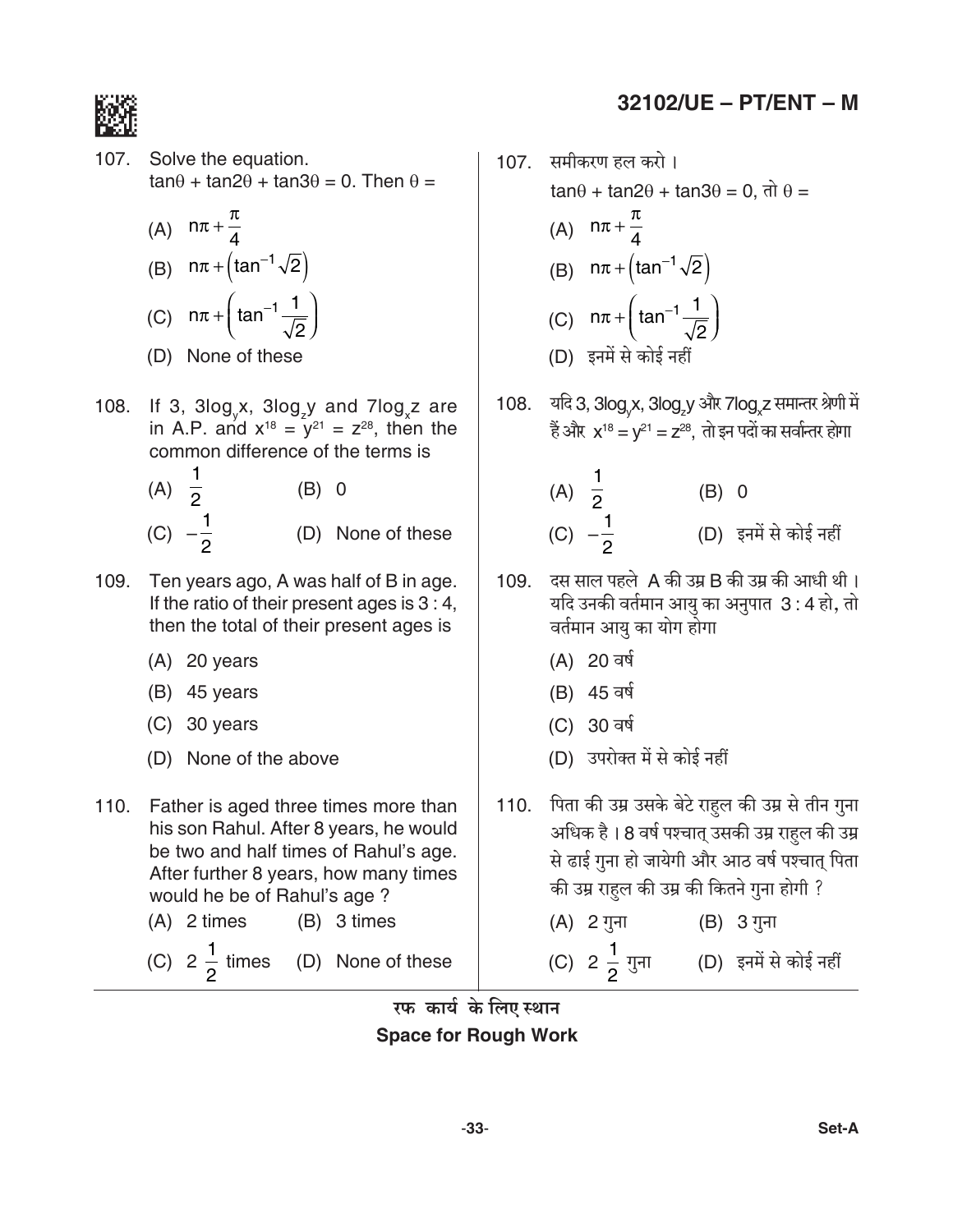

- $111.$ In measuring the sides of a rectangle, one side is taken 5% in excess and the other 4% in deficit. Find the error percent in the area calculated by these measurements.
	- (B) 0.2%  $(A) 2%$
	- (D) None of these  $(C) 0.8%$
- 112. If  $(p \land q \Rightarrow q \lor r) \land (p \Rightarrow r)$  is a statement, then this statement is equivalent to
	- $(A)$  p $\land$ g $\land$ r (B)  $p \Rightarrow r$
	- (C)  $p \Rightarrow q$ (D)  $q \Rightarrow r$
- 113. For given two statements p and q which of these is correct?
	- (A)  $(p \implies q) \equiv (p \Leftrightarrow q)$
	- (B)  $\sim p \equiv (\sim p \Leftrightarrow \sim q)$
	- (C)  $(p \Rightarrow q) \equiv (q \Rightarrow p)$
	- (D) None of these
- 114. In the following figure OABC is a rectangle, coordinates of B is (2, 2) and D' is the image of D with respect to the Y-axis, then coordinates of D' is



### 32102/UE - PT/ENT - M

- 111. किसी आयत की भुजाओं को जब मापा गया तो एक भुजा 5% अधिक मापी गयी और एक में 4% कम मापा गया। इन मापों से मापे गये क्षेत्रफल में त्रटी का प्रतिशत होगा  $(A) 2%$  $(B) 0.2%$ 
	- (D) इनमें से कोई नहीं  $(C) 0.8%$
- 112. यदि (p∧q ⇒q∨r)∧(p⇒r) एक कथन है, तब यह कथन तुल्य है जिला की।  $(A)$  p $\wedge$ q $\wedge$ r (B)  $p \Rightarrow r$ (C)  $p \Rightarrow q$ (D)  $q \Rightarrow r$
- 113. दिये गए दो कथनों p तथा q के लिए निम्न में से कौन-सा सही है ?
	- (A)  $(p \Rightarrow q) \equiv (p \Leftrightarrow q)$
	- (B)  $\sim p \equiv (\sim p \Leftrightarrow \sim q)$
	- (C)  $(p \implies q) \equiv (q \implies p)$
	- (D) इनमें से कोई नहीं
- 114. निम्नलिखित चित्र में OABC एक आयत है, B के निर्देशांक (2, 2) हैं तथा D', D का Y-अक्ष के सापेक्ष प्रतिबिम्ब है, तब D' के निर्देशांक हैं



रफ कार्य के लिए स्थान **Space for Rough Work**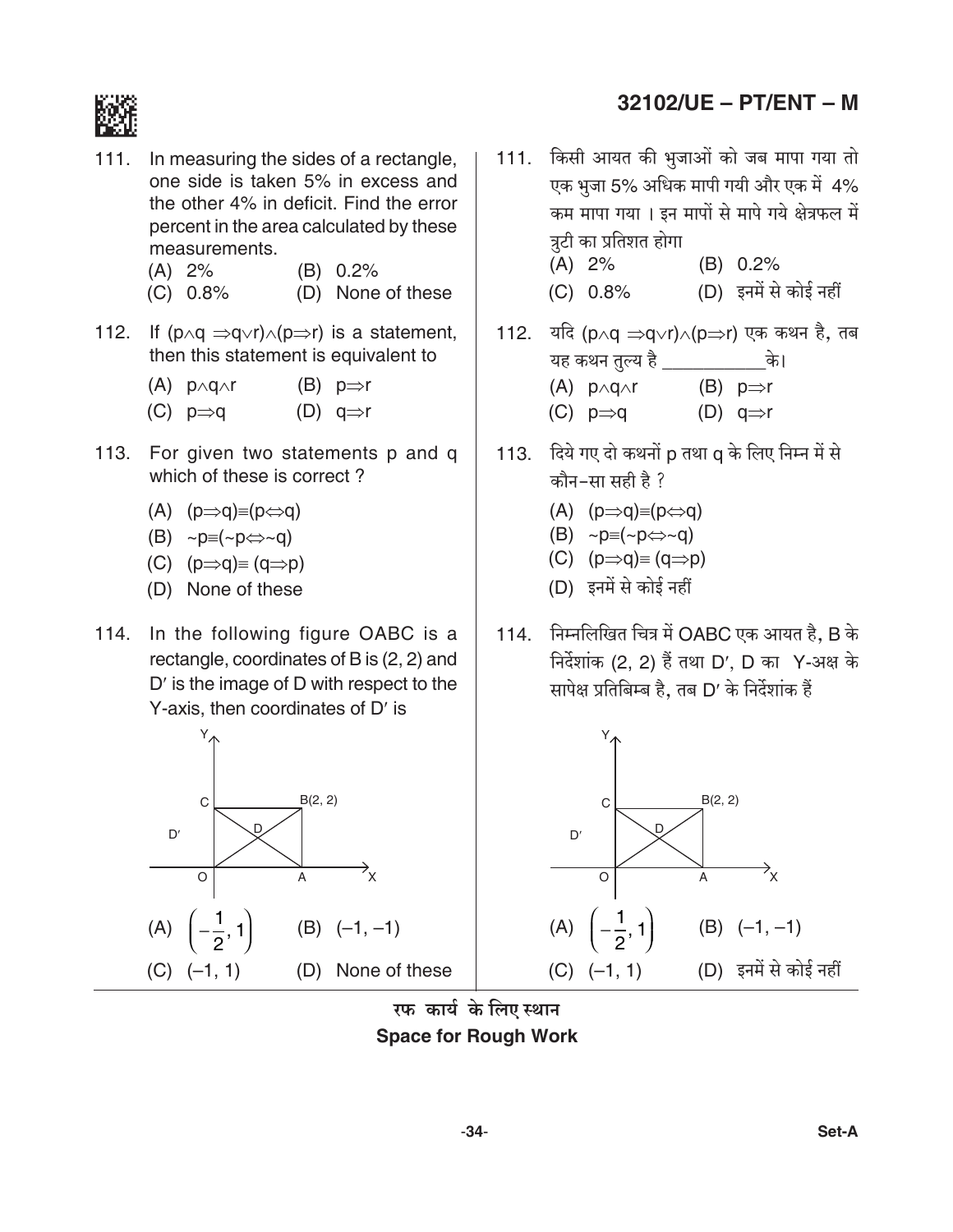

- 115. If  $(-1, -2)$  is incident to lines  $ax + by = 14$ and  $ax - by = 6$ , then the values of a, b are respectively
	- $(A)$  10, 2  $(B) -10, -2$
	- $(D) -2, 10$  $(C)$  -10, 2
- 116. The triangles formed by one set of straight lines  $x - 2y = 0$ ,  $2x - y = 0$ ,  $x + y = 3$  and another set of straight lines  $x + 2y = 0$ ,  $2x + y = 0$ ,  $x - y = 3$ are
	- (A) isosceles and congruent
	- (B) equilateral and congruent
	- (C) isosceles but not congruent
	- (D) equilateral but not congruent
- 117. If the roots of the equation  $x^2 + px q = 0$ are tan  $30^{\circ}$  and tan  $15^{\circ}$ , then the value of  $2 + q - p$  is
	- $(A)$  0  $(B)$  1
	- $(C)$  2  $(D)$  3
- 118. Which is not true in the following figure ?



- (A)  $\triangle ABC \sim \triangle DEF$
- (B)  $\triangle FOE \sim \triangle BOC$
- (C) Fig. ACOF  $\sim$  Fig. BCOF
- (D) Arc BDC  $\sim$  Arc FAE
- 32102/UE PT/ENT M
- 115. यदि (-1, -2) रेखाओं  $ax + by = 14$  तथा  $ax - by = 6$  पर आपतित है, तब a, b के मान हैं क्रमश:  $(A)$  10, 2  $(B) -10, -2$  $(C) -10, 2$  $(D) -2, 10$
- 116. सरल रेखाओं के समुच्चय x 2y = 0, 2x y = 0,  $x + y = 3$  तथा दूसरी सरल रेखाओं के समुच्चय  $x + 2y = 0$ ,  $2x + y = 0$ ,  $x - y = 3$  द्वारा निर्मित त्रिभुज हैं
	- (A) समद्विबाह एवं सर्वांगसम
	- (B) समबाह एवं सर्वांगसम
	- (C) समद्विबाह परन्तु सर्वांगसम नहीं
	- (D) समबाह परन्तु सर्वांगसम नहीं
- 117. यदि समीकरण  $x^2 + px q = 0$  के मूल tan30° और tan15° है, तो 2 + q - p का मान होगा
	- $(A)$  0  $(B)$  1  $(C)$  2  $(D)$  3
- 118. निम्न चित्र में कौन-सा सत्य नहीं है ?



- (A)  $\triangle ABC \sim \triangle DEF$
- (B)  $\triangle FOE \sim \triangle BOC$
- (C) चित्र ACOF ~ चित्र BCOF
- (D) चाप BDC ~ चाप FAE

रफ कार्य के लिए स्थान **Space for Rough Work**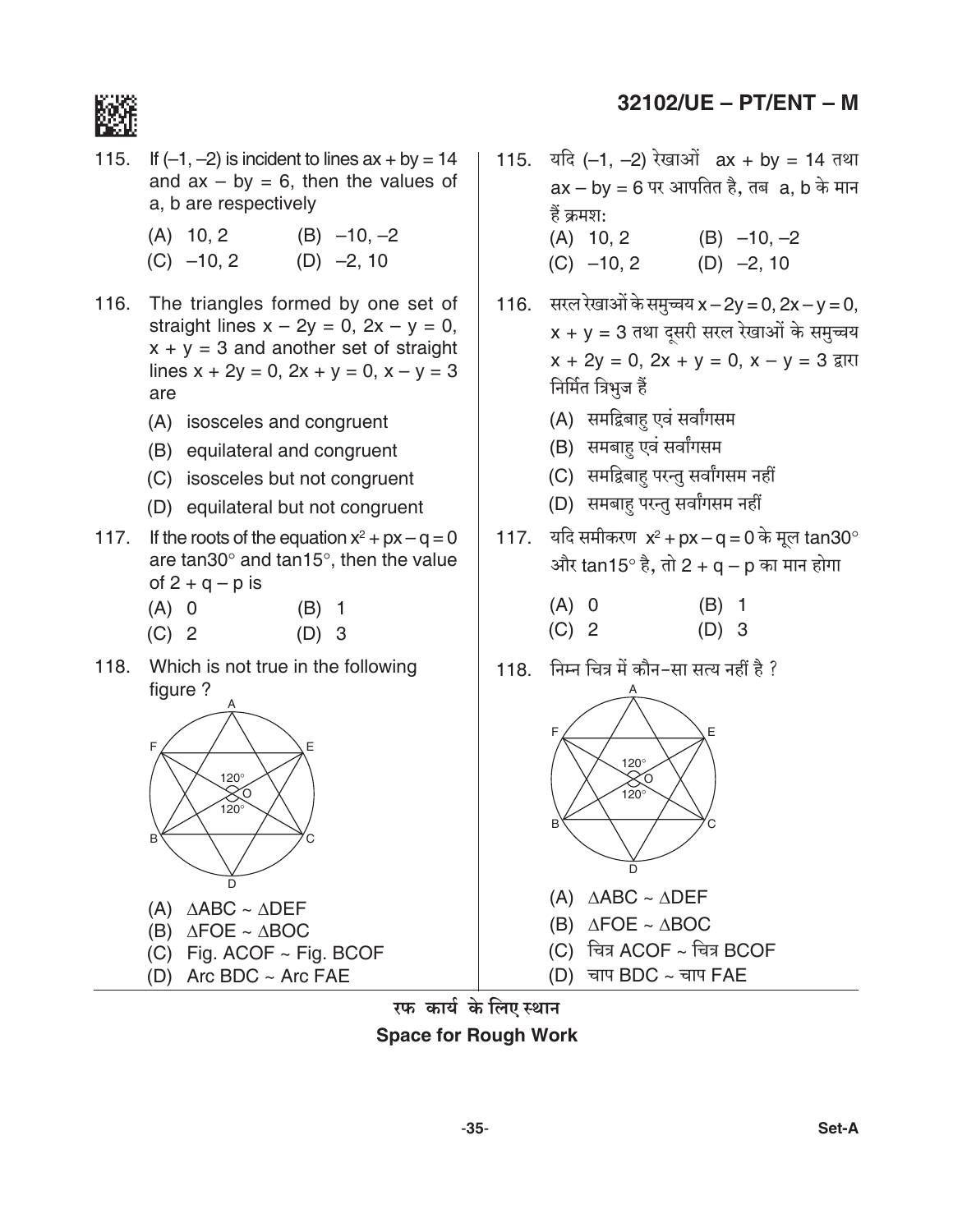

119. 
$$
5 - \left[\frac{3}{4} + \left{2\frac{1}{2} - \left(0.5 + \frac{1}{6} - \frac{1}{7}\right)\right}\right]
$$
 is equal to  
\nequal to  
\n(A)  $2\frac{61}{84}$  (B)  $2\frac{47}{84}$  (A)  $2\frac{23}{84}$   
\n(C)  $2\frac{23}{84}$  (D) None of these  
\nas a fraction in lowest terms, the denominator exceeds the numerator by  
\n(A) 87 (B) 81  
\n(C) 29 (D) None of these  
\n121. The value of the expression  
\n $\left(2^{\frac{1}{4}} - 1\right)\left(2^{\frac{3}{4}} + 2^{\frac{1}{2}} + 2^{\frac{1}{4}} + 1\right)$  is  
\n(A)  $2^{\frac{7}{4}}$   
\n(A)  $2^{\frac{7}{4}}$   
\n(B) 1  
\n(C) 0 (D) None of these  
\n122. If coordinates of points P, Q, R and S  
\nare respectively (-3, 7), (1, 7),  
\n(1, 2) and (3, 4) and if T is mid point of  
\nRS and U is the point at PQ dividing  
\nit internally in the ratio 1 : 3, then  
\n $\frac{3}{6}$  and  $\frac{3}{6}$  and  $\frac{3}{6}$ 

distance between T and U is

 $(A) 32$ 

(C)  $16\sqrt{2}$ 

(B)  $2\sqrt{8}$ 

(D) None of these

119. 
$$
5 - \left[\frac{3}{4} + \left\{2\frac{1}{2} - \left(0.5 + \frac{1}{6} - \frac{1}{7}\right)\right\}\right]
$$
 का  
मान होगा  
(A)  $2\frac{61}{84}$  (B)  $2\frac{47}{84}$   
(C)  $2\frac{23}{84}$  (D)  $z\pi\ddot{r}$   $\dot{r}$   $\dot{r}$   $\dot{r}$   $\dot{r}$ 

दों के रूप लिखा जाए तो हर उसके अंश से ग्डा है ?

- $\overline{z}$  $(B) 81$ (D) इनमें से कोई नहीं
- $\left(2^{\frac{1}{4}}-1\right)\left(2^{\frac{3}{4}}+2^{\frac{1}{2}}+2^{\frac{1}{4}}+1\right)$  का

(A) 
$$
2^{\frac{7}{4}}
$$
 (B) 1  
(C) 0 (D)  $\overline{z} + \overline{u} + \overline{u} + \overline{v} + \overline{v} + \overline{v} + \overline{v} + \overline{v} + \overline{v} + \overline{v} + \overline{v} + \overline{v} + \overline{v} + \overline{v} + \overline{v} + \overline{v} + \overline{v} + \overline{v} + \overline{v} + \overline{v} + \overline{v} + \overline{v} + \overline{v} + \overline{v} + \overline{v} + \overline{v} + \overline{v} + \overline{v} + \overline{v} + \overline{v} + \overline{v} + \overline{v} + \overline{v} + \overline{v} + \overline{v} + \overline{v} + \overline{v} + \overline{v} + \overline{v} + \overline{v} + \overline{v} + \overline{v} + \overline{v} + \overline{v} + \overline{v} + \overline{v} + \overline{v} + \overline{v} + \overline{v} + \overline{v} + \overline{v} + \overline{v} + \overline{v} + \overline{v} + \overline{v} + \overline{v} + \overline{v} + \overline{v} + \overline{v} + \overline{v} + \overline{v} + \overline{v} + \overline{v} + \overline{v} + \overline{v} + \overline{v} + \overline{v} + \overline{v} + \overline{v} + \overline{v} + \overline{v} + \overline{v} + \overline{v} + \overline{v} + \overline{v} + \overline{v} + \overline{v} + \overline{v} + \overline{v} + \overline{v} + \overline{v} + \overline{v} + \overline{v} + \overline{v} + \overline{v} + \overline{v} + \overline{v} + \overline{v} + \overline{v} + \overline{v} + \overline{v} + \overline{v} + \overline{v} + \overline{v} + \overline{v} + \overline{v} + \overline{v} + \overline{v} + \overline{v} + \overline{v} + \overline{v} + \overline{v} + \overline{v} + \overline{v} + \overline{v$ 

इओं P, Q, R तथा S के निर्देशांक क्रमश: ), (1, 7), (1, 2) तथा (3, 4) हैं तथा यदि का मध्य बिन्दु है एवं U, PQ पर एक बिन्दु .<br>ते 1 : 3 के अनुपात में अन्तर्विभक्त करता है, तब T तथा U के बीच की दूरी है  $(A) 32$ (B)  $2\sqrt{8}$ (C)  $16\sqrt{2}$  (D) इनमें से कोई नहीं

रफ कार्य के लिए स्थान

**Space for Rough Work**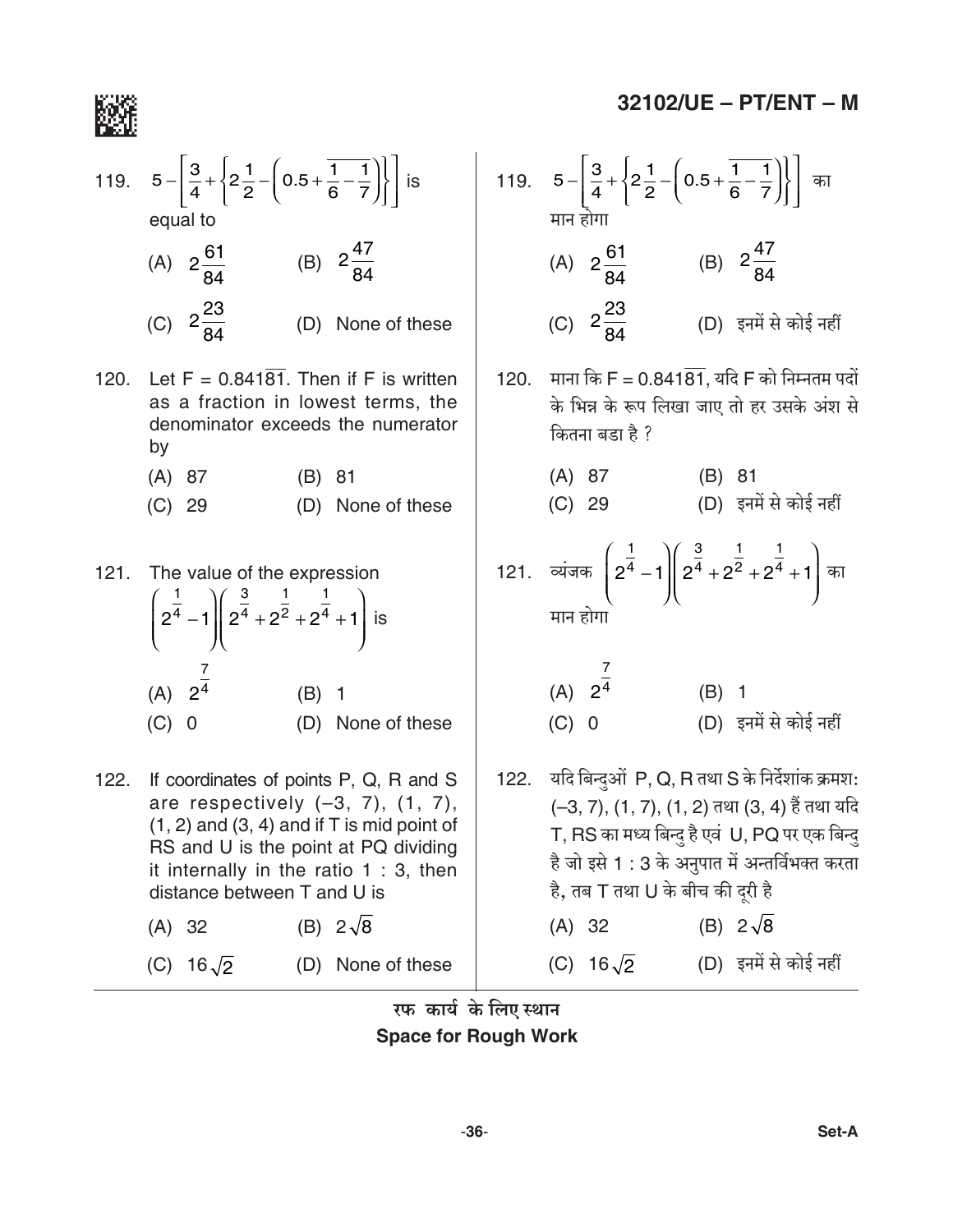

- $123.$ If  $O(0, 0)$ ,  $A(3, 0)$  and  $B(0, 4)$  are vertices of  $\triangle OAB$  and if G is the centroid and I is the incentre of ∆OAB, then area of  $\triangle OIG = ?$ 
	- $(A)$  1
	- (B)  $\frac{1}{4}$  $(C)$
	- (D) O, I, G are collinear
- 124. In the following figure, ABCD and EBC are respectively rectangle and triangle. If  $AD = 10$  cm,  $AB = 5$  cm and E is any
	- point on AD, then area ABCD area EBC A E D B C  $\frac{1}{2}$  $(A)$ 1  $(B)$  $(C)$  2

(D) Can't be determined

123. यदि O(0, 0), A(3, 0) तथा B(0, 4) ∆OAB के शीर्ष हैं तथा यदि G केन्द्रक है एवं । अन्त: केन्द्र है  $\triangle$ OAB का, तब  $\triangle$ OIG का क्षेत्रफल = ?



124. निम्नलिखित चित्र में, ABCD तथा EBC क्रमश: आयत तथा त्रिभुज हैं । यदि AD = 10 सेमी,  $AB = 5$  सेमी तथा E कोई बिन्दु है AD पर, तब ABCD का क्षेत्रफल  $= ?$  $EBC$  का क्षेत्रफल A Е D B  $\frac{1}{2}$  $(A)$  $(B)$  $(C)$  2 (D) निर्धारित नहीं किया जा सकता है

रफ कार्य के लिए स्थान **Space for Rough Work**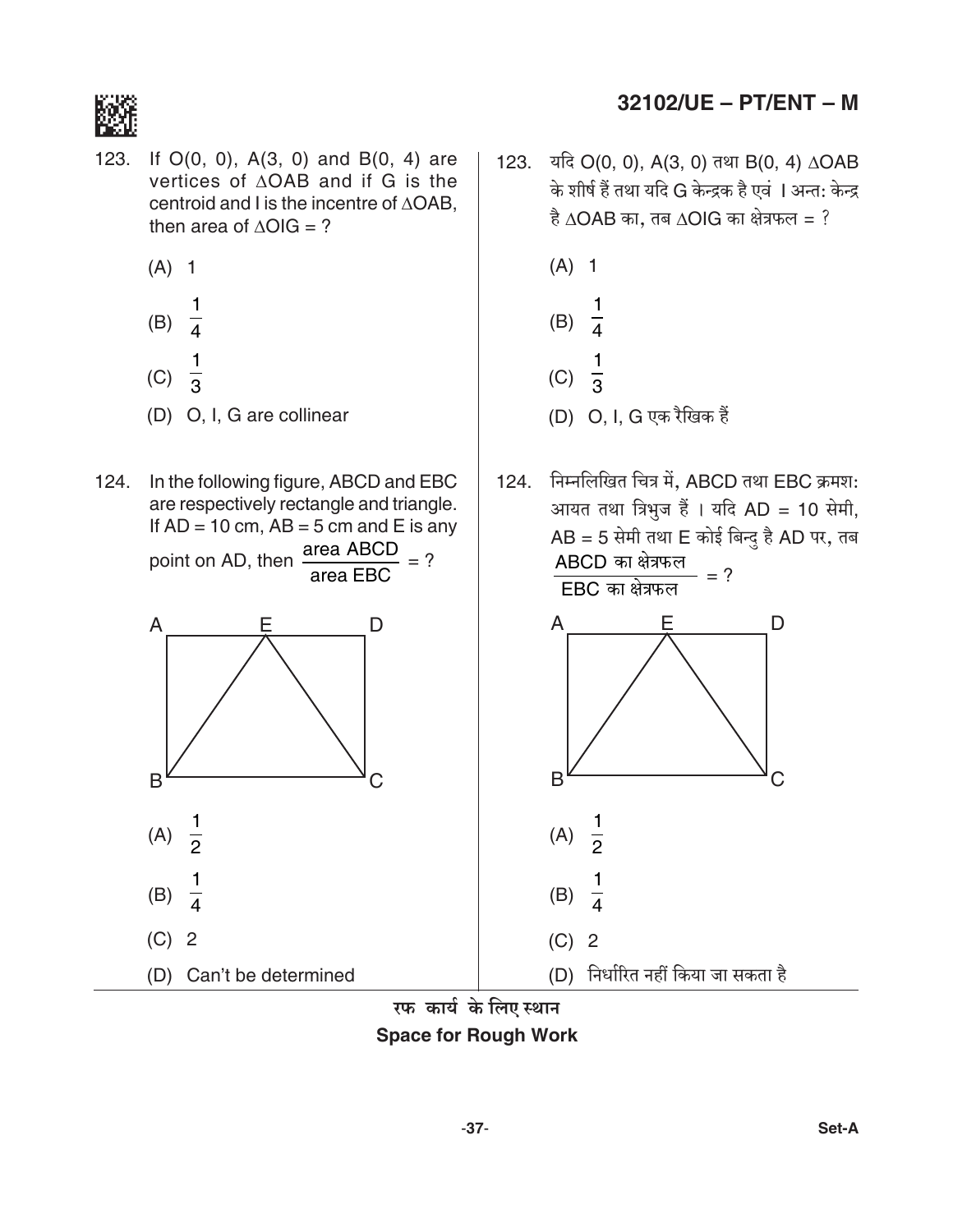

- (D) Median = second quartile
- $127.$ Two points A and B are taken at random on a straight line PQ of length 60 cm. Then the probability of the distance AB exceeding given length 15 cm is

(A) 
$$
\frac{1}{16}
$$
 (B)  $\frac{9}{16}$   
(C)  $\frac{3}{4}$  (D) None of these

 $\overline{4}$ 

# 32102/UE - PT/ENT - M

125. निम्नलिखित आयत चित्र में वर्ग 30 - 40 की संचयी बारम्बारता है

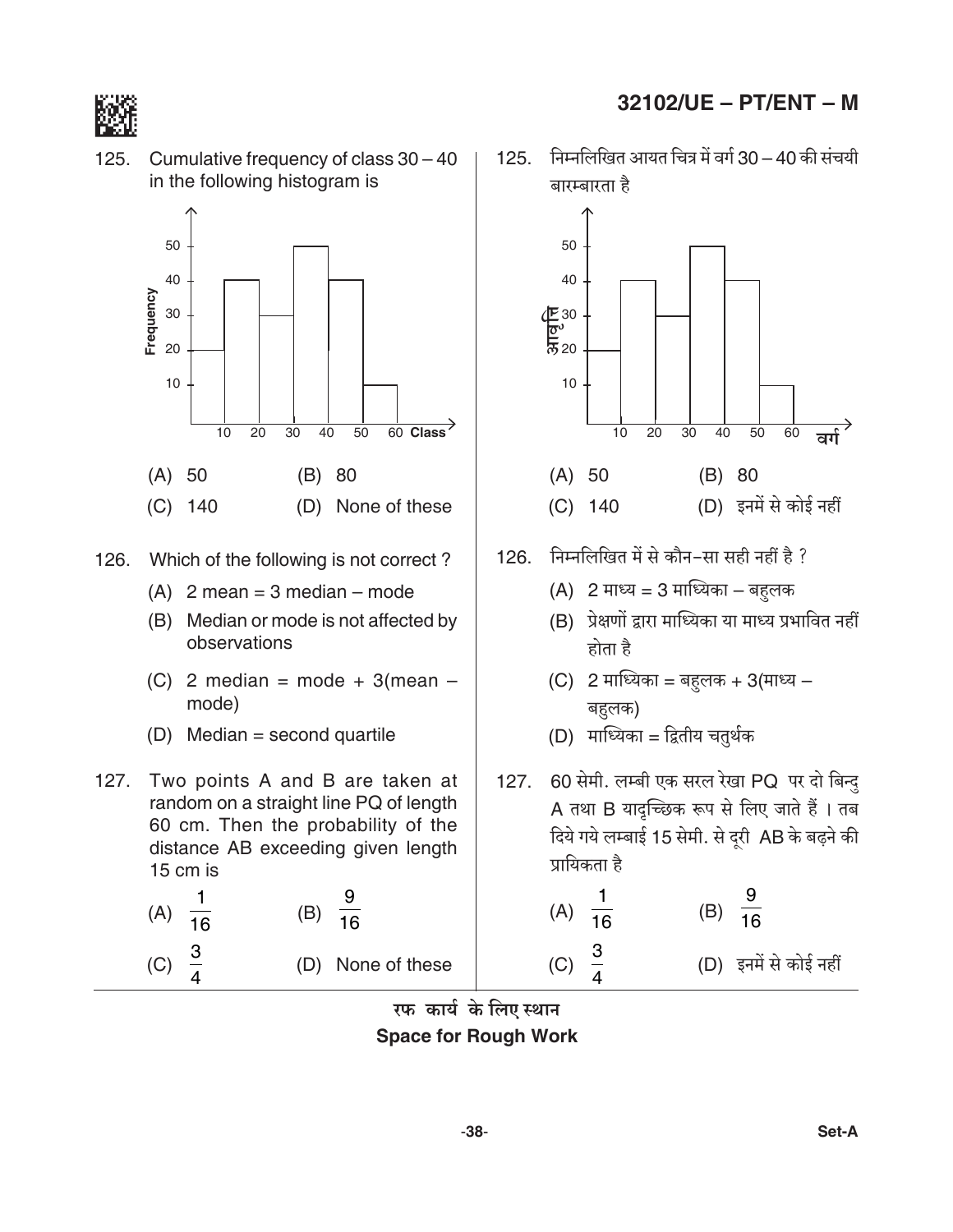

 $128.$ If 6 cubes each of volume 64 cm<sup>3</sup> are arranged as in the following figure, then the outer surface area of the cuboid so formed is



129. In the following right circular cylinder of radius 4 cm and height 8 cm, a prism ABEFDC is placed, then volume of this prism is



- (A) 64 $\pi$  cm<sup>3</sup> (B)  $128 \text{ cm}^3$
- (C) 64  $cm<sup>3</sup>$
- (D) none of these
- 130. If following data is arranged in descending order of class size, then what is the class mark of third class from beginning?

| <b>Class</b>                |  |   |                |    |    |    | $\left  0 - 10 \right  10 - 20 \left  20 - 30 \right  30 - 45 \left  45 - 85 \right  85 - 135 \left  135 - 180 \right $ |  |
|-----------------------------|--|---|----------------|----|----|----|-------------------------------------------------------------------------------------------------------------------------|--|
| Frequency                   |  | 6 | 5 <sup>7</sup> | 10 | 20 | 15 | 12                                                                                                                      |  |
| $(A)$ 45<br>(B) 85          |  |   |                |    |    |    |                                                                                                                         |  |
| (D) None of these<br>(C) 65 |  |   |                |    |    |    |                                                                                                                         |  |

# 32102/UE - PT/ENT - M

128. यदि 6 घनों को प्रत्येक 64 सेमी<sup>3</sup> आयतन वाले, निम्नलिखित चित्र की तरह व्यवस्थित किया गया है. तब इस प्रकार बने घनाभ के बाहरी सतहों का क्षेत्रफल है



129. 4 सेमी त्रिज्या एवं 8 सेमी ऊँचाई वाले निम्नलिखित लम्बवृत्तीय बेलन में, एक प्रिज्म ABEFDC रखा गया है. तब प्रिज्म का आयतन है



- (B) 128 सेमी<sup>3</sup> (A)  $64\pi$  सेमी<sup>3</sup> (C) 64 सेमी<sup>3</sup> (D) इनमें से कोई नहीं
- 130. यदि निम्नलिखित आँकड़ों को वर्ग आकार के घटते क्रम में सजाया जाय, तब प्रारम्भ से तीसरे वर्ग का वर्ग चिह्न क्या होगा ?

| ∣बर्ग                           |  |   |   |    |    |    | $\left[0-10\right]$ 10 - 20 $\left[20-30\right]$ 30 - 45 $\left[45-85\right]$ 85 - 135 $\left[135-180\right]$ |
|---------------------------------|--|---|---|----|----|----|---------------------------------------------------------------------------------------------------------------|
| आवृत्ति                         |  | 6 | 5 | 10 | 20 | 15 | 12                                                                                                            |
| $(A)$ 45<br>(B) 85              |  |   |   |    |    |    |                                                                                                               |
| (D) इनमें से कोई नहीं<br>(C) 65 |  |   |   |    |    |    |                                                                                                               |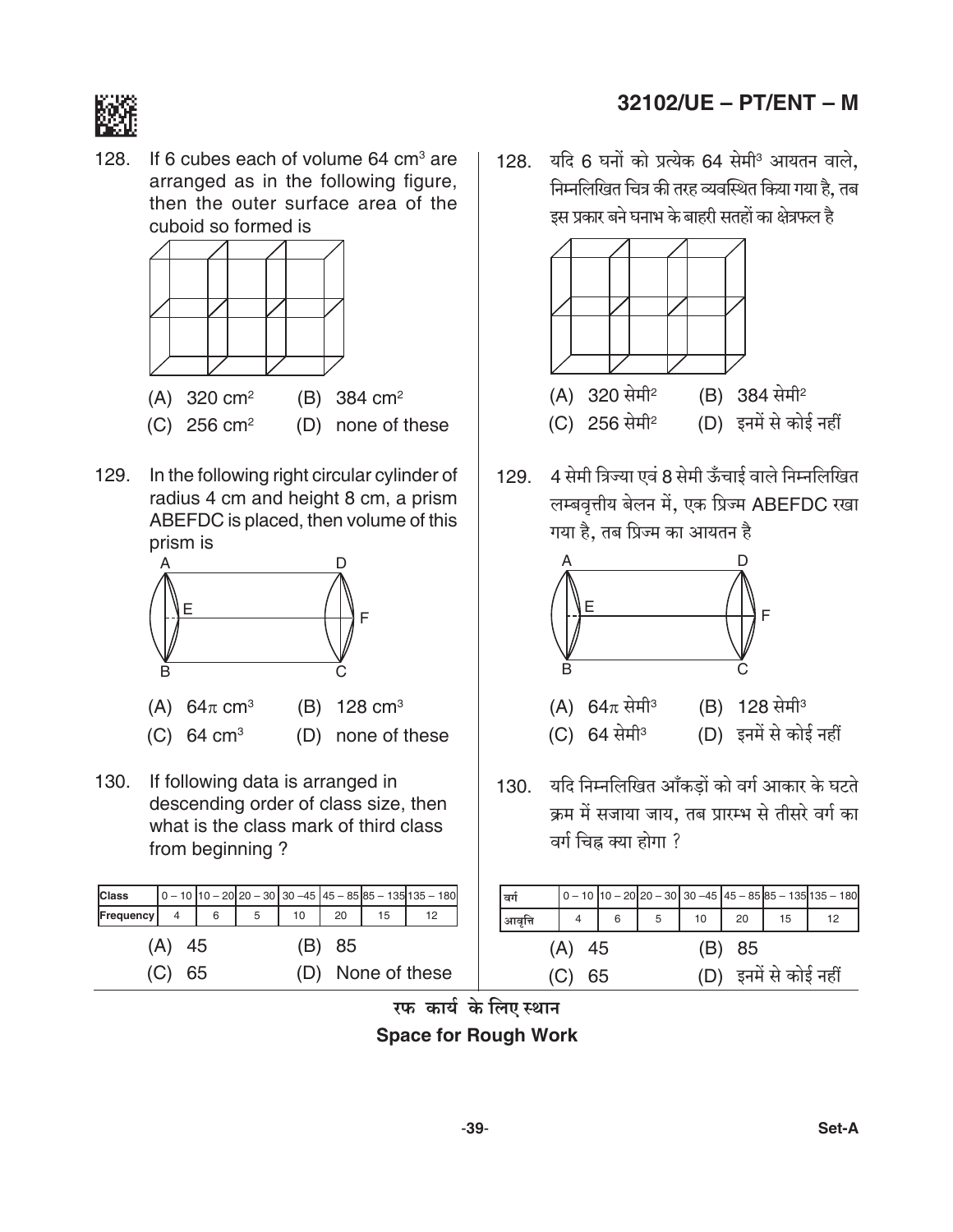

- 131. Which of the following is not included in the definition of statistics in plural sense?
	- (A) Analysis of data
	- (B) Collection of data in a systematic manner
	- (C) Data collection for predetermined purpose
	- (D) Collection of data for comparison
- $132.$ The fourth generation computers are. based on
	- (A) Transistor
	- (B) Integrated circuit
	- (C) VLSI microprocessor
	- (D) Diode
- 133. If  $\alpha$  and  $\beta$  are the roots of the quadratic equation  $2x^2 + 2(m + n)x + (m^2 + n^2) = 0$ . Then the equation, whose roots are  $(\alpha + \beta)^2$  and  $(\alpha - \beta)^2$  is
	- (A)  $x^2 + 4mny + (m^2 n^2)^2 = 0$
	- (B)  $x^2 4mnx (m^2 n^2)^2 = 0$
	- (C)  $x^2 (m^2 n^2)x + 4mn = 0$
	- (D) None of these
- 134. Which of the following retains the information it's storing when the power to the system is turned off?
	- $(A)$  CPU
	- (B) ROM
	- $(C)$  RAM
	- (D) None of the above
- 32102/UE PT/ENT M
- 131. निम्नलिखित में से कौन-सा बहुवचन के विचार में सांख्यिकी की परिभाषा में सम्मिलित नहीं है ?
	- (A) आँकड़ों का विश्लेषण
	- (B) क्रमबद्ध तरीके से आँकडों का संकलन
	- (C) पूर्व निर्धारित उद्येश्य के लिए आँकड़ों का
	- संकलन<br>(D) तुलना के लिए आँकड़ों का संकलन
- 132. चौथी पीढी के कंप्यूटर किस पर आधारित हैं ?
	- (A) ट्रांजिस्टर
	- (B) एकीकृत सर्किट
	- (C) वीएलएसआई माइक्रोप्रोसेसर
	- (D) डायोड
- 133. यदि  $\alpha$  और  $\beta$  द्विघात समीकरण  $2x^2 + 2(m + n)x + (m^2 + n^2) = 0$  के मूल हो, तो समीकरण, जिनके मूल ( $\alpha$  +  $\beta$ )<sup>2</sup> और  $(\alpha - \beta)^2$ हो, होगा (A)  $x^2 + 4mny + (m^2 - n^2)^2 = 0$ (B)  $x^2 - 4mnx - (m^2 - n^2)^2 = 0$ 
	- (C)  $x^2 (m^2 n^2)x + 4mn = 0$
	- (D) इनमें से कोई नहीं
- 134. सिस्टम को पावर ऑफ करने पर निम्नलिखित में से कौन अपने स्टोर में जानकारी को बरकरार रखता है ?
	- (A) सीपीयू
	- (B) रोम
	- (C) रैम
	- (D) उपरोक्त में से कोई नहीं

रफ कार्य के लिए स्थान **Space for Rough Work**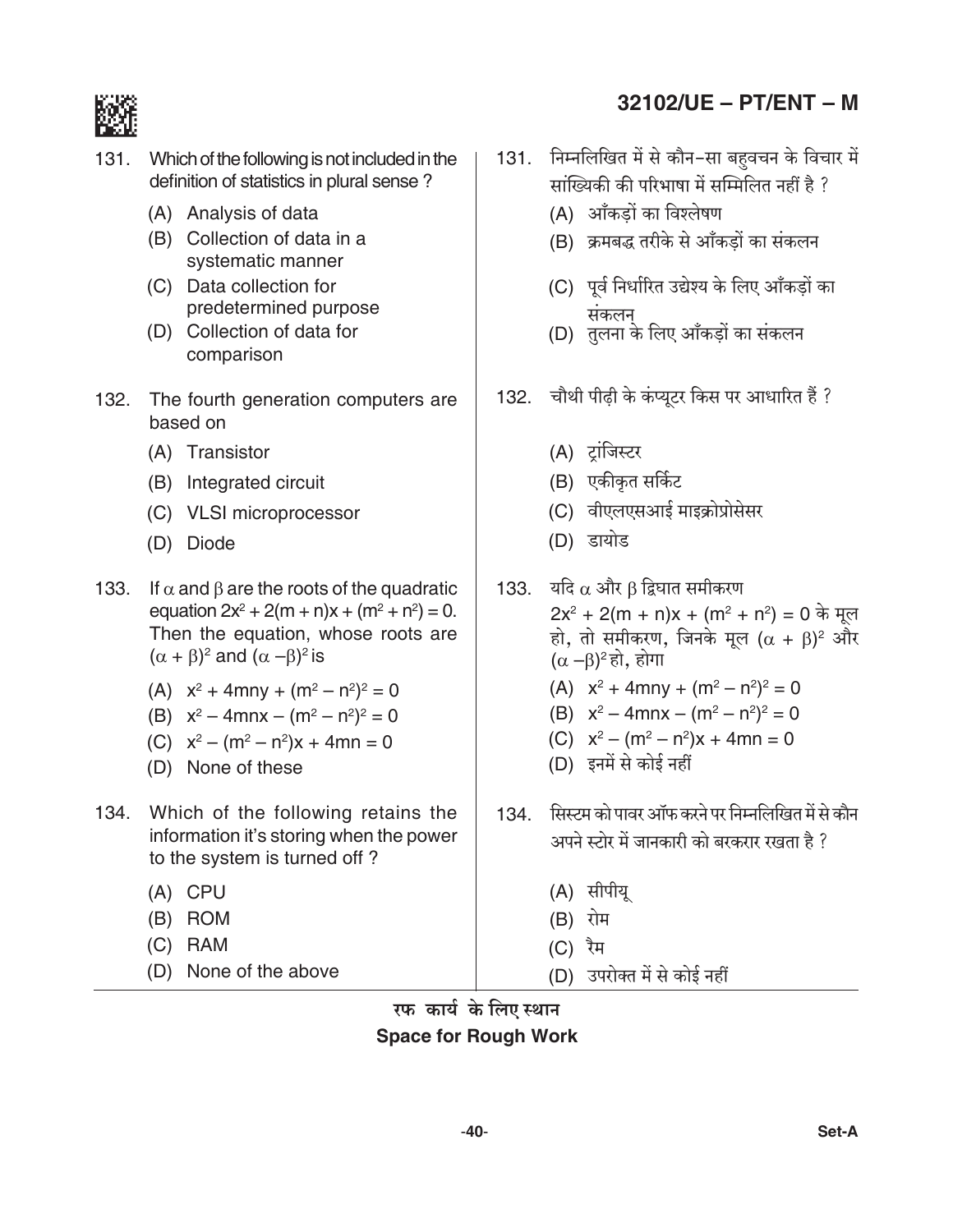

 $135.$ If E denotes the set of books on literature and F denotes the books on basic sciences and numbers indicated in the following Venn diagram represent corresponding number of books, then the number of books which is not only of literature is



- $(A) 20$
- $(B)$  40
- $(C)$  70
- (D) None of these
- If the equations  $k(6x^2 + 3) + rx + 2x^2 1 = 0$ 136. and 6k  $(2x^2 + 1) + px + 4x^2 - 2 = 0$  have both the roots common, find the value of  $2r - p$ .
	- $(A)$  1  $(B) 0$
	- (D) None of these  $(C)$  2k
- 137. If one root of the equation  $x^2 x k = 0$ be square of the other, then  $k =$ 
	- (A)  $2 \pm \sqrt{3}$ (B)  $3 \pm \sqrt{2}$
	- (C)  $2 \pm \sqrt{5}$ (D) None of these
- 138.  $(1100.11)_{2} = (?)_{10}$

| $(A)$ 12.55  | $(B)$ 12.75       |
|--------------|-------------------|
| $(C)$ 12.525 | (D) None of these |

# 32102/UE - PT/ENT - M

135. यदि E साहित्य की पुस्तकों के समुच्चय को सूचित करता है तथा F मौलिक विज्ञान के पुस्तकों को सूचित करता है तथा निम्नलिखित वेन आरेख में ईंगित संख्याएँ संबंधित पुस्तकों की संख्या दर्शाता हो, तो उन पुस्तकों की संख्या जो केवल साहित्य की नहीं हो. है



- $(A)$  20
- $(B)$  40
- $(C)$  70
- (D) इनमें से कोई नहीं
- 136. यदि समीकरण  $k(6x^2 + 3) + rx + 2x^2 1 = 0$ और 6k (2x<sup>2</sup> + 1) + px + 4x<sup>2</sup> - 2 = 0 के मूल समान है, तो 2r – p का मान ज्ञात करें।  $(A)$  1  $(B) 0$ (D) इनमें से कोई नहीं  $(C)$  2k 137. यदि समीकरण  $x^2 - x - k = 0$  का एक मूल दूसरे मूल का वर्ग हो, तो  $k =$ (A)  $2 \pm \sqrt{3}$  (B)  $3 \pm \sqrt{2}$ (C)  $2 \pm \sqrt{5}$ (D) इनमें से कोई नहीं 138.  $(1100.11)_{2} = (?)_{10}$  $(A)$  12.55 (B) 12.75 (D) इनमें से कोई नहीं  $(C)$  12.525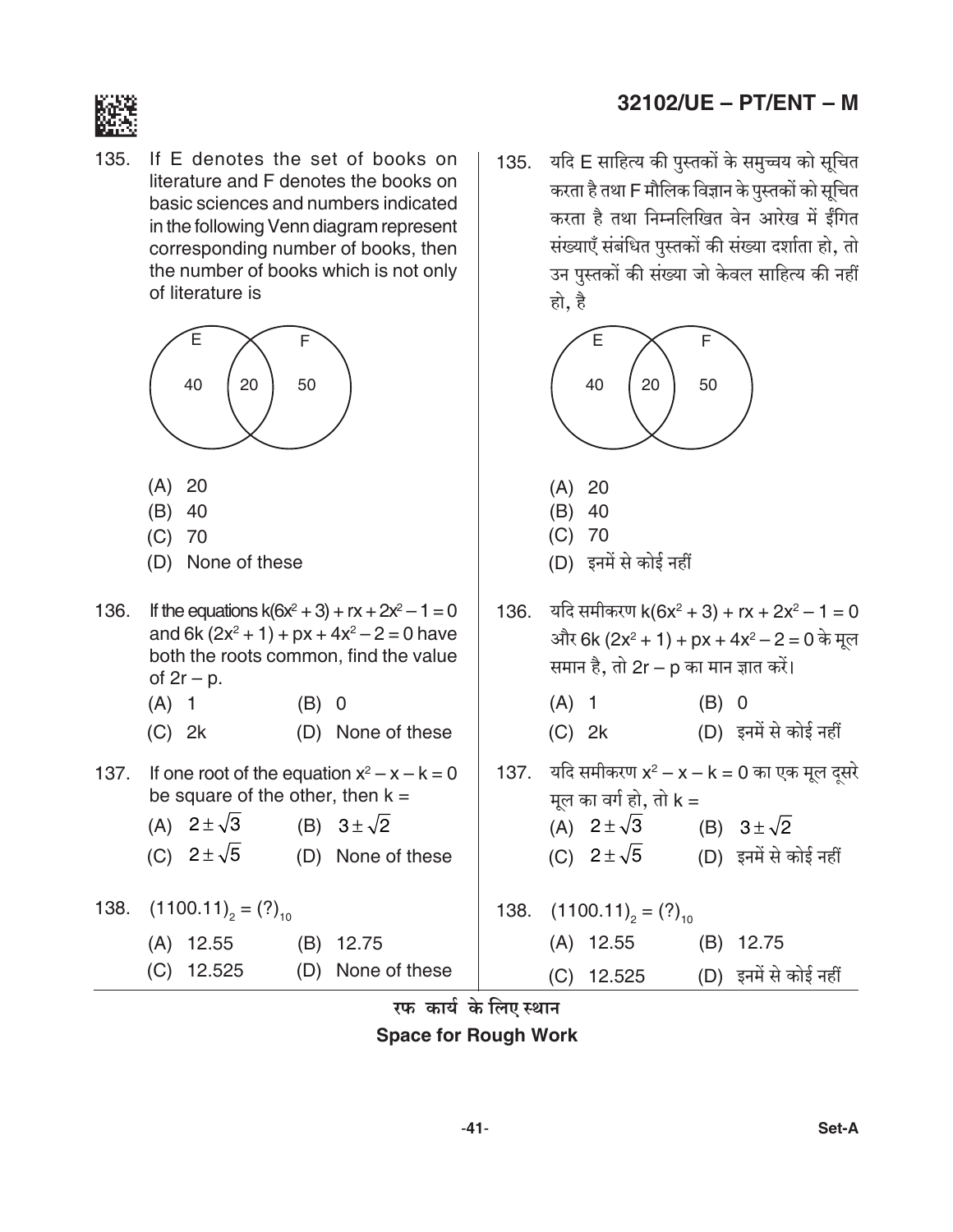

139.  $(25.6)_{10} = (?)$  $(A)$  11001.1001 (B) 10111. 1001  $(C)$  11001. 0011 (D) None of these 140. If  $0^\circ < \theta < 180^\circ$ , then  $\sqrt{2+\sqrt{2+\sqrt{2+...+\sqrt{2(1+\cos\theta)}}}}$ is equal to

# (A)  $2 \cos \frac{\theta}{2^{r-1}}$  (B)  $2 \cos \frac{\theta}{2^r}$ (C)  $2 \cos \frac{\theta}{2^{r+1}}$  (D) None of these

141. Read the following statements and find which of the option is true.

> **Statement I:** The minimum value of  $27^{\cos 2x}$  81<sup>sin2x</sup> is  $\frac{1}{243}$ .

Statement II : The minimum value of a cos $\theta$  + b sin $\theta$  is  $-\sqrt{a^2+b^2}$ .

- (A) Statement I is true, statement II is true: statement II is a correct explanation for statement I
- (B) Statement I is true, statement II is true: statement II is not a correct explanation for statement I
- (C) Statement I is true, statement II is false
- (D) Statement I is false, statement II is true

139. 
$$
(25.6)_{10} = (?)_{2}
$$
  
\n(A) 11001.1001  
\n(B) 10111.1001  
\n(C) 11001.0011  
\n(D)  $\overline{5}$ 77  $\overline{4}$   $\overline{1}$   $\overline{2}$   $\overline{3}$   $\overline{4}$   $\overline{5}$   $\overline{1}$   $\overline{5}$ 

140. 
$$
\frac{\text{tric} \cdot \text{er} \cdot \text{er} \cdot \text{er} \cdot \text{er} \cdot \text{er} \cdot \text{er} \cdot \text{er} \cdot \text{er} \cdot \text{er} \cdot \text{er} \cdot \text{er} \cdot \text{er} \cdot \text{er} \cdot \text{er} \cdot \text{er} \cdot \text{er} \cdot \text{er} \cdot \text{er} \cdot \text{er} \cdot \text{er} \cdot \text{er} \cdot \text{er} \cdot \text{er} \cdot \text{er} \cdot \text{er} \cdot \text{er} \cdot \text{er} \cdot \text{er} \cdot \text{er} \cdot \text{er} \cdot \text{er} \cdot \text{er} \cdot \text{er} \cdot \text{er} \cdot \text{er} \cdot \text{er} \cdot \text{er} \cdot \text{er} \cdot \text{er} \cdot \text{er} \cdot \text{er} \cdot \text{er} \cdot \text{er} \cdot \text{er} \cdot \text{er} \cdot \text{er} \cdot \text{er} \cdot \text{er} \cdot \text{er} \cdot \text{er} \cdot \text{er} \cdot \text{er} \cdot \text{er} \cdot \text{er} \cdot \text{er} \cdot \text{er} \cdot \text{er} \cdot \text{er} \cdot \text{er} \cdot \text{er} \cdot \text{er} \cdot \text{er} \cdot \text{er} \cdot \text{er} \cdot \text{er} \cdot \text{er} \cdot \text{er} \cdot \text{er} \cdot \text{er} \cdot \text{er} \cdot \text{er} \cdot \text{er} \cdot \text{er} \cdot \text{er} \cdot \text{er} \cdot \text{er} \cdot \text{er} \cdot \text{er} \cdot \text{er} \cdot \text{er} \cdot \text{er} \cdot \text{er} \cdot \text{er} \cdot \text{er} \cdot \text{er} \cdot \text{er} \cdot \text{er} \cdot \text{er} \cdot \text{er} \cdot \text{er} \cdot \text{er} \cdot \text{er} \cdot \text{er} \cdot \text{er} \cdot \text{er} \cdot \text{er} \cdot \text{er} \cdot \text{er} \cdot \text{er} \cdot \text{er} \cdot \text{er} \cdot \text{er} \cdot \text{er} \cdot \text{er} \cdot \text{er} \cdot \text{er} \cdot \text{er} \cdot
$$

141. निम्नलिखित कथन पढ़ों और सही विकल्प चुनो।

**कथन II** : a  $cos\theta$  + b  $sin\theta$  का न्यूनतम मान  $-\sqrt{a^2+b^2}$   $\frac{3}{6}$  1

- (A) कथन । सत्य है, कथन ।। सत्य है; कथन ।।, कथन। का सही स्पष्टीकरण है
- (B) कथन । सत्य है. कथन ॥ सत्य है: कथन ॥. कथन । का सही स्पष्टीकरण नहीं है
- (C) कथन । सत्य है, कथन ।। असत्य है
- (D) कथन । असत्य है, कथन ।। सत्य है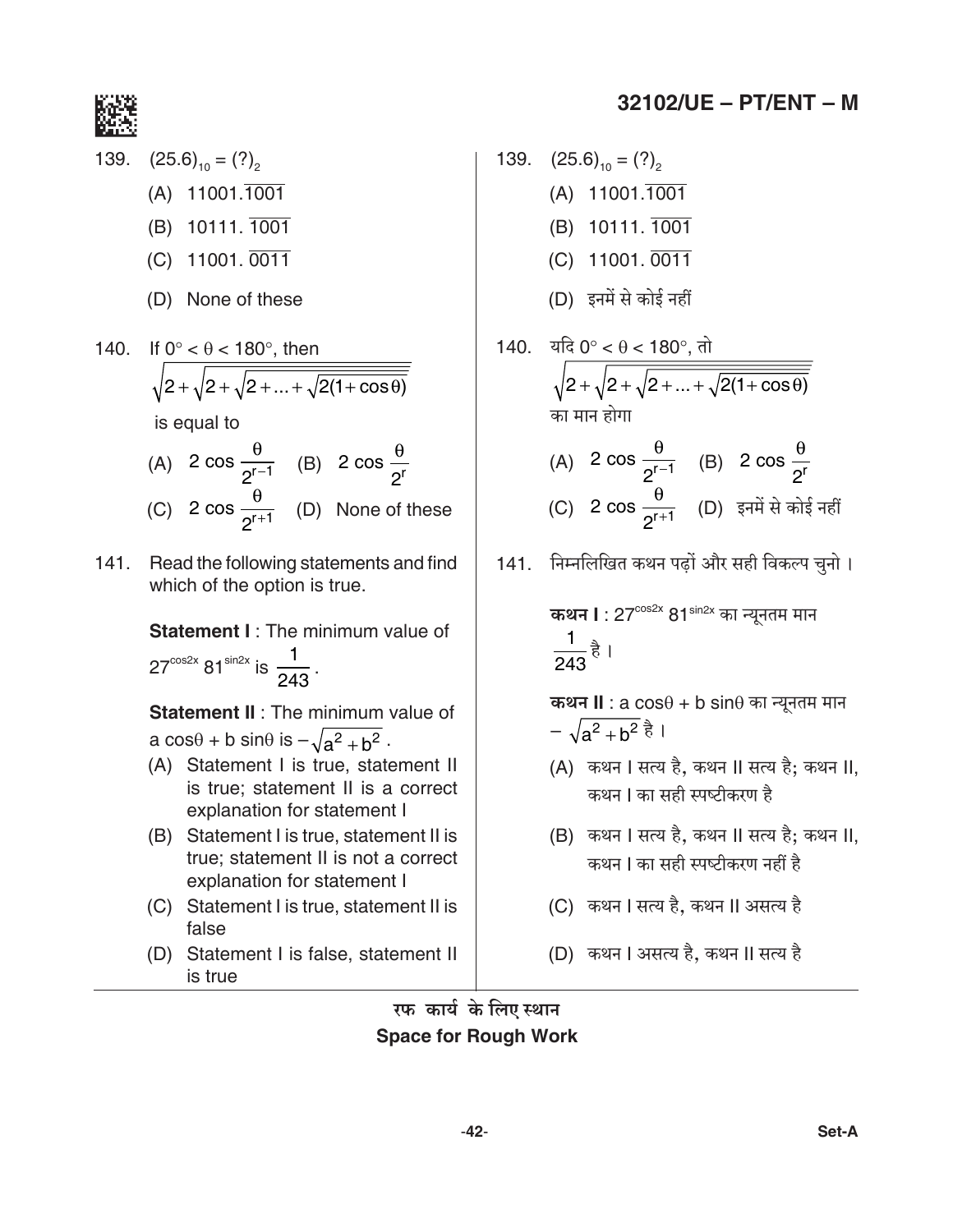

 $32102/UE - PT/ENT - M$ 

142. The value of the expression  
\n
$$
\frac{(243)^{0.13} \times (243)^{0.07}}{(7)^{0.25} \times (49)^{0.075} \times (343)^{0.2}}
$$
 is  
\n(A)  $\frac{7}{3}$  (B)  $\frac{3}{7}$  (C)  $1\frac{3}{7}$  (D) None of these  
\n143. The value of the expression  
\n
$$
\frac{(243)^{5} \times 3^{2n+1}}{9^{n} \times 3^{n-1}}
$$
 is  
\n(A) 3 (B) 9  
\n(C) 243 (C) 243 (D) None of the above  
\n144.  $\frac{1}{1+a^{(n-m)}} + \frac{1}{1+a^{(m-n)}} = ?$   
\n(A) 0 (B)  $\frac{1}{2a}$  (A) 0 (B)  $\frac{1}{2a}$   
\n145. In a bag, there are coins of 25p, 10p  
\nand 5p in the ratio of 1 : 2 : 3. If there  
\nare in the bag ?  
\n(A) 100 (B) 50  
\n(C) 150 (D) None of these  
\n147.  $\frac{1}{1+2^{(n-m)}} + \frac{1}{1+2^{(n-m)}} = ?$   
\n(A) 0 (B) 50  
\n(A) 100 (B) 50  
\n(A) 100 (B) 50  
\n(A) 100 (B) 50  
\n(A) 100 (B) 50  
\n(A) 100 (B) 50  
\n(B) 9  
\n(A) 100 (B) 50  
\n(C) 150 (D) None of these  
\n147.  $\frac{1}{1+2^{(n-m)}} + \frac{1}{1+2^{(n-m)}} = ?$   
\n28.  $\frac{3}{1+2^{(n-m)}} + \frac{1}{1+2^{(n-m)}} = ?$   
\n39.  $\frac{1}{1+2^{(n-m)}} + \frac{1}{1+2^{(n-m)}} = ?$   
\n30.  $\frac{1}{1+2^{(n-m)}} + \frac{1}{1+2^{(n-m)}}$   
\n31.  $\frac{1}{1+2^{(n-m)}} + \frac{1}{1+2^{(n-m)}}$   
\n32.  $\frac{1$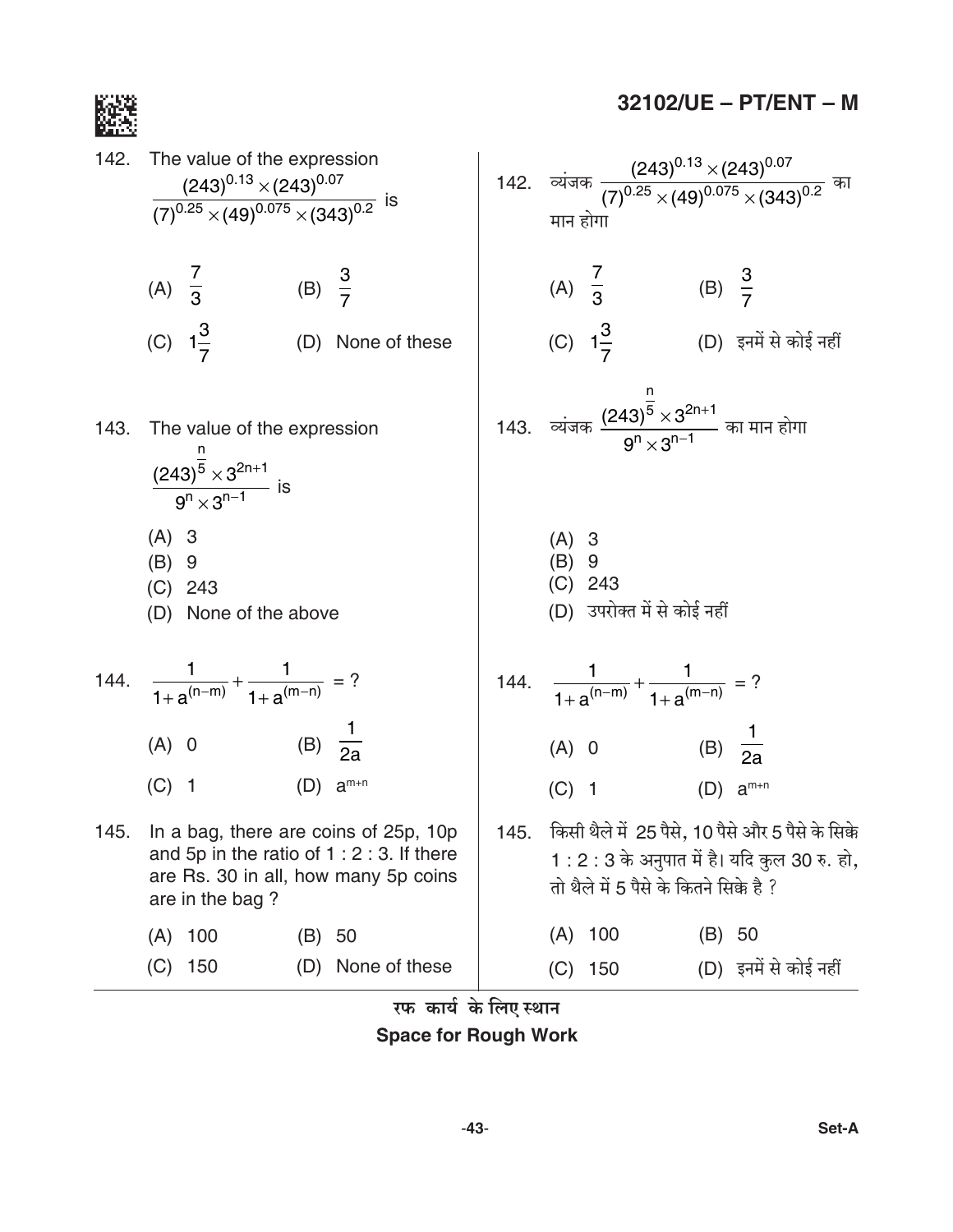

146. A circular ring of radius 5cm is suspended horizontally from a point 12 cm vertically above its centre by 6 strings attached to its circumference at equal intervals. The cosine of the angle between two consecutive strings is

(A) 
$$
\frac{12}{13}
$$
 (B)  $\frac{313}{338}$   
(C)  $\frac{1}{5}$  (D) None of these

147. AB is a vertical pole. The end A is on the level ground. C is the middle point of AB, P is a another point on the level ground. The portion BC subtends an angle  $\beta$  at P. If AP = nAB, then tan $\beta$ is equal to

$$
(A) \frac{n}{n+1}
$$
\n
$$
(B) \frac{n}{n+1}
$$

$$
\begin{array}{c}\n(D) & n^2 + 1 \\
(n) & \frac{n}{2}\n\end{array}
$$

$$
2n^2+1
$$

- (D) none of the above
- 148. The value of the expression  $\left(\frac{x}{y} - \frac{y}{x}\right)\left(\frac{y}{z} - \frac{z}{y}\right)\left(\frac{z}{x} - \frac{x}{z}\right)$  $\frac{1}{\left(\frac{1}{x^2} - \frac{1}{v^2}\right)} \left(\frac{1}{v^2} - \frac{1}{z^2}\right) \left(\frac{1}{z^2} - \frac{1}{x^2}\right)$ (A)  $x^2y^2z^2$ (B)  $-x^2y^2z^2$  $(C)$  xyz  $(D)$  1

# 32102/UE - PT/ENT - M

- 146. एक वृत्ताकार रिंग जिसकी त्रिज्या 5 सेमी है को क्षैतिज अवस्था में 6 धागों द्रारा जो उसके परिमिति पर बराबर अन्तर से बन्धे है। एक बिन्दु से टांगा गया है, जो उस रिंग के केन्द्र से 12 सेमी की उर्ध्वाधर दूरी पर है। दो लगातार धागों के बीच के कोण की कोज्या होगी
	- $12$ (B)  $\frac{313}{338}$  $(A)$   $\overline{13}$ (C)  $\frac{1}{5}$ (D) इनमें से कोई नहीं
- 147. AB एक खडा (उर्ध्वाधर) खंभा है जिसका सिरा A जमीन पर है। C, AB का मध्य बिन्दु है, P जमीन पर दूसरा बिन्दु है। BC, बिन्दु P पर  $\beta$ कोण बनाता है। यदि AP = nAB, तो  $tan\beta$ का मान होगा

(A) 
$$
\frac{n}{n+1}
$$
  
\n(B)  $\frac{n}{n^2+1}$   
\n(C)  $\frac{n}{2n^2+1}$ 

148. 
$$
\frac{\left(\frac{x}{y} - \frac{y}{x}\right)\left(\frac{y}{z} - \frac{z}{y}\right)\left(\frac{z}{x} - \frac{x}{z}\right)}{\left(\frac{1}{x^2} - \frac{1}{y^2}\right)\left(\frac{1}{y^2} - \frac{1}{z^2}\right)\left(\frac{1}{z^2} - \frac{1}{x^2}\right)}
$$
  
\nIn 41. 
$$
\frac{1}{x^2} = \frac{1}{x^2}
$$
  
\n(A) 
$$
x^2y^2z^2
$$
  
\n(B) 
$$
-x^2y^2z^2
$$
  
\n(C) 
$$
xyz
$$
  
\n(D) 1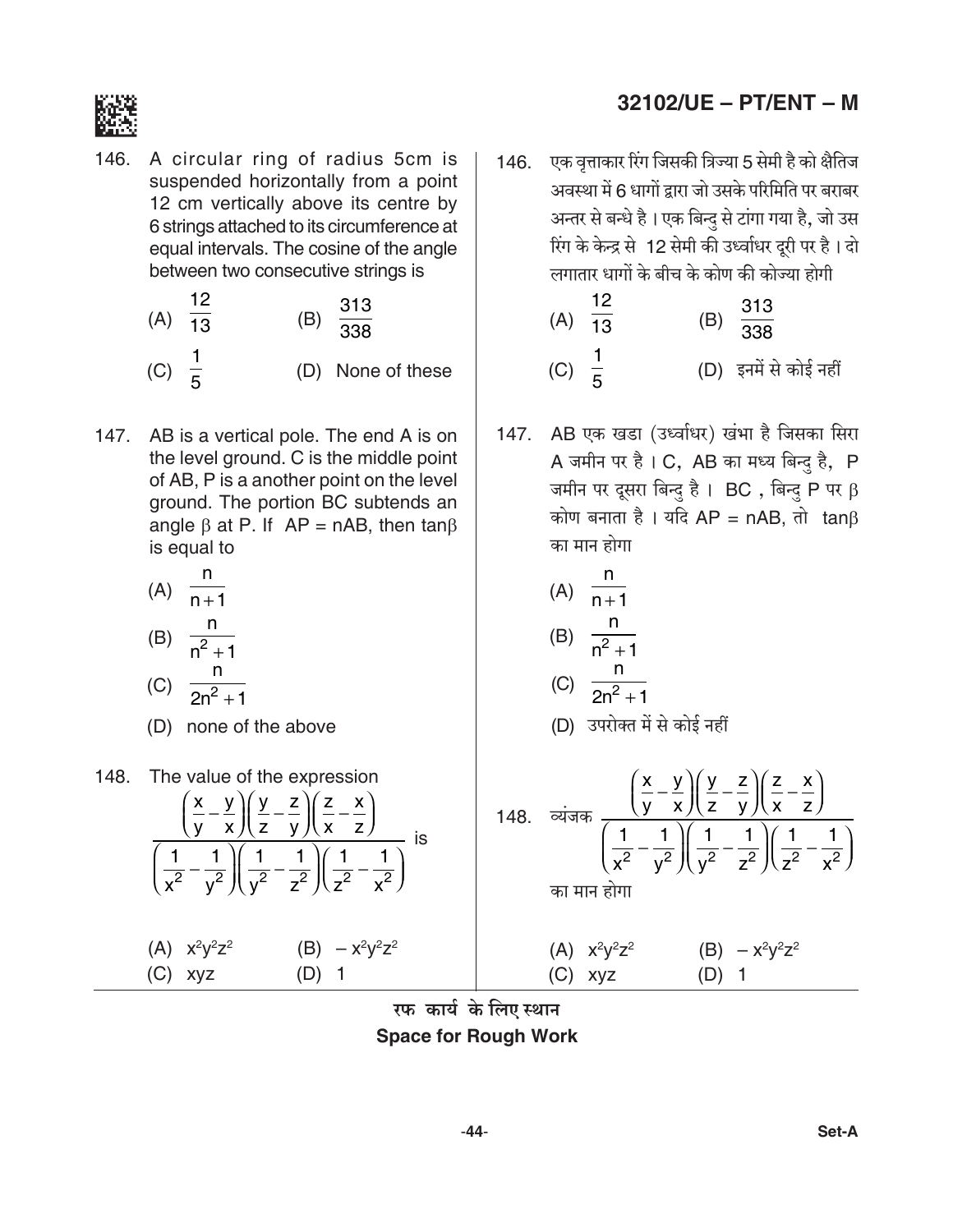

- 149. In the following figure O is centre and  $OB = 2$  cm is radius of circle APBQA.
	- If  $\frac{\widehat{APB}}{\widehat{AOB}} = \frac{1}{5}$ , then the sectorial area  $OAPBO = ?$



- (A)  $\frac{2\pi}{3}$  cm<sup>2</sup> (B)  $\frac{\pi}{4}$  cm<sup>2</sup> (C)  $\frac{4}{5}$  cm<sup>2</sup> (D) none of these
- 150. If four cubes each of edges 2 cm arranged as in the following figure, then area of the outer six walls of this figure is



- 32102/UE PT/ENT M
- 149. निम्नलिखित चित्र में O केन्द्र है तथा OB = 2 सेमी वृत्त APBQA की त्रिज्या है । यदि  $\frac{\widehat{APB}}{\widehat{APB}} = \frac{1}{5}$ , तब त्रिज्य-खण्डीय क्षेत्रफल  $OAPBO = ?$



150. यदि चार घन प्रत्येक 2 सेमी भुजावाली को निम्नलिखित चित्र की तरह व्यवस्थित किया गया है, तब इस चित्र के छ: बाहरी दीवारों का क्षेत्रफल है



रफ कार्य के लिए स्थान **Space for Rough Work**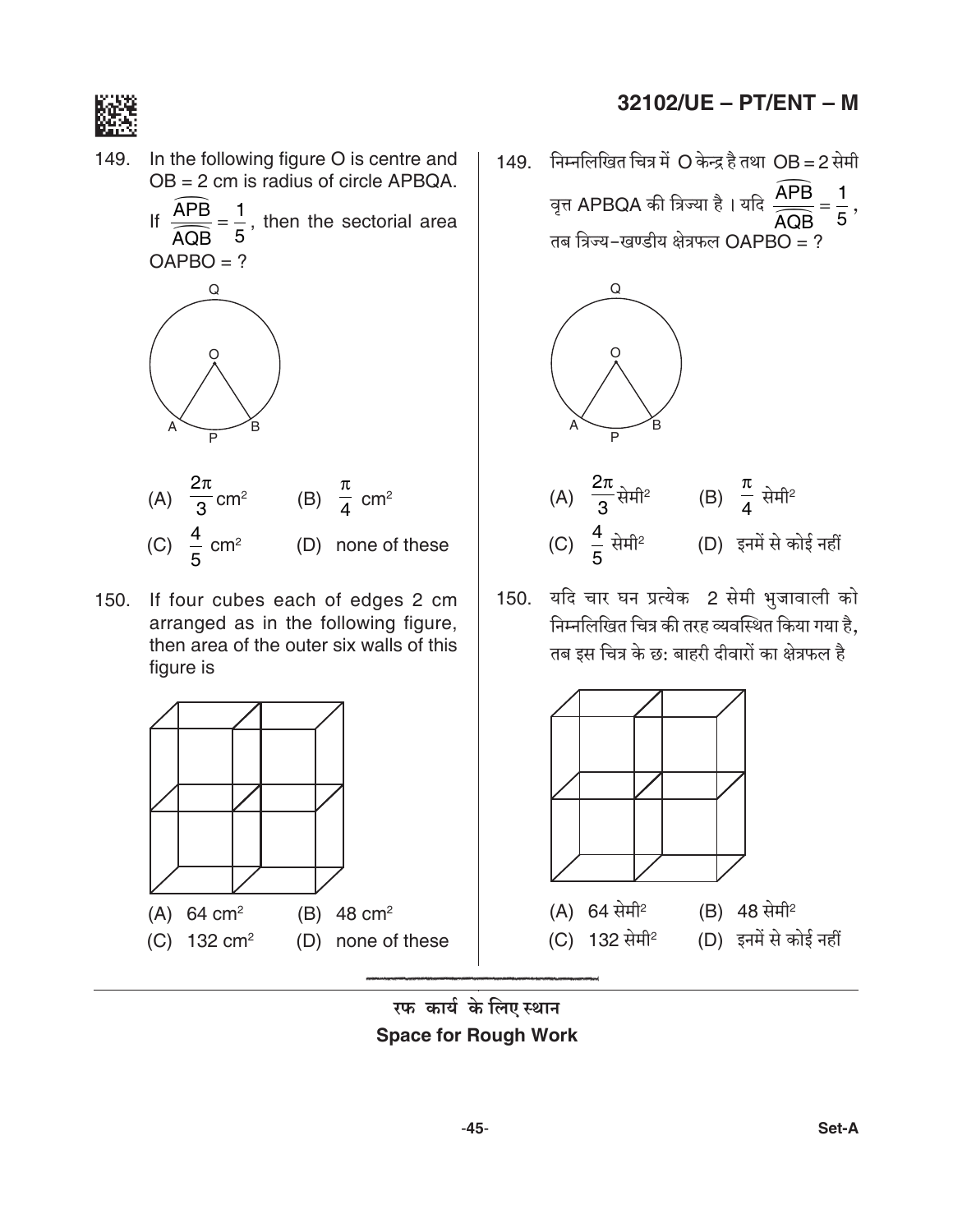

# $32102/UE - PT/ENT - M$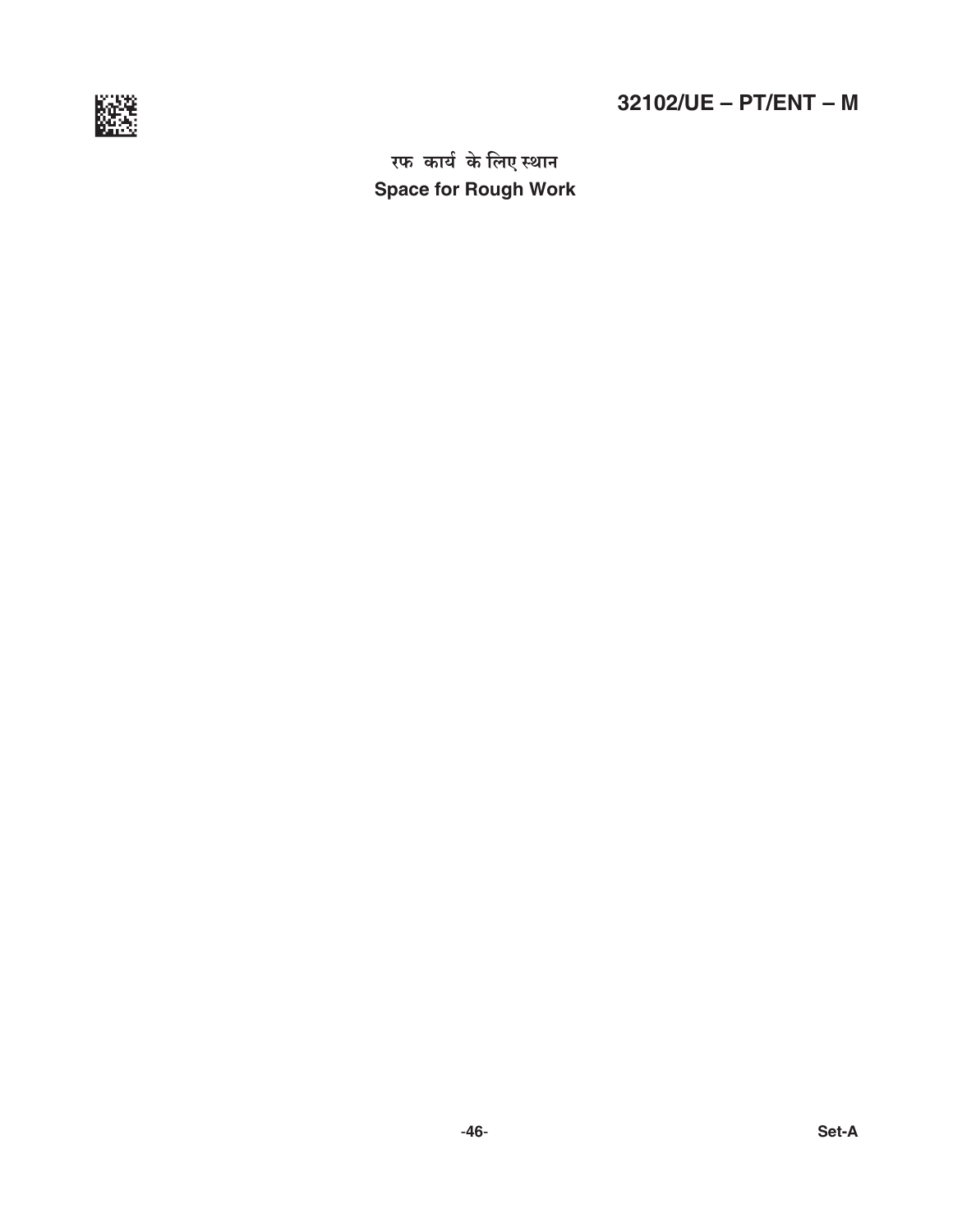

# **32102/UE – PT/ENT – M**

*a\\$ H\$m`© Ho\$ {bE ñWmZ* **Space for Rough Work**